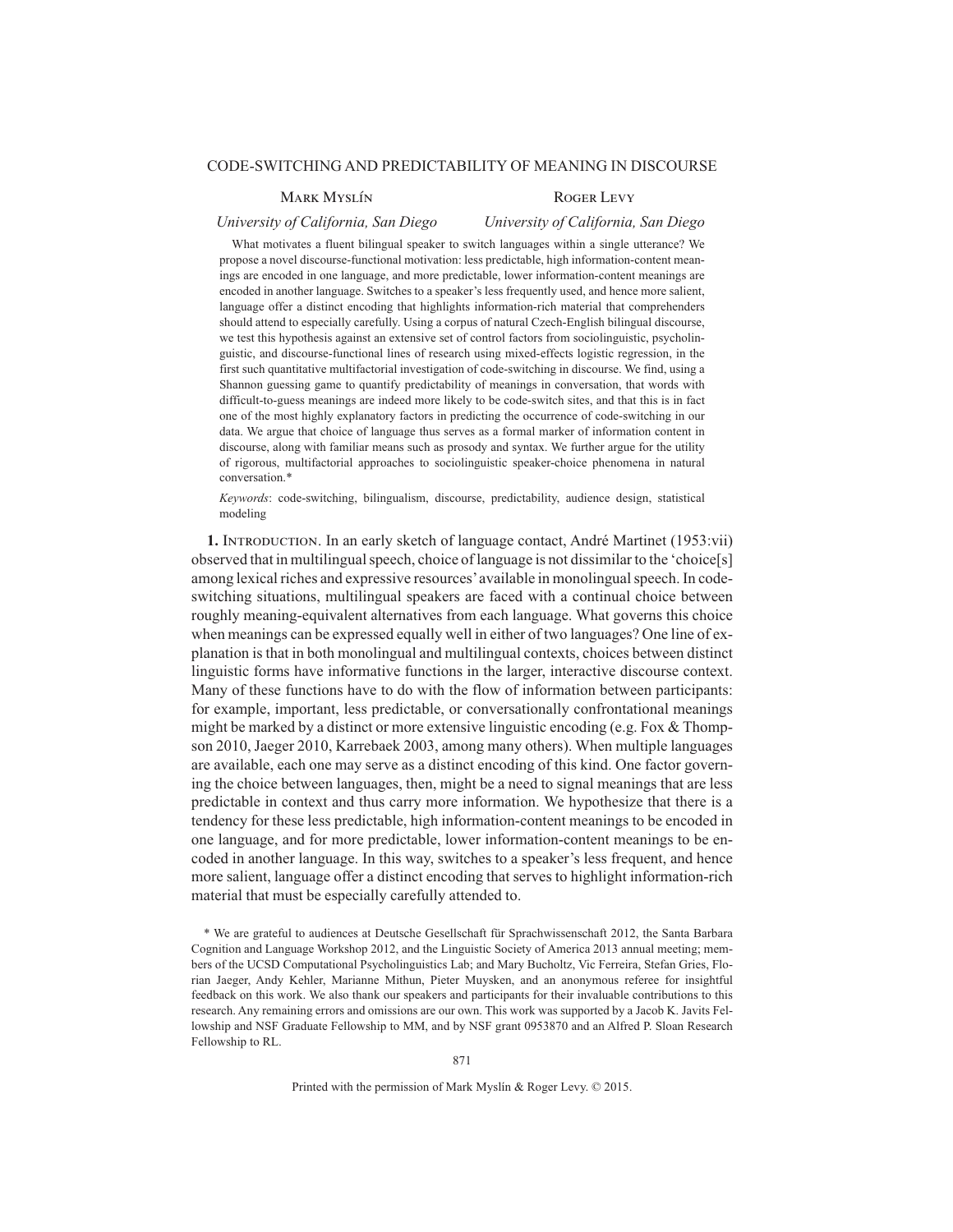The status of code-switching as a speaker choice, as well as its potential correlation with the information content of meanings, is illustrated in the following instance of Czech-English code-switching from a speech community in California. The speaker is persuading his bilingual interlocutor not to go out with a particular woman.

(1) Tady vidiš že ona je **in need**.

'Here you see that she is **in need**.'

# (2) A potřebuje **entertainment**.

# 'And she needs **entertainment**.'

The concept of NEED is expressed in both English and Czech, by the same speaker, in two consecutive clauses. One contextual property that differs between the two tokens, however, is the amount of relevant prior information given in the discourse. In 1, the concept of NEED, encoded in English, is being mentioned for the first time and thus represents a highly informative, discourse-new predicate. In 2, in contrast, the concept, now expressed in Czech as *potřebuje* 'needs', has just been mentioned in the immediately preceding clause and so does not carry new information. The new piece of information in 2, namely the object of NEED, is expressed in English as *entertainment*. In both clauses, then, low information-content material is encoded in Czech, and high information-content material is encoded in English, regardless of the particular concept being expressed. This pattern is consistent with our hypothesis that language choice in code-switching is a formal marker of information content, with switches to the less frequent—and thus more salient—language (here, English) serving as a cue to less predictable meanings that comprehenders must attend to especially carefully.

The article has three objectives. The first is to develop a formal account of codeswitching and information content. We build on discourse-functional explanations in which choices between forms carry out conversational functions such as marking information-structural status or simply 'importance' of certain material (e.g. Karrebaek 2003:431). To make these conceptualizations of information concrete and testable, we employ MEANING PREDICTABILITY as a reflection of a word's information content in context: the less predictable a word's meaning, the more information that word carries, and the higher its probability of receiving a distinct encoding by means of a codeswitch. Information-theoretic metrics derived from predictability (Shannon 1948) correlate with other speaker choices from phonetics to (morpho)syntax and discourse (Aylett & Turk 2004, Bell et al. 2003, Genzel & Charniak 2002, Jaeger 2006, 2010, Komagata 2003, Levy & Jaeger 2007, Mahowald et al. 2013, Piantadosi et al. 2011, Qian & Jaeger 2012, Tily et al. 2009, Tily & Piantadosi 2009). A more complete description of this approach is given in §3.4.

The second objective of the article is to test this meaning-predictability account of code-switching against multiple control factors inspired by insights from several disciplines. Sociolinguistic, discourse-functional, and psycholinguistic traditions offer potentially compelling explanations of code-switching, but these generally do not systematically consider multiple factors in code-switching. Using multifactorial statistical techniques, we investigate for the first time the respective contributions of an extensive, cross-disciplinary range of factors long hypothesized to inform code-switching.

The third objective of the article is to bridge a methodological gap in existing codeswitching research between observational and experimental methods, by analyzing a naturalistic data set of spontaneous speech using rigorous statistical methods. On the one hand, many observational studies to date have focused on small numbers of individual instances of code-switching rather than making statistical generalizations about code-switching or the speech community under investigation. In experimental settings,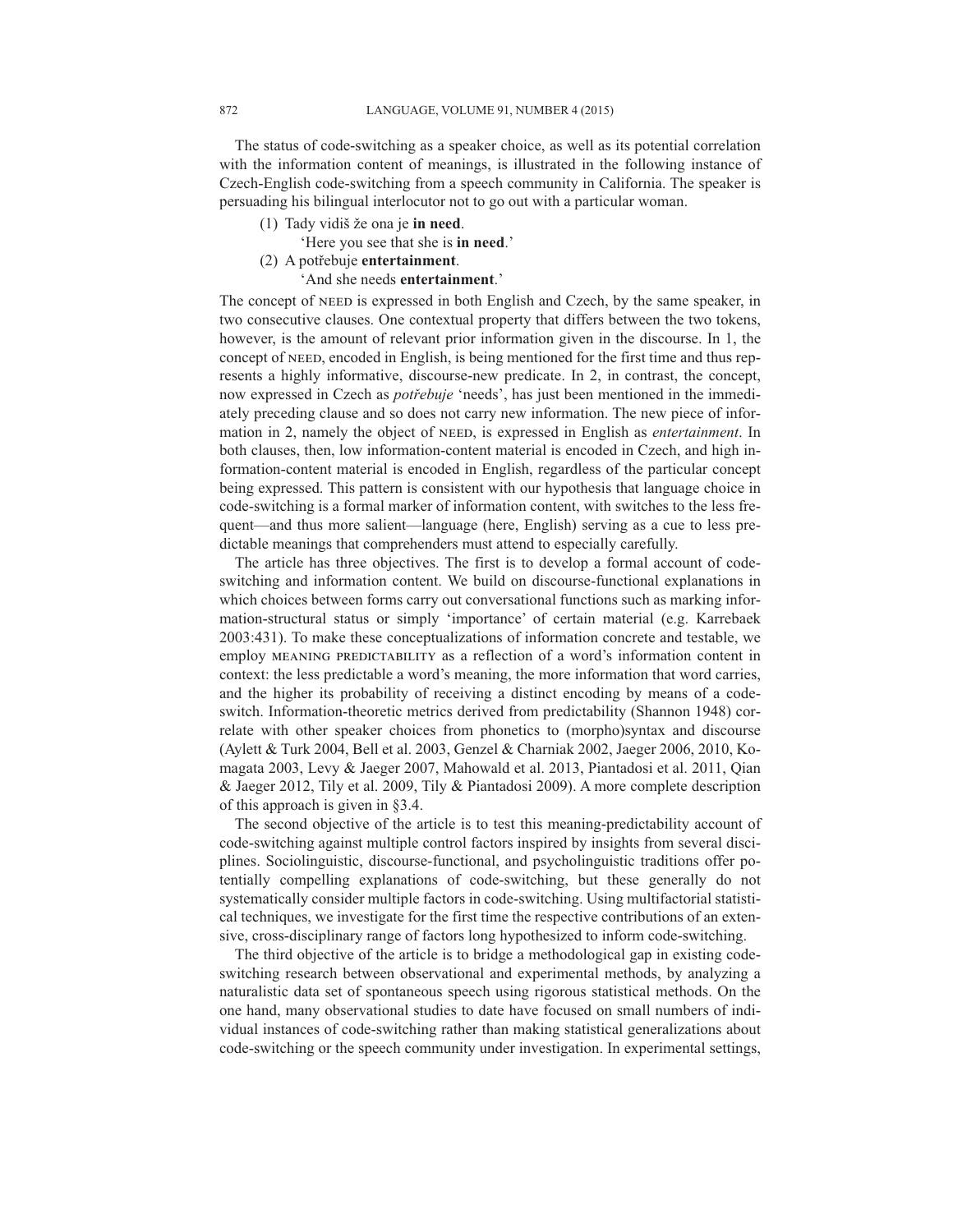on the other hand, code-switching behavior is markedly different than in its natural discourse habitat (discussed below in §4) and may be further distorted by exposure to probability distributions that are unusual in natural language, such as uniform distributions resulting from balanced designs, rather than, for example, Zipfian distributions more typical to naturalistic use (Jaeger 2010). We thus argue for rigorous corpus-driven approaches to code-switching research, building on similar methodological advances in monolingual settings (e.g. Gahl 2008, Gries et al. 2005, Jaeger 2010, Szmrecsanyi 2005, Tagliamonte 2006, Wasow 2002).

The article is structured as follows. We first survey the sociolinguistic, psycholinguistic, and discourse-functional control factors in our analysis (§2), and then build on discourse-functional insights to propose a meaning-predictability account of codeswitching (§3). The data set of spontaneous discourse is introduced in §4, and §5 describes an experiment to estimate the predictability of words in conversation. The results of the logistic regression model testing the predictability account against control factors are then presented ( $\S6$ ), followed by a discussion of their generalizability ( $\S7$ ) and then a conclusion (§8).

**2.** Defining code-switching. We adopt a definition of code-switching as the alternation of multiple languages within a single discourse, sentence, or constituent (e.g. Poplack 1980) by FULLY PROFICIENT MULTILINGUALS.<sup>1</sup> We focus exclusively on contexts where switching is a true speaker choice between alternatives with (near-)equivalent truth-conditional meaning: in other words, there is no dependence between the language of a particular word and the literal state of affairs communicated by it. One hallmark of this situation is reference to the same object by the same speaker in different languages, implying that differences in proficiency or meaning in either language are not at play. To be sure, language choice may be imbued with metaphorical and social meaning (e.g. Gumperz & Hymes 1986), and indeed this is one of the factors discussed below that are hypothesized to govern choices between truth-conditionally equivalent forms. This assumption of (near-)equivalence in truth-conditional meaning is implicit in most codeswitching research, although some researchers make it explicit by comparing language choice in code-switching to synonym choice in monolingual speech (Gollan & Ferreira 2009, Martinet 1953, Moreno et al. 2002, Sridhar & Sridhar 1980).

**3.** Why code-switch? In this section, we introduce the existing sociocultural, psycholinguistic, and discourse-functional explanations to be evaluated alongside our meaning-predictability proposal in answering the question: why switch between languages when the truth-conditional meanings offered by each are essentially equivalent?

**3.1.** Sociocultural FACTORS. In sociocultural approaches, language switching is a resource that can be used to construct identity, modulate social distance and affiliation, and carry out interspeaker accommodation (Beebe & Giles 1984). For example, codeswitching itself may be the unmarked choice for a community in which speakers maintain affiliation with two different socioethnic groups simultaneously (Myers-Scotton 1993b). However, these accounts generally do not make explicit, word-by-word predictions of language choice—and it is indeed antithetical to some of these approaches to assume fixed, predictable functions of code-switching not individually constructed in the

 $1$  Following this definition, we employ CODE-SWITCHING as a blanket term for switches both within and between utterances. Although code-mixing is sometimes used for intrasentential switching, consensus is not widespread on the term's precise meaning and the theoretical distinctions it may make (see discussion in Matras 2009). Therefore, we simply refer to all of these phenomena as *code-switching*.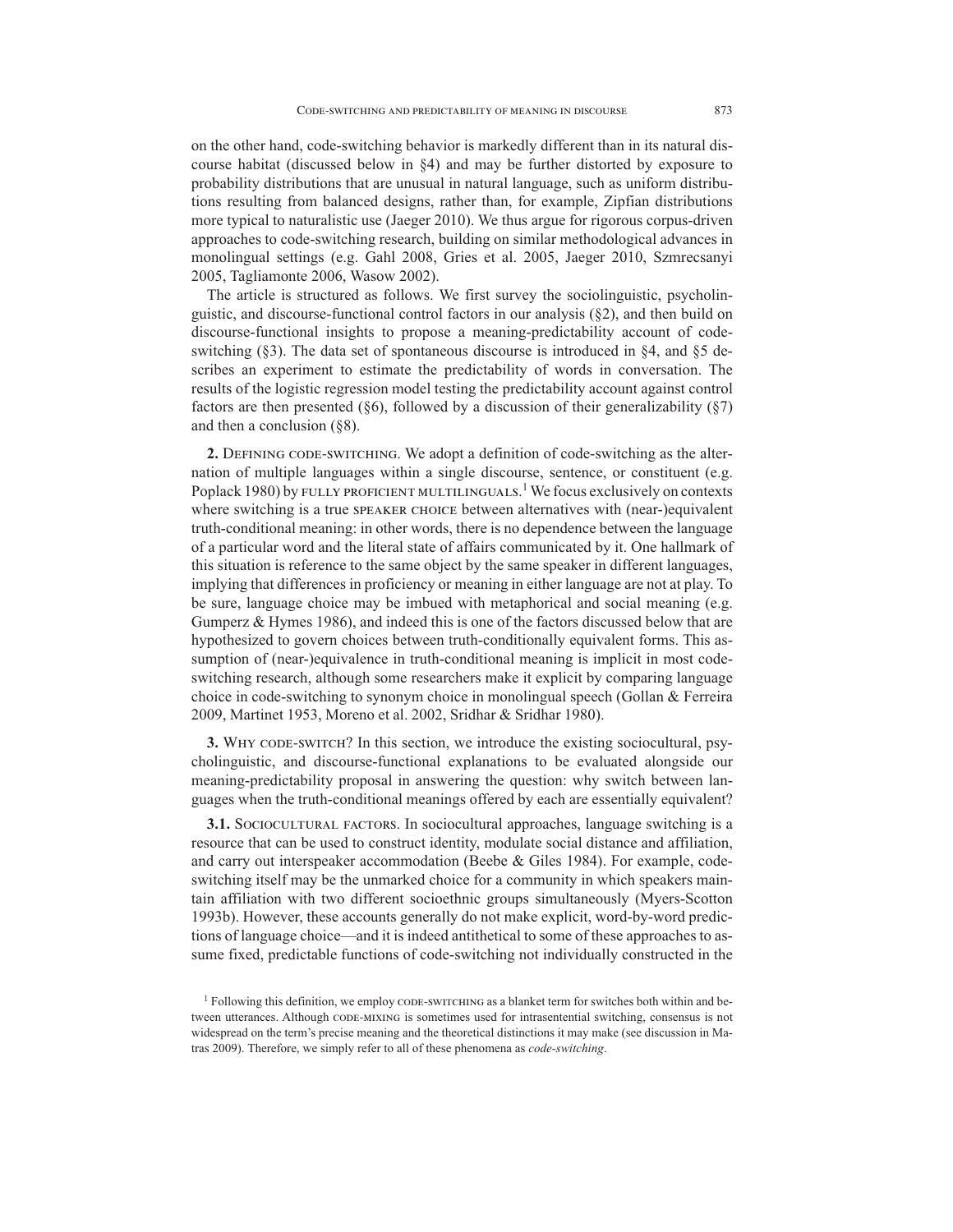local context of each switch (Bailey 2000). Nevertheless, if code-switching is a tool to signal affiliation with social groups, code-switching patterns should depend in part on the participants present and their social affiliations. For example, young, English-dominant speakers may be expected to switch to Spanish more often when older, Spanishdominant speakers are present and the younger speakers wish to accommodate them or show affiliation. Participant constellation—the social makeup of the group of participants present in a discourse episode—is thus a testable factor affecting language choice in these sociocultural approaches.

**3.2.** Psycholinguistic factors. Psycholinguistic approaches to code-switching, in contrast, traditionally treat language choice as a largely automatic function of speaker-internal production circumstances, unaffected by discourse-functional goals or conscious control. Most models of bilingual production parallel standard models of monolingual production, in which messages are first formulated before passing through a stage of lexical (lemma) selection followed by morphophonological encoding and finally articulation (e.g. Levelt 1999; see Ferreira & Slevc 2007 and Ferreira 2010 for reviews of such models). These models assume that bilinguals have a single conceptual store shared by both languages, and that language selection takes place later during the lexical selection phase of production, either through higher activation of a lemma in one language, or through failure to inhibit the lemma in that language (for discussion, see e.g. Costa & Santesteban 2004, Marian 2009). In this section, we review the factors that may affect lexical activation (or inhibition) in each language, beginning with baseline lexical accessibility before turning to contextual and syntactic factors.

Baseline lexical accessibility. A common intuition is that a speaker will choose the language in which the desired word first comes to mind (e.g. Gollan & Ferreira 2009). All else being equal, then, lexical selection among multiple languages is subject to each (language-specific) lemma's BASELINE ACCESSIBILITY—how easily it can be retrieved from the lexicon for production, irrespective of context. Since higher word frequency and shorter length each increase accessibility (D'Amico et al. 2001, Forster  $\&$ Chambers 1973), multilingual speakers may be more likely to use the language in which the relevant word is shorter or more frequent (Heredia & Altarriba 2001).

A related word-inherent property is the way its meaning is stored in the bilingual lexicon. In the standard models of bilingual production described above, bilinguals first access meanings from a single semantic system, and subsequently choose a language during lexical selection. An alternative view is that the semantic system is only partially shared across languages: nouns are stored in a common system, but verbs and other words reside in LANGUAGE-SPECIFIC parts of the semantic system, since these words elicit slower and less consistent associations across languages (Marian 2009, Van Hell & de Groot 1998). This makes nouns more 'portable', or switchable, a prediction that is consistent with observations that they are the word class most frequently code-switched (e.g. Myers-Scotton 1993a) and borrowed (Muysken 2000), followed by verbs and then other parts of speech. Nouns are thus predicted to be code-switched most often, followed by verbs and then by other words.

Similarly, concreteness and imageability, in addition to part of speech, affect lexical accessibility in the bilingual lexicon. Concrete, highly imageable words such as *tiger* are translated faster and elicit more reliable crosslinguistic priming (Van Hell & de Groot 1998) than abstract words such as *liberty*, suggesting that concrete words are more integrated in the bilingual lexicon than abstract words. Because of this tighter integration, concrete words' translation equivalents are more likely to be coactivated in production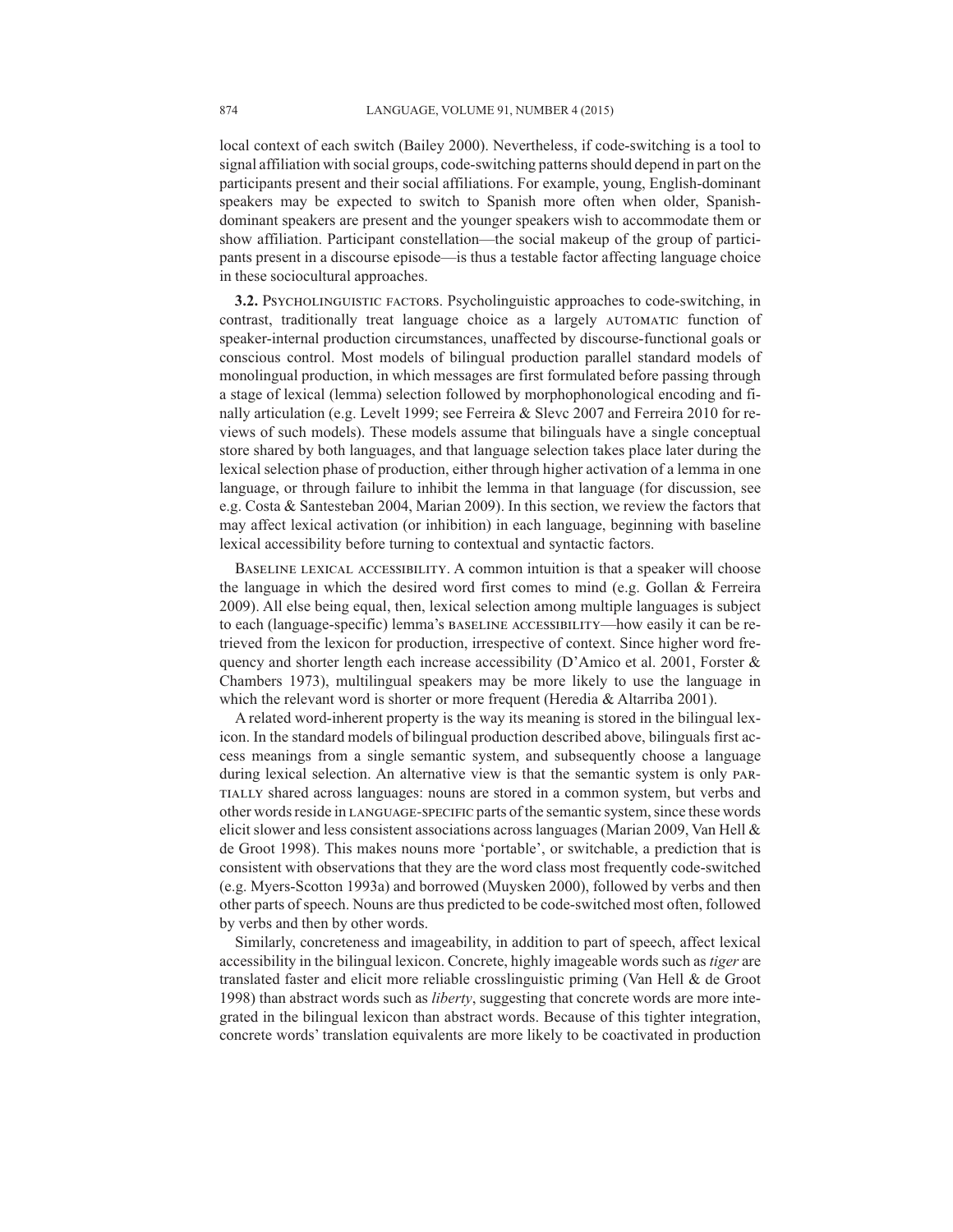than abstract words' translation equivalents, predicting greater probability of codeswitching for concrete, imageable words than for abstract words (Marian 2009).

Lexical and syntactic contextual factors. In addition to the above properties of the event of a single word's production, properties of the context also affect bilingual lexical activation and thus the probability of code-switching. One of these is languagespecific lexical cohesion: Munoa (1997) and Angermeyer (2002) observe that lexical items often persist in their original language of mention, even if the embedding stretch of discourse is in a different language. This persistence of language choice may serve to bolster cohesive ties to previous mentions (Angermeyer 2002) and/or result from automatic priming, in which activation of language-specific lemmas facilitates subsequent productions in the same language (Kootstra et al. 2009). Thus, words are likely to reoccur in their language of most recent mention.

Another contextual factor in language choice is TRIGGERING. Trigger words, such as the proper noun *California*, may be stored in completely shared representations across language systems. When a trigger is produced, it increases the activation of the second language, thereby increasing the probability that the next word is a code-switch (Clyne 1991, 2003, Riehl 2005). Trigger words comprise three types: proper nouns, phonologically unintegrated loanwords from the second language, and bilingual homophones. This last category consists of words from different languages that are pronounced identically, such as Dutch *smal* 'narrow' and English *small* (Clyne 2003:164). Broersma and de Bot (2006) and Broersma (2009) revise the original triggering hypothesis to take entire clauses, rather than bigrams, as speech planning units, and indeed observe facilitation of code-switching if a trigger word is present anywhere in the clause rather than just immediately adjacent the potential switch site.

A third contextual factor in language choice is language-internal collocational strength between words. Backus (2003) argues that sequences of words that often cooccur in one language are accessed as units and are therefore unlikely code-switch sites. Thus a code-switch from, say, English to Spanish within a strong collocation such as *all over the place* (e.g. *all over el lugar*) is less likely than a code-switch within a weaker collocation such as *all over the city* (e.g. *all over la ciudad*).

The final contextual factor in the probability of code-switching that we examine is syntactic dependency distance.<sup>2</sup> In an extension of DEPENDENCY LOCALITY THEORY (Gibson 1998, 2000), Eppler (2011) provides evidence from spontaneous German-English code-switching that the greater the number of intervening words between a potentially code-switched word and its syntactic governor, the more difficult it is to track the (language-specific) dependency due to memory constraints, and therefore the less likely the word is to match its syntactic governor in language choice. Together with other contextual factors outlined above, as well as inherent properties of a word's lexical accessibility, these factors reflect a broad set of speaker-internal psycholinguistic production circumstances that may inform code-switching behavior.

**3.3.** Discourse-functional factors. In the final class of explanations of codeswitching, discourse-functional approaches, code-switching serves to signal contrasts between portions of speech. In other words, switches are CONTEXTUALIZATION CUES in

<sup>&</sup>lt;sup>2</sup> Another syntactic class of models of code-switching specifies grammatical constraints on the possibility of switching (e.g. Joshi 1982, Myers-Scotton 2002, Poplack 1980). We do not discuss these models in detail, since our investigation concerns motivations for switching given that it is grammatically possible. However, because even these grammatical accounts stipulate some exceptions, a probabilistic implementation would be a natural future extension to these models.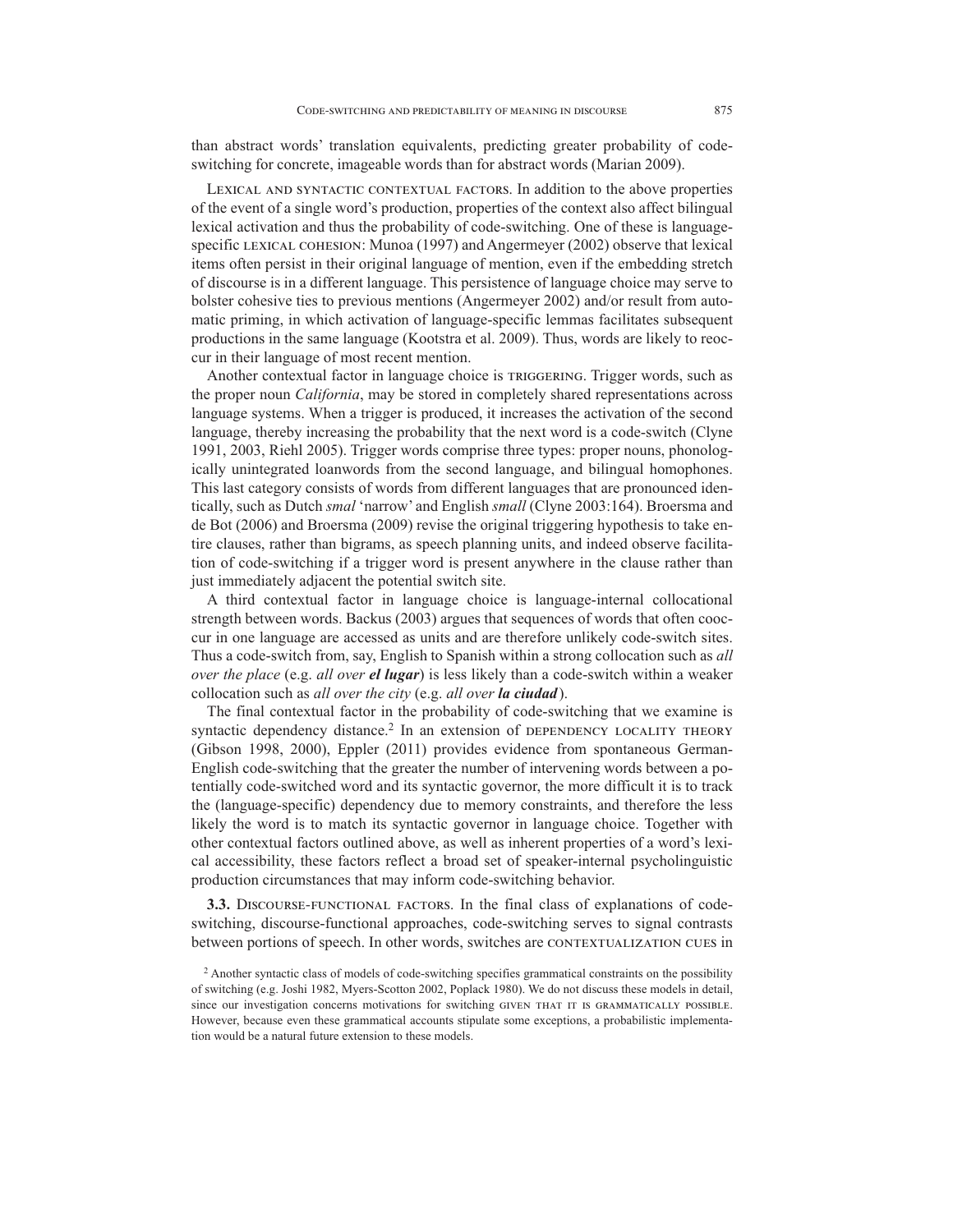the sense of Gumperz (1982:131), with wide-ranging discourse functions such as clarification, emphasis, or qualification of information (e.g. marking some material as a parenthesis, personal comment, or reported speech, even in a language other than that of the original speech; Auer 1995:120, Gumperz 1982:79, Zentella 1997). For example, de Rooij (2000) observes that discourse markers occur predominantly in French in a Shaba Swahili-French code-switching data set and argues that this strategy functions to increase the salience of these discourse markers, since they occur in the less frequent, and thus more salient, language in this community.

One key class of discourse functions of code-switching centers explicitly on the information status of concepts. One function within this class is the signaling of new discourse topics (Munoa 1997, Zentella 1997). Munoa (1997) reports that new topics can be signaled by Spanish noun phrases in otherwise Basque clauses, as in the following example in which the question of restroom availability in various venues is under discussion.

# (3) Fabrika baten ere da **un servicio al público**. 'A factory is also **a public service**.'

PUBLIC SERVICE is introduced with a code-switch to Spanish, and the conversation subsequently turns to examples and characteristics of public services, rather than continuing with the topic of restrooms. Since, as Munoa argues, PUBLIC SERVICE could easily have been expressed in Basque, the code-switch is best explained as functioning to mark a new topic.

Code-switching may also serve as a strategy to contrast topic and focus elements in discourse. Romaine (1989:162) collects cases of code-switch boundaries corresponding to topic-focus boundaries, including French-Russian (Timm 1978), English-Spanish and English-Hindi (Gumperz 1982:79), and Hebrew-English (Doron 1983). Ritchie and Bhatia (2004) contribute an additional Hindi-English example. Consider Gumperz's (1982) English-Hindi case.

- (4) Bina veṭ kiye ap a gəe?
	- 'Without waiting you came?'
- (5) Nehĩ, I came to the bus stop **nau bis pəččis pər.**
	- 'No, I came to the bus stop **about nine twenty-five**.'

The speaker in 5 first reprises the topic of coming in English before switching to Hindi for the focused TIME OF ARRIVAL, thus demarcating information status through language choice. Code-switching may also conspire with other topic-marking strategies: Franceschini (1998) reports cases of fronted, topicalized noun phrases spoken in Swiss German with Italian predicates, while Nishimura (1989) observes topic elements in Japanese accompanied by the usual topic-marking particle *wa*, but followed by English comments.

Karrebaek (2003) asks whether particular languages must be stably associated with topic or focus within discourse episodes. In her data, Turkish and Danish are interchangeable in their status as topic-marker or focus-marker, suggesting that in some cases it is code-switching itself that carries out the topic-focus marking function, rather than language-specific associations. Karrebaek concludes that it is simply the 'important' discourse information that receives a language encoding different from its immediate context (2003:431). In summary, a variety of observed cases suggests that language choice marks information status of concepts.

Important questions remain, however, about the systematicity of the correlation between information structure and language choice. First, because these arguments have,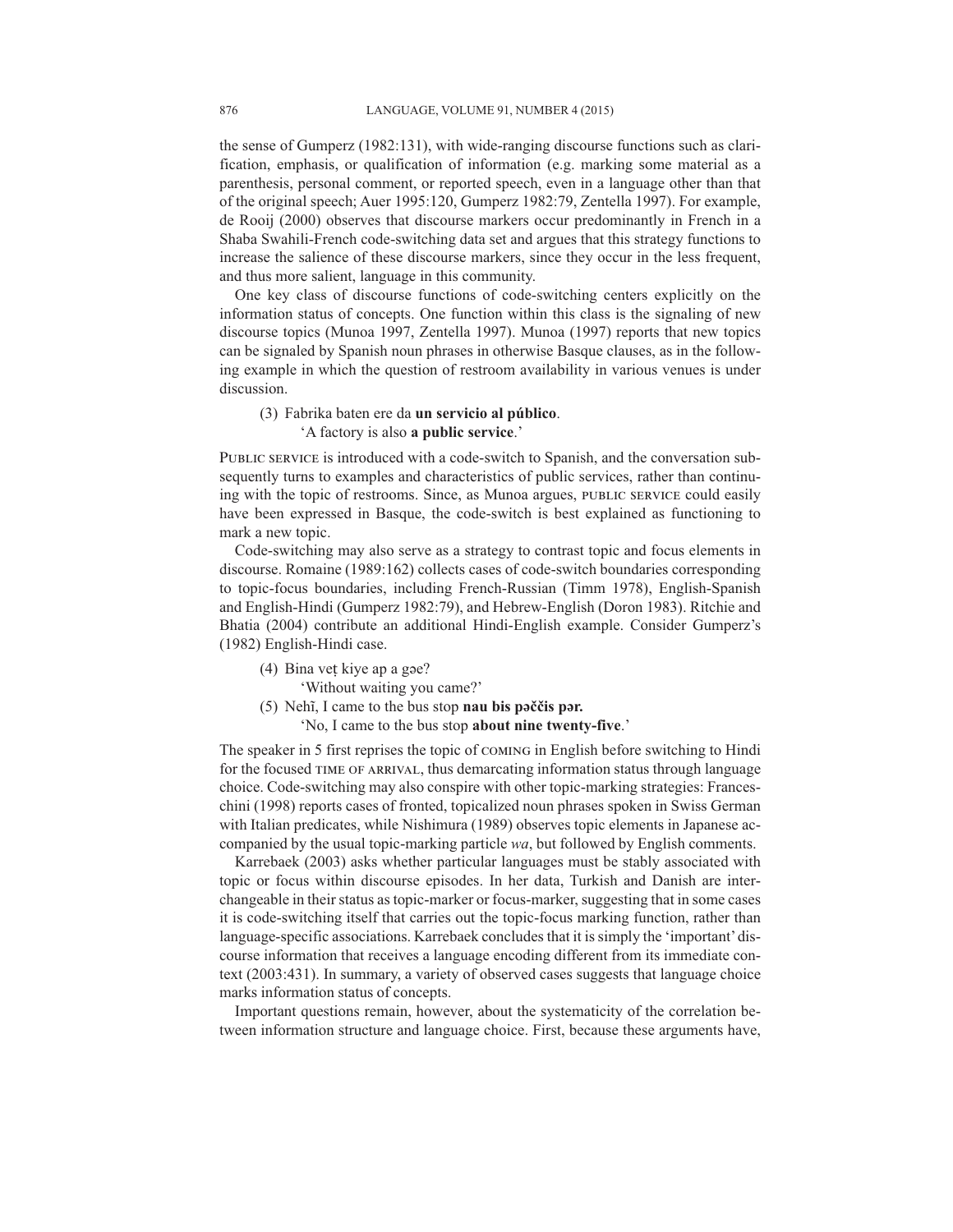to our knowledge, exclusively been made on the basis of individual tokens of codeswitching, it is unclear whether the correlation is reliable even within single speakers, let alone across entire speech communities. As we argue below, if code-switching is to serve discourse functions for the benefit of comprehenders, some systematicity would help them learn and draw the right inferences about the information-structural functions of switches (§8.1).

Second, and perhaps more crucial from a theoretical point of view, it is also unclear whether any precise informational principle unites the studies above; instead information status (variously construed) is argued for on a case-by-case basis within each study, and large numbers of more ambiguous examples are excluded from the analyses (e.g. Karrebaek 2003:431). As a result, evidence for the correlation between information status and language choice is limited to a small number of examples selected for ease of subjective information-structural analysis. An alternative approach is to adopt a more precise operationalization of information that can be straightforwardly tested across entire data sets. In the next section, we argue for PREDICTABILITY of meanings as such a metric.

**3.4.** Meaning predictability and speaker-choice phenomena. In line with the discourse-functional accounts of code-switching described above, a ubiquitous intuition in accounts of speaker-choice phenomena is that some content is more important or informative than other content, and it is this disparity that governs choices between alternant linguistic forms: important material receives the 'more explicit, more distinct, or more extensive encoding' (Karrebaek 2003:431; see also e.g. Givón 1985:206). In order to test these accounts, however, we need an explicit, objective operationalization of importance or informativity. In this section, we argue for predictability of meanings as a useful metric of information, since (i) it is a building block in many theories of information structure, (ii) it is objectively measurable, and (iii) it correlates with a wide range of speaker-choice phenomena. We discuss these properties in turn below.

First, numerous theories of information structure characterize information in terms of predictability, starting from the intuition that the more predictable some content is, the less (new) information it contains. Classic information-structural distinctions such as topic vs. focus and given vs. new have long been cast in these terms: Prince (1981), following Halliday (1967), Halliday and Hasan (1976), and Kuno (1972, 1978, 1979), includes a predictability dimension in her definition of given information, classifying information as given if the speaker assumes the hearer can predict it. Topic-focus structure has also been defined in terms of predictability: according to Lambrecht (1994:6), topic and focus refer to the relative predictability of the relations between propositions and their elements in a given discourse situation. Although we certainly do not propose to reduce all information-structural categories to predictability, it is clearly relevant to information-structural distinctions that have been claimed to inform language choice in code-switching.

A second attractive property of predictability is that it is objectively measurable, through, for example, cloze methodology (Taylor 1953), and it interfaces naturally with the mathematical framework of INFORMATION THEORY (Shannon 1948). Here information is inversely related to probability in context: the less probable certain material is, the higher its information content. Formally, the information content *I* (or surprisal; Hale 2001, Levy 2008) of the meaning *m* of a unit of an utterance is the logarithmtransformed inverse of the probability of *m* in context.

$$
(6) I(m) = \log_2 \frac{1}{P(m|\text{context})}
$$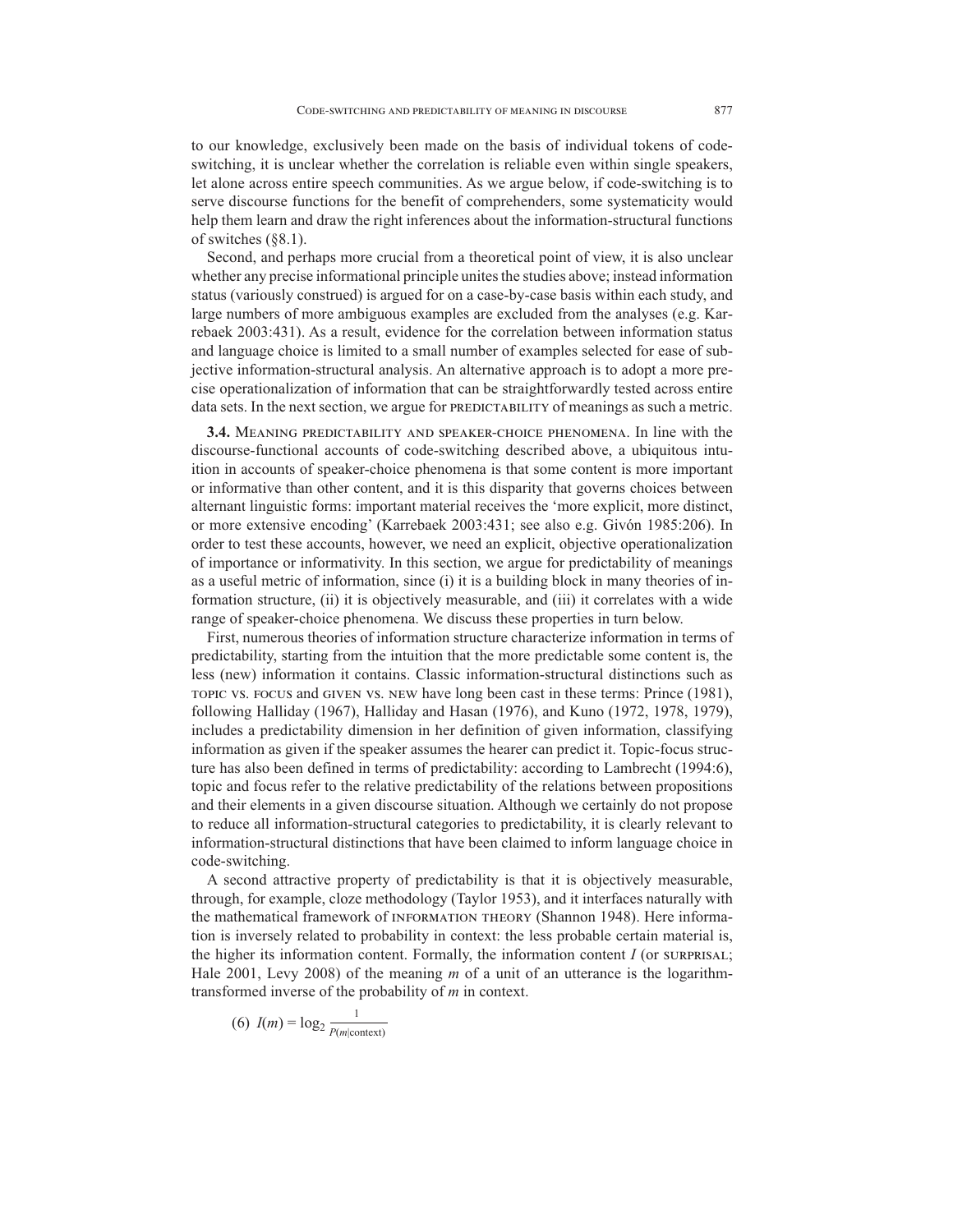Surprisal is positively correlated with human processing difficulty (Demberg & Keller 2008, Smith & Levy 2013), providing evidence that comprehenders are sensitive to predictability of meanings.

Finally, not only does predictability affect comprehension, but it also affects production: when multiple grammatical options are available, speakers choose to convey less predictable meanings with distinct or more extensive encodings, thus distributing information uniformly across the linguistic signal to the extent possible (UNIFORM INformation density; Jaeger 2006, 2010, Levy & Jaeger 2007). Phonetic duration and articulatory detail are reduced for meanings with high predictability, at the level of both syllables (Aylett & Turk 2004) and words (Bell et al. 2003, Tily et al. 2009). Word lengths, too, are optimized such that the more predictable a meaning in context, the shorter the word conveying it (Mahowald et al. 2013, Piantadosi et al. 2011). Speakers choose contractions over full variants when the meanings conveyed are more predictable (Frank & Jaeger 2008). Referring-expression choice is similarly correlated with surprisal, so that pronouns are chosen over noun phrases for more predictable referents (Tily & Piantadosi 2009). In syntax, optional *that* is mentioned when the upcoming complement or relative clauses are least expected, thus distributing the surprisal associated with these clause onsets across an additional word and minimizing peaks in information density (Jaeger 2006, 2010, Wasow et al. 2011). Komagata (2003) argues that word order is also sensitive to a preference for a uniform distribution of information. At the discourse level, the more contextual information that precedes a sentence, the greater the sentence's unpredictability in isolation, suggesting that information is distributed uniformly across discourses (entropy rate constancy; Genzel & Charniak 2002, Qian & Jaeger 2012). Predictability, in sum, is not only relevant to information structure and objectively measurable, but also affects speaker choices in language production.

What underlies this correlation between unpredictability of meanings and more extensive or distinct encodings? On the assumption that message transmission is a noisy channel between interlocutors, one explanation is that speakers take their interlocutors' knowledge state into account and choose more extensive encodings to allow more detailed processing of unpredictable meanings that have an inherently higher risk of miscommunication (AUDIENCE DESIGN; see discussion in Jaeger 2010). In the next section, we relate this correlation between predictability and speaker choice to the functional, information-based motivations for code-switching introduced in §3.3.

**4.** A meaning-predictability account of code-switching. Predictability of meanings is correlated with speaker choice, so that less predictable, more informative meanings receive a more extensive or distinct encoding. Code-switching is a choice that allows for these distinct encodings. If code-switching indeed serves to highlight important information, less predictable, more informative meanings should be code-switch sites. In other words, the less predictable a meaning, the more likely a code-switch.

What is the communicative function of choosing a distinct language encoding for less predictable information? The strategy may be motivated by audience design: speakers choose more salient encodings in order to highlight less expected information and potentially minimize risk of miscommunication. The distinct encoding available through a language switch may direct comprehender attention to less predictable material, thus serving as a comprehension cue analogous to morphemic topic markers or topicalization through syntactic fronting. This cue can be made even more salient if the direction of the switch is taken into account: since code-switchers generally use only one language for the majority of words (Grosjean 1997, Myers-Scotton 1993a), words from a speaker's less frequently used language offer a more salient encoding by virtue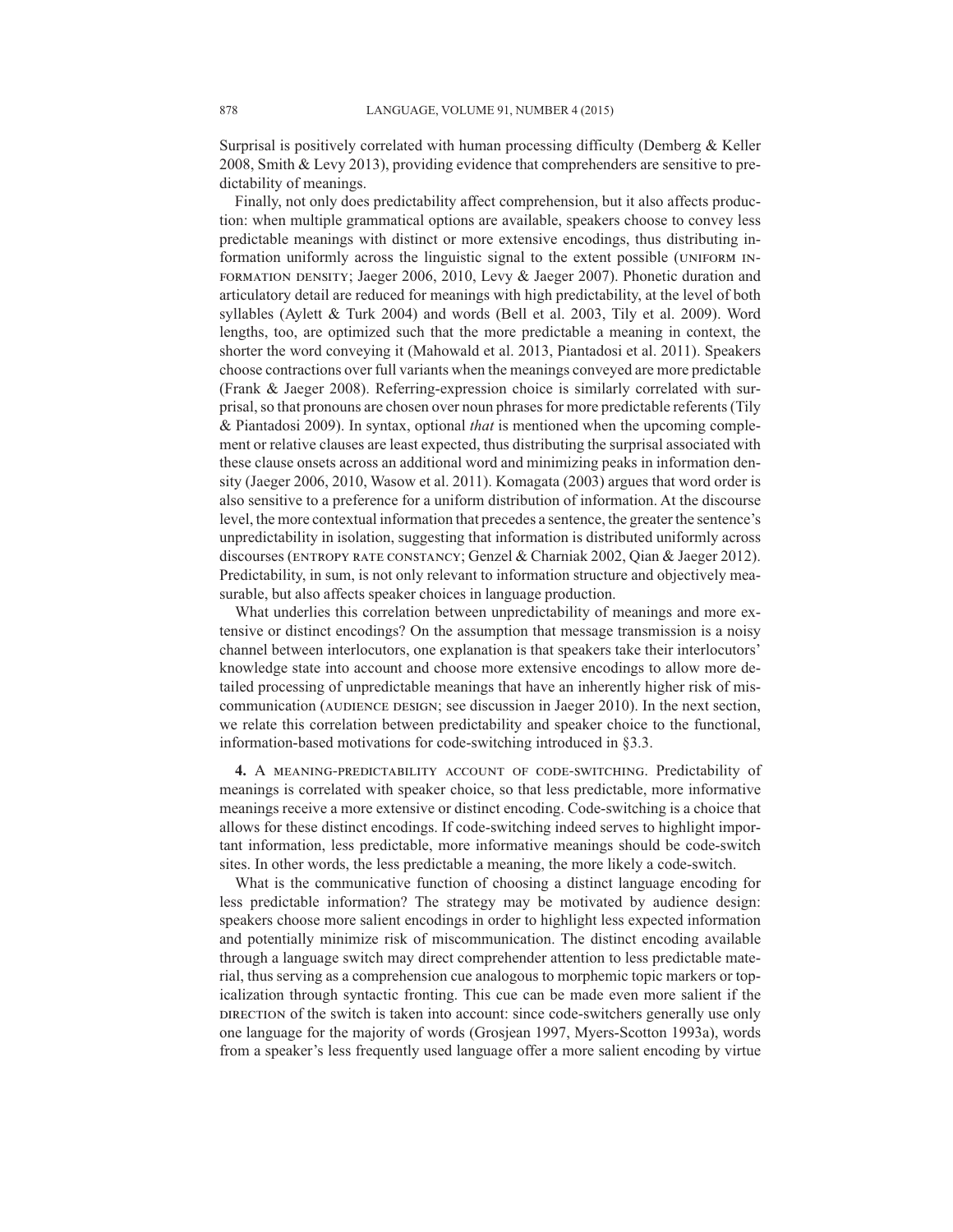of relative rarity (an argument related to the one by de Rooij (2000); see our §3.3). This leads to a more specific prediction: a switch to a speaker's less frequent and therefore more salient language may alert comprehenders to high information content that must be especially carefully attended to.

One supporting mechanism for this process may be the phonological distinctiveness of alternant languages in code-switching. Code-switching is characterized by total alternation not only between grammatical systems but also between phonological systems (e.g. Grosjean & Miller 1994, Sankoff & Poplack 1981). Distinctive phonology of a code-switched word may therefore serve as a low-level cue of encoding difference even before the word is completed by the speaker and fully processed by the comprehender. Suggestive evidence is provided by a gating study by Li (1996): participants were asked to guess (code-switched or non-code-switched) words on the basis of increasingly long fragments of the word, and guesses converged on the correct language before the full word was correctly identified. Further, anticipatory phonetic signatures of impending code-switches appear on some words immediately preceding switch boundaries, and comprehenders may be sensitive to these markers (Piccinini 2012, Weiss et al. 2009). In this way, phonological cues of other-language encoding are available at multiple points before an initial code-switched word is fully processed, potentially alerting comprehenders to allocate more attention in anticipation of an unpredictable meaning.

However, one may counter that a language switch itself is costly to process, and may consume whatever extra resources are needed to process an already difficult-to-predict meaning. Some studies report this kind of language switch cost in comprehension: for example, Proverbio, Leoni, and Zani (2004) observe longer reaction times and increased N400 amplitudes for code-switched words in a sensibility-judgment task in reading. A number of factors mitigate such switch costs, however. First, task effects are relevant: in auditory comprehension tasks, which better replicate the natural conversational locus of code-switching than do reading tasks, code-switched words in sentential contexts are recognized as quickly as non-code-switched words (Li 1996) (possibly thanks to the phonological cues discussed above). Second, discourse-level context facilitates processing of code-switching. Chan, Chau, and Hoosain (1983) report that reading times for entire mixed-language passages were the same as those for equivalent monolingual passages. Third, accurate expectations for upcoming code-switches are likely to reduce switch costs. Moreno, Federmeier, and Kutas (2002) argue that the enhanced late positivity (LPC) they observe for code-switched words is reduced when comprehenders find the switch less unexpected. Indeed, when switch locations become predictable, LPC switch costs are not observed at all (Proverbio et al. 2004). Thus switch costs appear to be reduced or absent in auditory processing, rich discourse contexts, and situations in which switches are relatively predictable, supporting code-switching as a viable comprehension cue.

In sum, communicative principles underlying both discourse-functional accounts and meaning-predictability accounts suggest that more informative, less predictable meanings should receive a distinct or more extensive encoding. In multilingual situations, a speaker's lesser-used language offers this more salient encoding and may serve as a comprehension cue to direct attention to less expected meanings. This account of codeswitching thus predicts that words conveying unpredictable meanings should be codeswitch sites.

**5.** Data. The data for this study consist of three hours of spontaneous Czech-English conversation among five proficient bilinguals of Czech heritage living in California. Two of the bilingual speakers, ages fifty-five and sixty, were monolingual in Czech until im-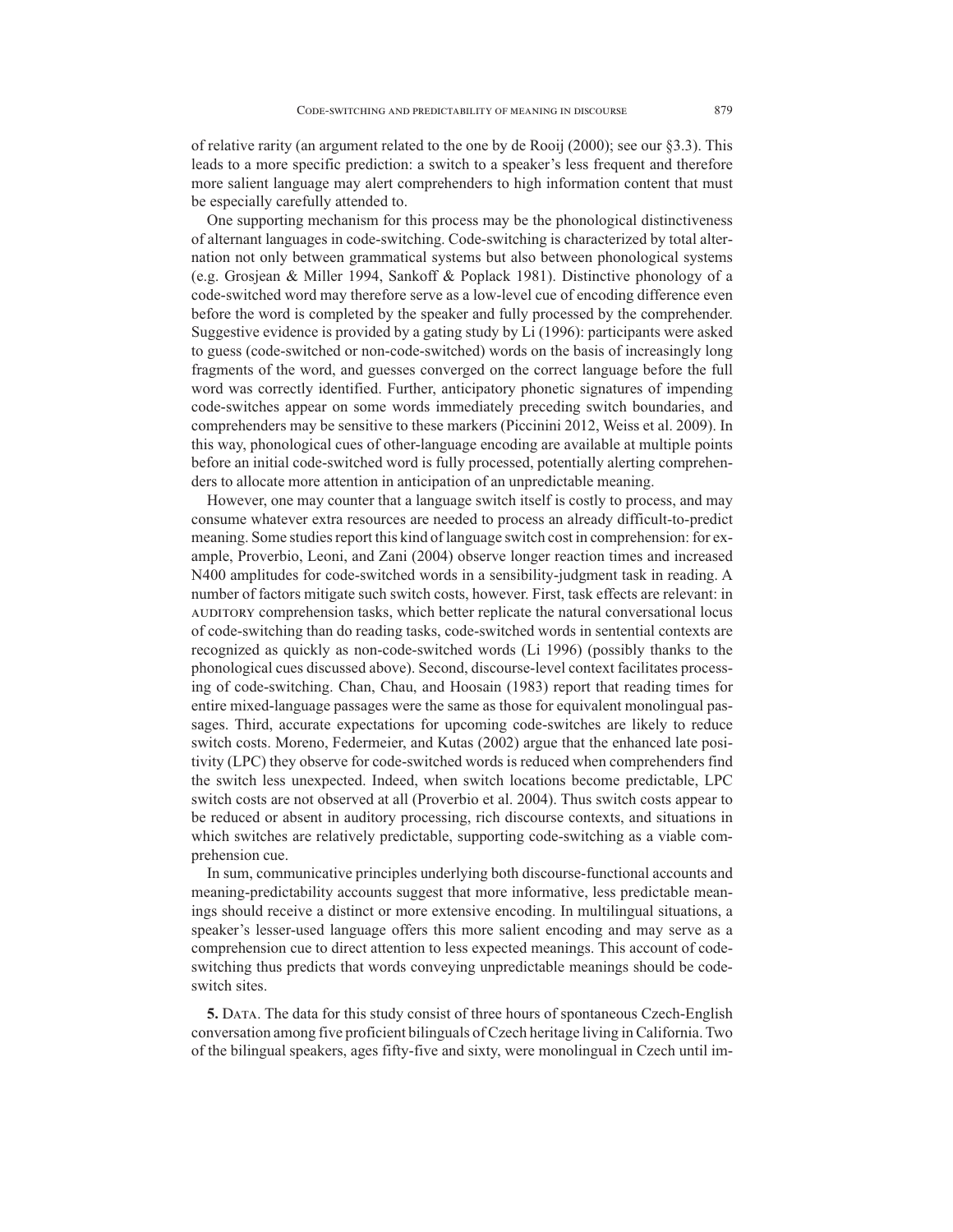migrating to the United States in their early thirties and learning English, but remain Czech dominant. Athird speaker, thirty-three, was monolingual in Czech until moving to the United States and beginning English acquisition at age five and subsequently becoming English dominant. The final two speakers, twenty and twenty-six, were born in the United States and are English-dominant but have used Czech in family interaction and occasional socializing with Czech friends in the United States since childhood. Participants gave a blanket consent to have their conversations recorded at unannounced intervals during a two-month period, and were therefore unaware of specific recording times until after the fact. Following the two-month period, each participant had the option of reviewing the recordings and requesting deletion of any portion thereof.

The three hours of Czech-English conversation in the final data set are distributed as follows. One hour, representing three different conversations, consists of interaction between all of the speakers. Another hour (four conversations) is limited to the two older speakers only. The final hour (three conversations) consists of one-on-one interactions between the youngest speaker and each of the older speakers (approximately half an hour each).

The data were collected and transcribed by the first author for an unrelated project prior to the formulation of the current research question, following the methods in Du Bois et al. 1993. Each line consists of one intonation unit (IU), a sequence of words produced under a single, coherent intonational contour (Chafe 1987, 1994). Intonation units are perceptual units distinguished through (i) pitch-resets, (ii) final-word lengthening, (iii) intensity changes, (iv) pauses, and/or (v) changes in voice quality. Although IUs are defined with respect to these perceptual auditory features and not syntactic features, they generally emerge as approximate clause-equivalents and are, according to Chafe, cognitive units in discourse, each containing no more than one new idea (1987:32). Shenk (2006) shows IUs to be relevant units in code-switched discourse, finding that 96% of code-switches in a one-hour corpus of Spanish-English codeswitching correspond to IU boundaries.

**5.1.** LANGUAGE DISTRIBUTION WITHIN IUS. Of the 3,201 IUs comprising the current data set, approximately 52% are monolingual Czech IUs, 25% are monolingual English IUs, and 23% are mixed-language IUs (see Table 1). Czech  $\rightarrow$  English switches are by far the more common switch type, and switching typically occurs late in the IU: the most frequent switch is a single, final-word switch to English.

| MONOLINGUAL |            |  | <b>MIXED-LANGUAGE</b> |                       |                   |  |  |
|-------------|------------|--|-----------------------|-----------------------|-------------------|--|--|
| CZE         | <b>ENG</b> |  | $CZE \rightarrow ENG$ | $ENG \rightarrow CZE$ | MULTIPLE SWITCHES |  |  |
| 1.668       | 796        |  | 601 (494)             | 24(13)                | 112               |  |  |

Table 1. Intonation units comprising the corpus. Quantities in parentheses are the subsets of the relevant IU type that are characterized by single, final-word code-switches.

**5.2.** Items for analysis. The distribution of code-switches in the corpus is given in Table 1. The current analysis, however, focuses on a particular class of speaker and code-switch. Only those IUs produced by the two older speakers are included as critical items, since these speakers are the most fully proficient bilinguals and are therefore the least likely to switch languages for reasons of incomplete proficiency in either language. Further, they have equivalent language backgrounds and are each fully proficient in Czech, while the younger speakers vary much more dramatically in their Czech proficiencies. This is reflected in one way by the proportion of monolingual Czech IUs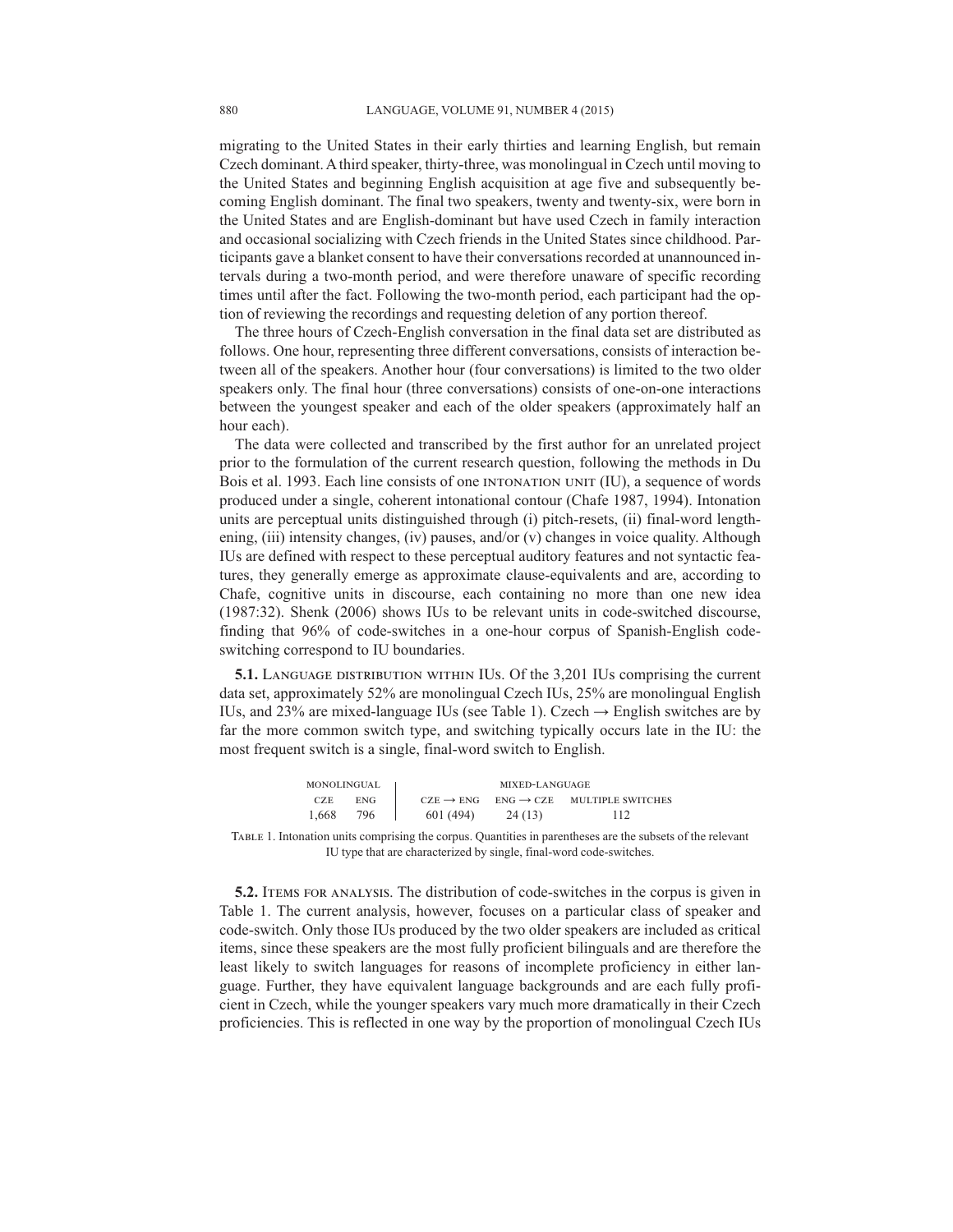produced by each speaker: for the older speakers, it ranges from 71–74%, and for the younger speakers, it ranges from 12–40%. The older speakers are also the most prolific intrasentential code-switchers, together producing 81% of the mixed-language IUs in the corpus, and are the only speakers participating in all ten conversations.

A final point of homogeneity among the older speakers is code-switch position within IUs. To quantify this, we can define a normalized IU-position metric as in 7, so that 0 corresponds to initial words and 1 to final words, with all words equidistant from each other.

(7) IU position =  $\frac{\text{word number - 1}}{\text{number of words in IU - 1}}$ 

For the older speakers, the median IU position of English words was consistently 1 (interquartile ranges (IQRs): 0.39 and 0.50), whereas younger speakers had medians of 0.67, 0.78, and 1.0 ( $IQRs = 0.60, 0.50, 0.38$ ). In other words, the older speakers have a strong and consistent tendency toward one type of code-switch: a final, single-word switch from Czech to English. These are the switches investigated here.

We investigate the relative contributions of meaning predictability and other control factors to the propensity to code-switch by posing the following question of our data: when a fully bilingual speaker has produced an IU entirely in Czech from the first through the penultimate word, how likely is she to produce the final word in English? Therefore, our crucial items for analysis were all older-speaker IUs that begin in Czech and either (i) feature a final, single-word switch to English (switch items,  $n = 253$ ) or (ii) do not contain any code-switch (NONSWITCH ITEMS,  $n = 472$ ). To confirm that the final word of a given nonswitched IU was in principle switchable, we asked the original speakers to replace the final Czech word in their own utterances with a single-word switch to English, and in all cases the speakers found this possible. We further verified that none of these potential switch sites violated hypothesized grammatical constraints on switching (Myers-Scotton 2002, Poplack 1980). In other words, all and only items with an actual or potential single-word IU-final code-switch to English were considered. Each speaker contributed roughly equivalent proportions of switch and nonswitch items. Precise counts and examples are provided in Table 2.

| <b>DESCRIPTION</b>                                    | $N(N_{\rm Sokr1})$ | <b>EXAMPLE</b>                                                                        |
|-------------------------------------------------------|--------------------|---------------------------------------------------------------------------------------|
| Czech IU with final single-<br>word switch to English | 253(127)           | potřebuje entertainment.<br>$\mathsf{A}$<br>CONJ need.3sG                             |
|                                                       |                    | 'And she needs entertainment.'                                                        |
| NONSWITCH Monolingual Czech IU                        | 472 (197)          | Ona se na tebe bude lepit.<br>3sG.F REFL on 2sG FUT cling<br>'She will cling to you.' |
|                                                       |                    |                                                                                       |

Table 2. Items for analysis. Total numbers of each item type are provided, as well as (in parentheses) the subset of these attributed to speaker 1.

**6.** Methods. To test for an effect of meaning predictability while controlling for other factors known to affect code-switching, we employ binary logistic regression. The dependent variable is presence (1) or absence (0) of code-switching (that is, whether each item is a switch item or a nonswitch item as described above), and the independent variables include meaning predictability and ten control factors. Operationalization of these control factors, which were introduced in §3, is described with respect to the current data set in §6.1 below; §6.2 describes how we estimate meaning predictability in discourse. Table 3 below summarizes all factors in the logistic regression.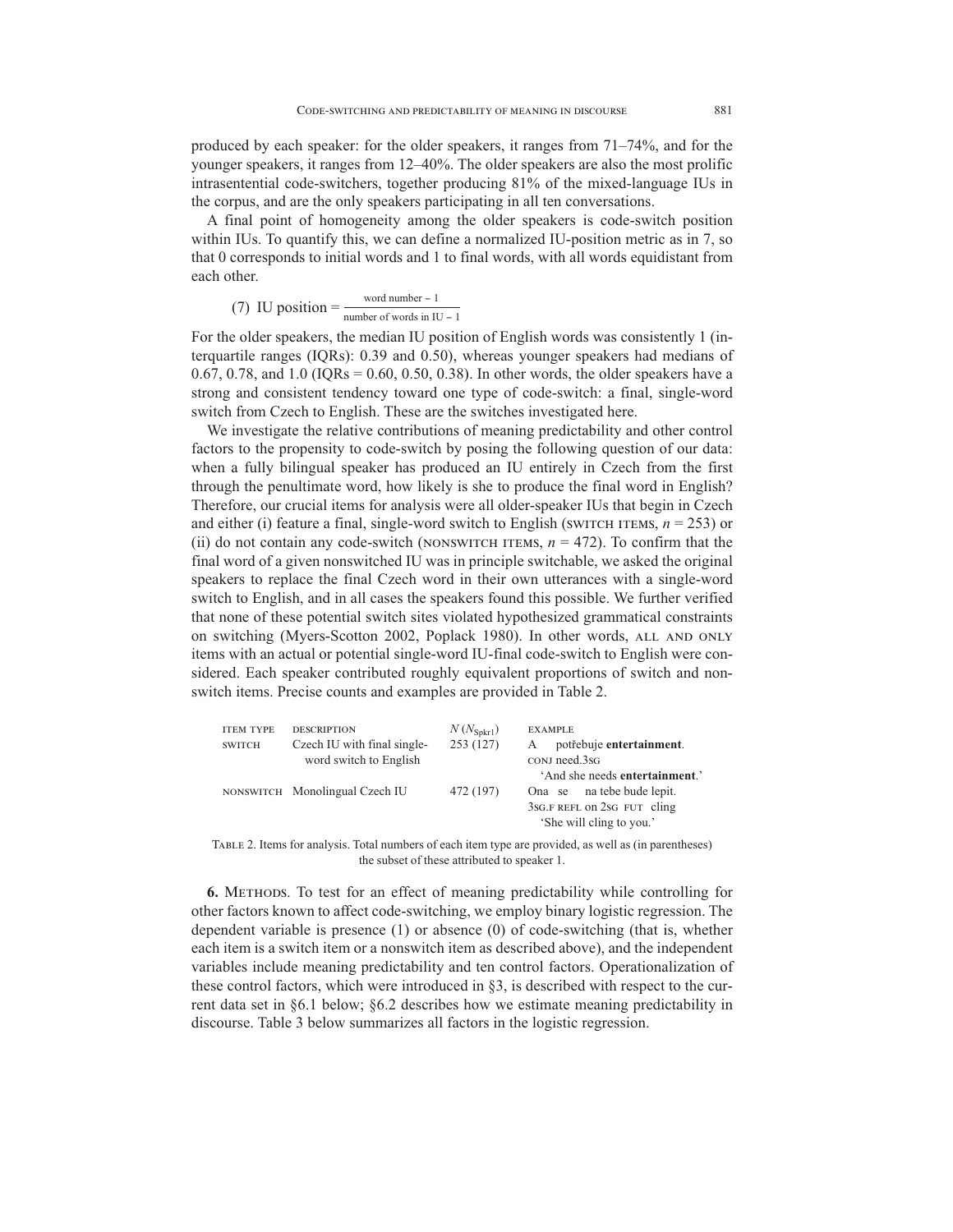**6.1.** Control factors.

Participant constellation. Since speakers may code-switch in order to accommodate other participants' preferences or establish affiliation with various social groups, code-switching behavior may vary as a function of the participants present in a given conversational episode. In the current data set, participant constellation has two levels reflecting the presence or absence of younger, United States-born participants in the conversation. More code-switching to English on the part of the older speakers is expected when any younger participant is present.

Baseline lexical accessibility. Speakers are expected to choose the language where the relevant word is more accessible. We determined accessibility levels for the final word in each switch and nonswitch item, since these are the potential switch sites (see §5.2). Since all code-switches are to English, greater accessibility of the final word in English predicts the item to be a switch item, and greater accessibility of the final word in Czech predicts the item to be a nonswitch item.

The first operationalization of accessibility was word  $F$  FREQUENCY.<sup>3</sup> The general frequencies of attested final words in their original language were compared with the frequencies of their translation equivalents in the other language—that is, the frequencies of the words that would have been spoken had the speaker made the opposite language choice in each case. Translation equivalents were determined in consultation with the original speakers by reviewing the transcripts of the conversations and asking speakers what they would have said had they chosen the opposite language for the final word of each item. Frequencies per million for each word and translation equivalent were determined using the CELEX database for English (Baayen et al. 1995) and the SYN2010 portion of the Czech National Corpus for Czech (Hajič 2004, Jelinek 2008, Petkevič 2006, Spoustova et al. 2007). Frequencies of the original and translation-equivalent words were highly correlated:  $r(725) = 0.92$ ,  $p < 0.001$ , providing evidence that the translation equivalents are reasonable. In order to compare frequency-based lexical accessibility of attested words to their translation equivalents in the linear model, the log-transformed relative frequency ratio *r* (Damerau 1993) was computed for each item.

(8) 
$$
r = \log \left( \frac{\text{English relative frequency}}{\text{Czech relative frequency}} \right)
$$

Thus, greater relative-frequency ratios reflect greater accessibility in English and predict occurrence of English (that is, switch) items.<sup>4</sup>

Accessibility was also operationalized as word LENGTH in syllables, with the expectation that speakers should prefer the language in which the relevant word is shorter and thus more easily produced. Syllable count was determined for English words again using CELEX, and for Czech simply by counting the number of orthographic vowels. A length difference score was computed by subtracting each item's Czech syllable count from its English syllable count. Here a smaller difference score predicts switching to English, since smaller difference scores imply longer, and thus less accessible, Czech words.

A final suite of accessibility metrics captures ease of code-switching generally and does not depend on direct between-language competition in the way that frequency and

<sup>3</sup> Of course, it is theoretically possible that the individual variables tested here each have their own effect on code-switching behavior, rather than truly reflecting broader phenomena such as accessibility.

<sup>&</sup>lt;sup>4</sup> We also computed a difference score by subtracting each word's Czech frequency from its English translation equivalent's frequency, but using this as our frequency metric did not change any qualitative results of the logistic regression in §7.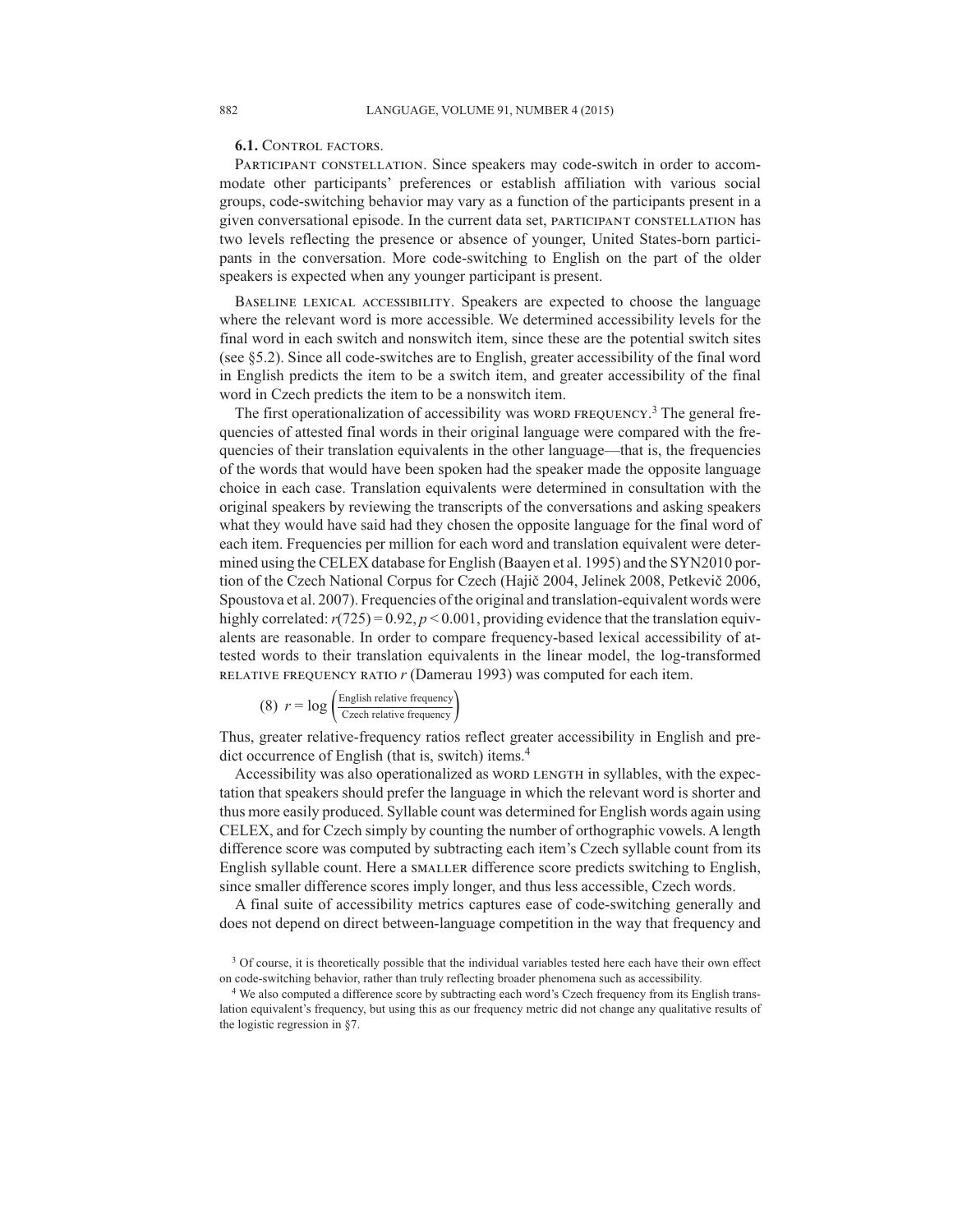length above do. These include IMAGEABILITY, CONCRETENESS, and PART OF SPEECH. More imageable and concrete words are argued to share more semantic features across languages in the bilingual lexicon, and thus to more readily lend themselves to codeswitching (Marian 2009). Similarly, nouns are the most easily transferable part of speech between languages, followed by verbs and then other parts of speech. Part of speech was annotated manually for each switch and nonswitch item. Imageability and concreteness along a 100–700 scale for each item were determined by merging available norming databases: for imageability, Altarriba et al. 1999, Coltheart 1981, Friendly et al. 1982, Stadthagen-Gonzalez & Davis 2006; and for concreteness, Altarriba et al. 1999, Coltheart 1981, Friendly et al. 1982. Where multiple databases reported different values for an item, these were simply averaged.

LEXICAL CONTEXTUAL FACTORS. Two lexical contextual factors were taken into account. First, speakers may be more likely to code-switch if they have just produced a trigger word (proper noun, phonologically unintegrated loanword, or bilingual homophone; see §3.2). For each switch and nonswitch item, the presence of this kind of triggering was coded in a three-level factor capturing the various levels of the triggering hypothesis: none, for cases where there is no trigger word in the clause containing the potential code-switch; CLAUSE TRIGGER, for cases with a trigger present anywhere in this clause; and immediate trigger, for cases where a trigger occurs just prior to the potential switch. For example, 9 contains a trigger—the proper noun *Vista*, a city name—in the clause containing the potential code-switch, but the trigger does not immediately precede the potential switch site (*daleko* 'far'). Thus it contains a clause trigger.

(9) Vista už je daleko.

'Vista by now is far.'

The trigger in 10, the proper noun *Huckabee*, in contrast, is an immediate trigger, since it directly precedes the potential switch site *babka* 'lady'.

(10) A nebo mám jít za Huckabee babka?

'Or should I go to the Huckabee lady?'

All words falling into any of the three trigger-word categories described in §3.2 were manually coded as triggers (see Appendix A for a complete list). Immediate triggers are predicted to result in more switching than clause triggers, and clause triggers are predicted to result in more switching than no trigger.

The second lexical contextual factor was lexical cohesion. Speakers may converge on a particular language for certain referents, regardless of the embedding language of each mention of the referent. The factor lexical cohesion encodes the most recently used language for the critical word in each switch and nonswitch item. For each potentially switched word, we determined whether the word or its translation equivalent (§6.1) had already occurred at some point in the current conversation; if so, we encoded the language of the word's most recent mention before the potential switch site (czech or english), and if not, recorded none. Continuity is expected, so that an English most-recent mention predicts a word to be spoken in English (that is, be a code-switch) and a Czech most-recent mention predicts another Czech instance (that is, a nonswitch). This factor also helps control for symbolic cultural associations in which certain referents are overwhelmingly associated with a particular language within a speech community, as well as speaker-specific idiosyncratic preference for a given word to be realized in a particular language.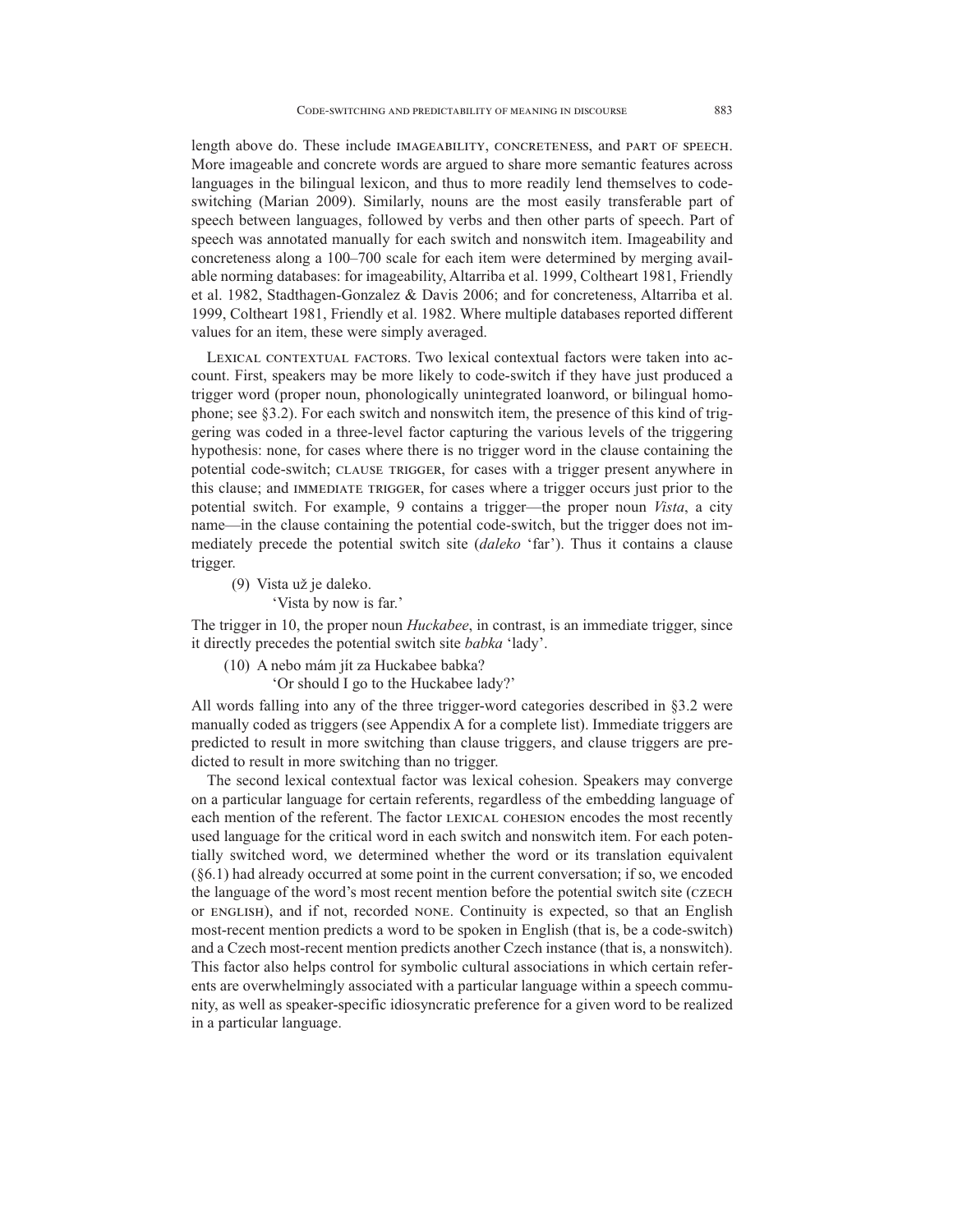Syntactic contextual factors. The final class of control factors consists of collocational strength and dependency distance. The greater the collocational strength of a pair of words within a single language, the more likely those words are to be accessed as a unit, and the more likely they are to be produced in the same language (Backus 2003). For each potential code-switch, we compute the monolingual (Czech) collocational strength between (i) the word immediately preceding the potential switch and (ii) either the nonswitched Czech word, or the Czech translation equivalent of the switched English word. High values indicate strong Czech unitary status of the two words and predict that no switch to English will be made for the second word.

As our measure of collocational strength between  $WORD_1$  and  $WORD_2$ , we employ a metric from associative learning theory, ∆*P*, defined as follows.5

(11)  $\Delta P_{2|1} = P(w_i = word_2|w_{i-1} = word_1) - P(w_i = word_2|w_{i-1} \neq word_1)$ 

 $\Delta P_{2|1}$  is the probability of an outcome (*word*<sub>2</sub>) given that a cue (*word*<sub>1</sub>) is present, minus the probability of that outcome given that the cue is absent. When these probabilities are the same, there is no covariation, and  $\Delta P = 0$ . As the presence of the cue increases the likelihood of the outcome, ∆*P* approaches 1, and as it decreases the likelihood, ∆*P* approaches −1. For the current study, ∆*P* was computed using relative frequency estimation from the SYN2010 portion of the Czech National Corpus (Hajič 2004, Jelinek 2008, Petkevič 2006, Spoustova et al. 2007). For each potentially code-switched word and the word immediately preceding it, we computed both rightward and leftward ∆*P* (how strongly a word predicts a collocate to the right or to the left, respectively) and entered two operationalizations of collocational strength into the logistic regression: (i) rightward ∆*P*, which captures a directional, sequential planning view of production, and (ii) the maximum of rightward and leftward  $\Delta P$ , which treats bigrams as planning units and ignores directionality.6

The second syntactic control factor is dependency distance. Longer dependency distances between a word and its syntactic governor may increase the probability that the word is code-switched (Eppler 2011). A DEPENDENCY DISTANCE factor therefore reflects the (hand-annotated) number of words from the final word of each potential switch IU to its syntactic governor (so that a word whose governor is adjacent to it would be coded as 1), following the coding principles described in Eppler 2011.<sup>7</sup> Further, because the dependency distance hypothesis is undefined for words that are their own syntactic governors, a binary variable syntactic governor captures whether the potentially switched word is the head word of the sentence and thus its own governor (and dependency distance was arbitrarily coded as 0 in these cases), allowing the logistic regression model to fit an arbitrary effect for head words of sentences that is separate from the effect of dependency distance.8 These predictors complete the set of control factors included in the model.

<sup>5</sup> We thank Stefan Gries for suggesting this metric.

<sup>6</sup> Substituting pointwise mutual information for the ∆*P* measures did not change the qualitative results of our analysis.

<sup>7</sup> It was theoretically possible that a critical final word and its translation equivalent would correspond to different syntactic governors. However, probably due in large part to the fact that the translation equivalents were determined by presenting the original speakers with the original (and thus relatively constraining) speech strings leading up to the potential code-switches, this mismatch was never observed.

<sup>&</sup>lt;sup>8</sup> An alternative method would be, in these cases, to set dependency distance to the mean of dependency distance in other cases. This would increase orthogonality to the variables but would not affect correlation (which is already 0), and it would come at the cost of transparency of model interpretation, because it would change the meaning of the intercept term. Fitting the model with this alternative parameterization did not change any qualitative results.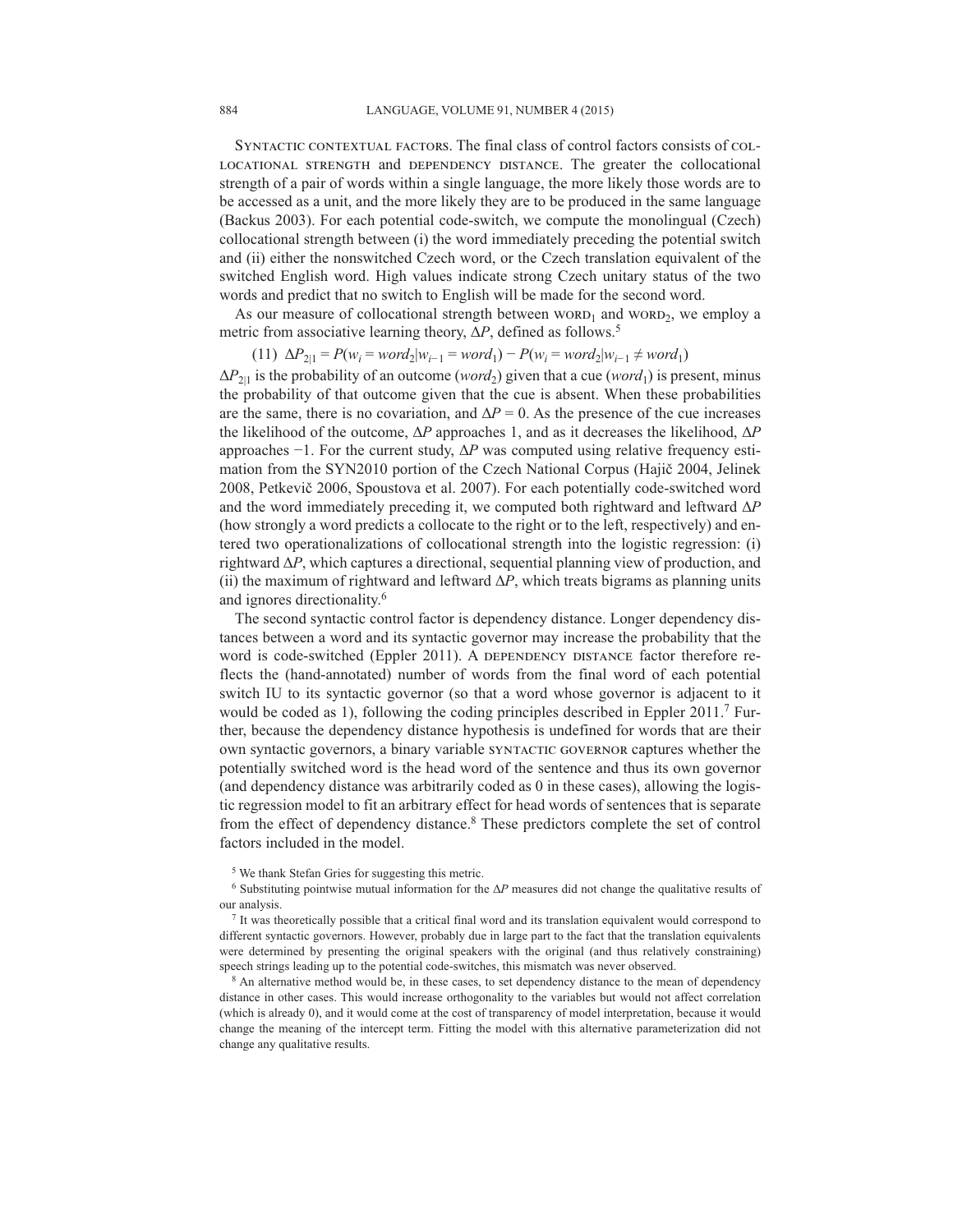#### Code-switching and predictability of meaning in discourse 885

| <b>PREDICTOR</b>              | <b>DESCRIPTION</b>                           | <b>DISTRIBUTION</b>                                        |
|-------------------------------|----------------------------------------------|------------------------------------------------------------|
| Social distance/affiliation   |                                              |                                                            |
| Participant constellation     | Younger participants present?                | yes: 79%, no: 21%                                          |
| <b>Baseline accessibility</b> |                                              |                                                            |
| Frequency                     | Log English-to-Czech freq.<br>ratio          | $mean = 0.68$ , $SD = 1.8$ , $range = [-6.22]$ ,<br>7.60]  |
| Length                        | Syllables: English minus<br>Czech            | $mean = -0.61$ , $SD = 0.96$ , $range = [-3, 4]$           |
| Imageability                  | Norming database ratings                     | $mean = 451, SD = 127, range = [183, 668]$                 |
| Concreteness                  | Norming database ratings                     | $mean = 421$ , $SD = 130$ , $range = [143, 680]$           |
| Part of speech                | Noun, verb, or other                         | noun: 42%, verb: 34%, other: 24%                           |
| <b>Lexical context</b>        |                                              |                                                            |
| Trigger                       | Trigger word preceding?                      | immediately: 1%, in clause: 4%, none: 95%                  |
| Lexical cohesion              | Word's previous mention                      | English: 15%, Czech: 18%, none: 67%                        |
| <b>Syntactic context</b>      |                                              |                                                            |
| Rightward collocation         | Rightward $\Delta P$ with prev. word         | $mean = 0.03$ , $SD = 0.10$ , $range = [-0.03]$ ,<br>0.99] |
| Maximum collocation           | Left/right max $\Delta P$ with prev.<br>word | $mean = 0.03$ , $SD = 0.11$ , $range = [-0.02]$ ,<br>0.991 |
| Dependency distance           | Distance in words to governor                | $mean = 1.51$ , $SD = 0.81$ , $range = [0, 6]$             |
| Syntactic governor            | Word is its own governor                     | yes: 20%, no: 80%                                          |
| <b>Information content</b>    |                                              |                                                            |
| Meaning unpredictability      | $1 -$ (proportion of correct<br>guessers)    | $mean = 0.64$ , $SD = 0.36$ , $range = [0, 1]$             |
|                               |                                              |                                                            |

Table 3. Predictors in the logistic regression. For continuous variables, mean, standard deviation, and range are reported, and for categorical predictors, proportions of each level (prior to centering and standardizing) are reported. Imageability and Concreteness include values from the final iteration of imputation (see §7.1 and Appendix B).

**6.2.** Estimating predictability of meanings in natural discourse. The variable of primary theoretical interest is the predictability of the meanings conveyed by potentially code-switched words. For reasons of practicality, predictability estimation for speaker-choice phenomena often makes use of *n*-gram models to calculate probabilities of events in context (Frank & Jaeger 2008, Jaeger 2006, Levy & Jaeger 2007). However, *n*-grams are not suited for our study, since they are unlikely to capture the discourse-level information structure that we hypothesize to influence speaker choice of language. Instead, we used a novel variant of the Shannon guessing game to estimate meaning predictability (Shannon 1951). In the original experiment, a participant was asked to guess entire passages of printed English letter by letter, and must have correctly guessed the current letter before moving on to the next letter, with the assumption that the more guesses required for a given letter, the more information carried by that letter. We build on recent adaptations of the Shannon game that have correlated unpredictability with linguistic variation at the word level: Manin (2006) asked participants to guess missing words in literary passages and found that unpredictability was positively correlated with word length, while in Tily & Piantadosi 2009, participants instead guessed upcoming referents, with the result that more-predictable referents tended to be encoded by pronouns rather than full noun phrases.

**6.3.** A shannon game for conversation. In order to estimate the predictability of the meanings of potentially code-switched words in the corpus, we adapted the Shannon game methodology for auditory discourse context. Participants listened to the ten conversational episodes comprising the Czech-English code-switching corpus and were asked to guess missing, IU-final words. Since the property of interest was the predictability of language-independent meanings, participants could guess meanings using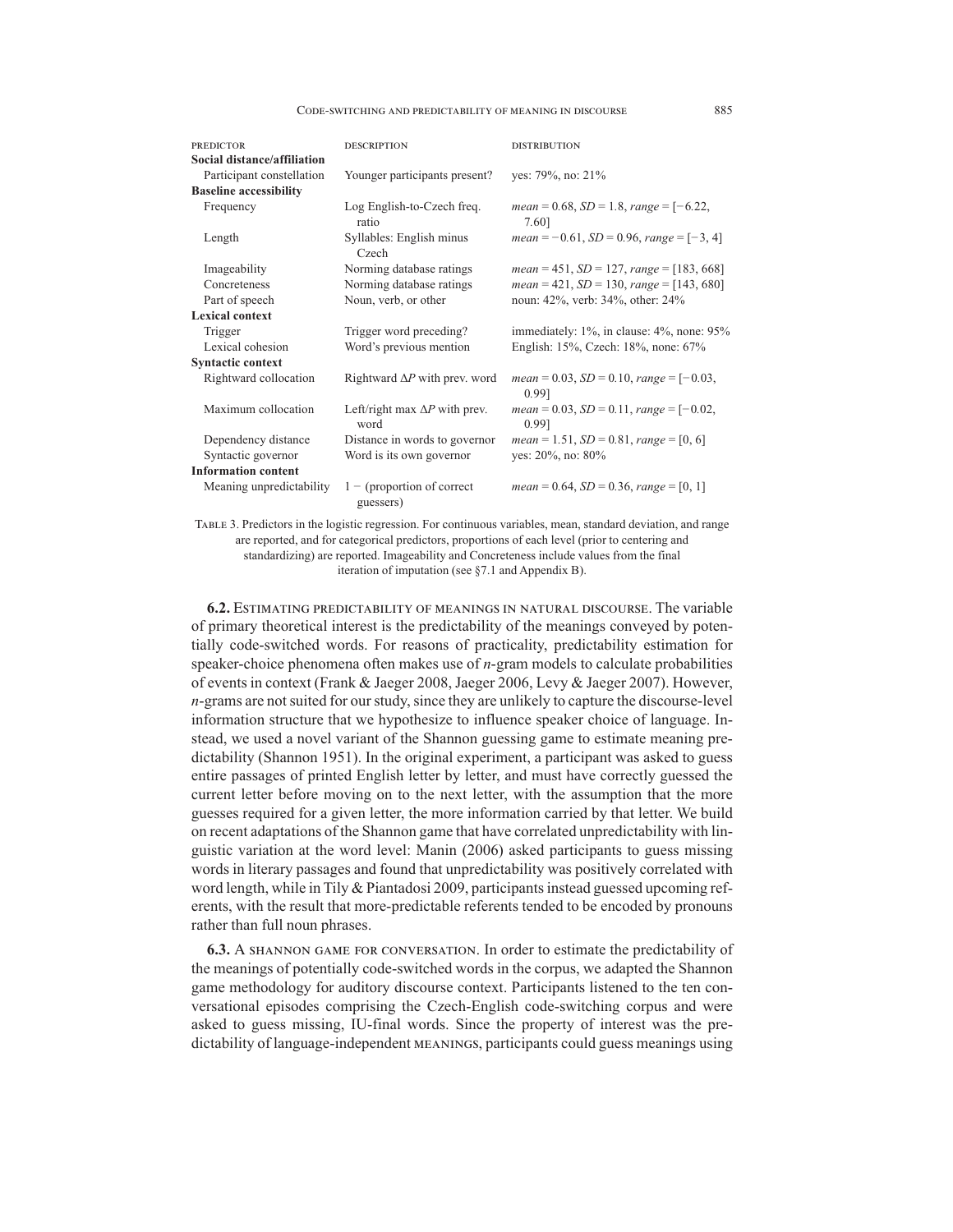either language. The predictability of each item would then be estimated based on the rate of correct guesses.

Participants. A new set of eleven bilingual guessers, approximately demographically and sociolinguistically matched to the original speakers, was recruited at a Czech-American cultural event in the city where the original speakers reside. Like the original speakers, all guessers were native speakers of Czech born in Czechoslovakia, had begun learning English in early adulthood, and had been living in the United States for several years at the time of participation. This information is summarized in Table 4.

|                                       | N  | <b>MEAN AGE</b> | MEAN AGE ENG ACO |
|---------------------------------------|----|-----------------|------------------|
|                                       |    | (SD)            | (SD)             |
| Speakers (of critical items; $§5.2$ ) |    | 58 (3.5)        | 31(3.5)          |
| Guessers                              | 11 | 45(14.0)        | 30(9.0)          |

Table 4. Demographics of participants in the guessing-game experiment.

Materials. For each of the ten conversational episodes, each critical IU-final word (see §5.2) was replaced by an auditory tone cueing participants to guess the missing word. We predetermined the set of correct responses for each item as the originally attested word and its translation equivalent in the other language (see §6.1).

PROCEDURE. In a web experiment, participants listened to each conversational episode and were asked to submit guesses in either language for missing words. They could not move on until either they had correctly guessed the missing word or its translation equivalent, or they had submitted six incorrect guesses. Participants could replay the current item, as well as up to two items preceding it, as many times as they wished. After guessing an item correctly or submitting six guesses, they heard the complete IU with the original missing word now intact, followed by the next part of the discourse up to the next critical item. In this way, participants had access to the entire episode of natural discourse in making their guesses. This procedure is exemplified in Figure 1. In an exit survey, we asked participants what they thought was being investigated and then what kinds of words they found easiest and hardest to guess.

## **6.4.** Predictability study results.

EXIT SURVEY. While no participant was explicitly aware of the exact experimental manipulation, several did spontaneously mention language encoding when asked about easiest and hardest words. For easy words, in addition to 'short words', 'simple words', 'repetitions', 'common expressions', and 'words with previously understood meanings', two participants mentioned 'Czech words' and no participant mentioned 'English words'. For difficult words, conversely, participants offered 'long words', 'new ideas', and 'slang', and the two participants who mentioned 'Czech words' as easy to guess mentioned 'English words' as difficult to guess. No participant offered 'Czech words' as a response for difficult-to-guess items.

PREDICTABILITY OF CRITICAL ITEMS. Turning to the quantitative results, guessing was completed for forty-nine individual conversations (reflecting all ten unique conversations in the corpus), totaling 3,458 sets of guesses, where a set is defined as all of the guesses given by a single participant for a single IU. For each IU, the proportion of participants who had correctly guessed the word within six attempts was computed. Consistent with intuitions expressed in the exit survey, switch items (those that had been spoken in English) were more difficult to guess than nonswitch items (those that had been spoken in Czech). On average, the meanings of switch items were correctly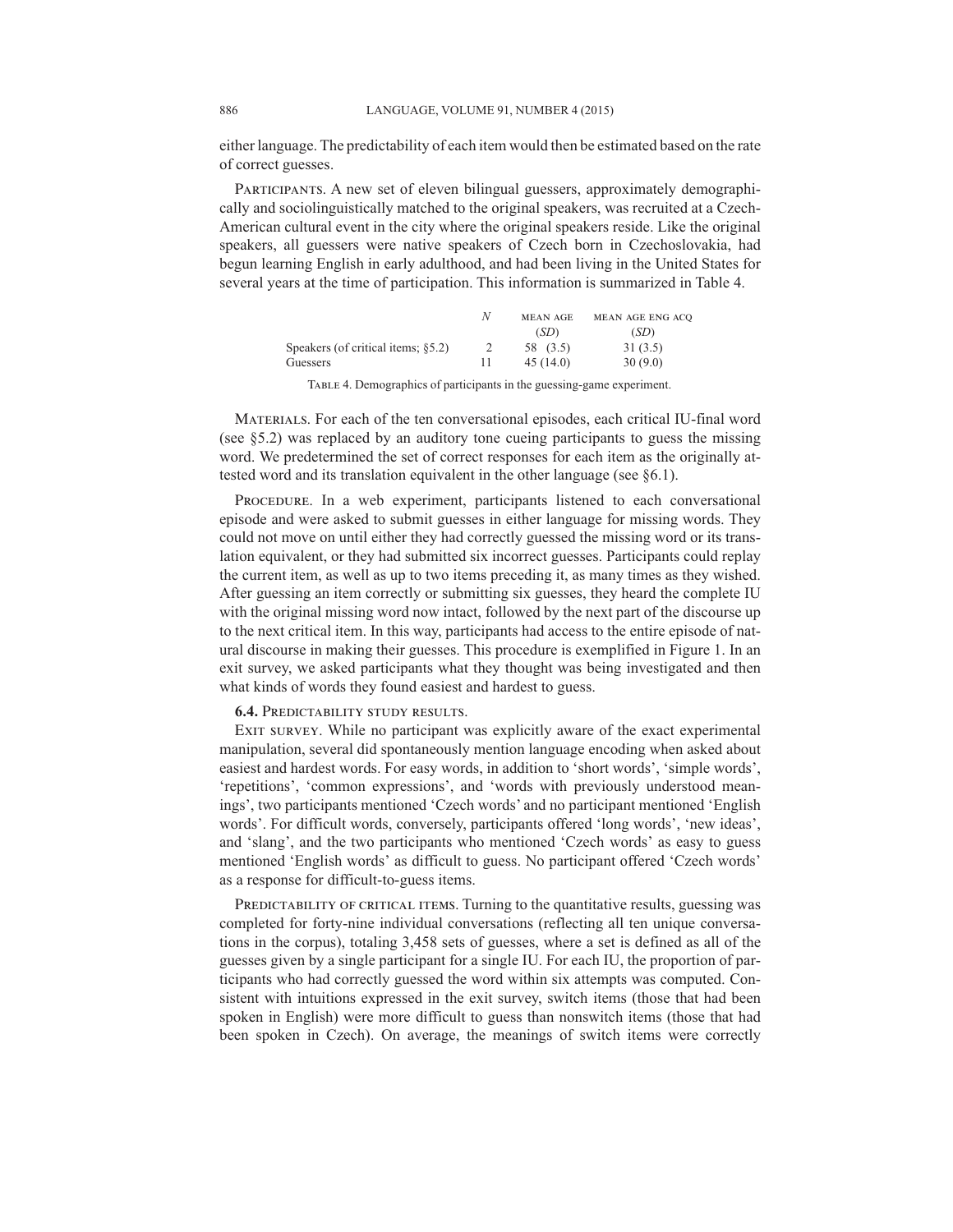

Figure 1. Example of guessing-game procedure: (i) audio prompt with final word removed, (ii) incorrect guess, (iii) correct guess, and (iv) repetition of audio prompt with missing word now intact and continuation to next missing word.

guessed by 25.4% of participants  $(SD = 34.4\%)$ , while the meanings of nonswitch items were correctly guessed by 41.9% of participants (*SD* = 35.8%). These results are broken down into cumulative probability by guess number in Figure 2.

For inclusion as a factor in the binary logistic regression, we defined the unpre-DICTABILITY *U* of the meaning *m* of each (potentially) code-switched word as the difference between 1 and the proportion of participants who had correctly guessed the word within six attempts, among those who had provided guesses for the IU.<sup>9</sup>

(12)  $U(m) = 1 - P$ (guessed)

Thus, items that were correctly guessed by most or all participants have *U* near or at 0, indicating low information content, and items that were correctly guessed by very few or no participants have *U* near or at 1, indicating high information content. Observed values for *U* ranged from 0 to 1, with mean 0.64 ( $SD = 0.36$ ); in other words, some critical meanings were correctly guessed by all participants and some were not correctly guessed by any participants, and the average item was correctly guessed by just over half of the participants.

CODE-SWITCH EXPECTATION. The Shannon game data allow for the investigation of one additional quantity of interest. Accurate comprehender expectations of upcoming code-switches may mitigate so-called processing 'switch costs', which increases the plausibility of the hypothesis that code-switches are not unequivocally burdensome to

<sup>9</sup> Following Manin (2006), we selected this metric since there is no straightforward way to compute surprisal (§3.4) for items for which no correct guess was ever submitted.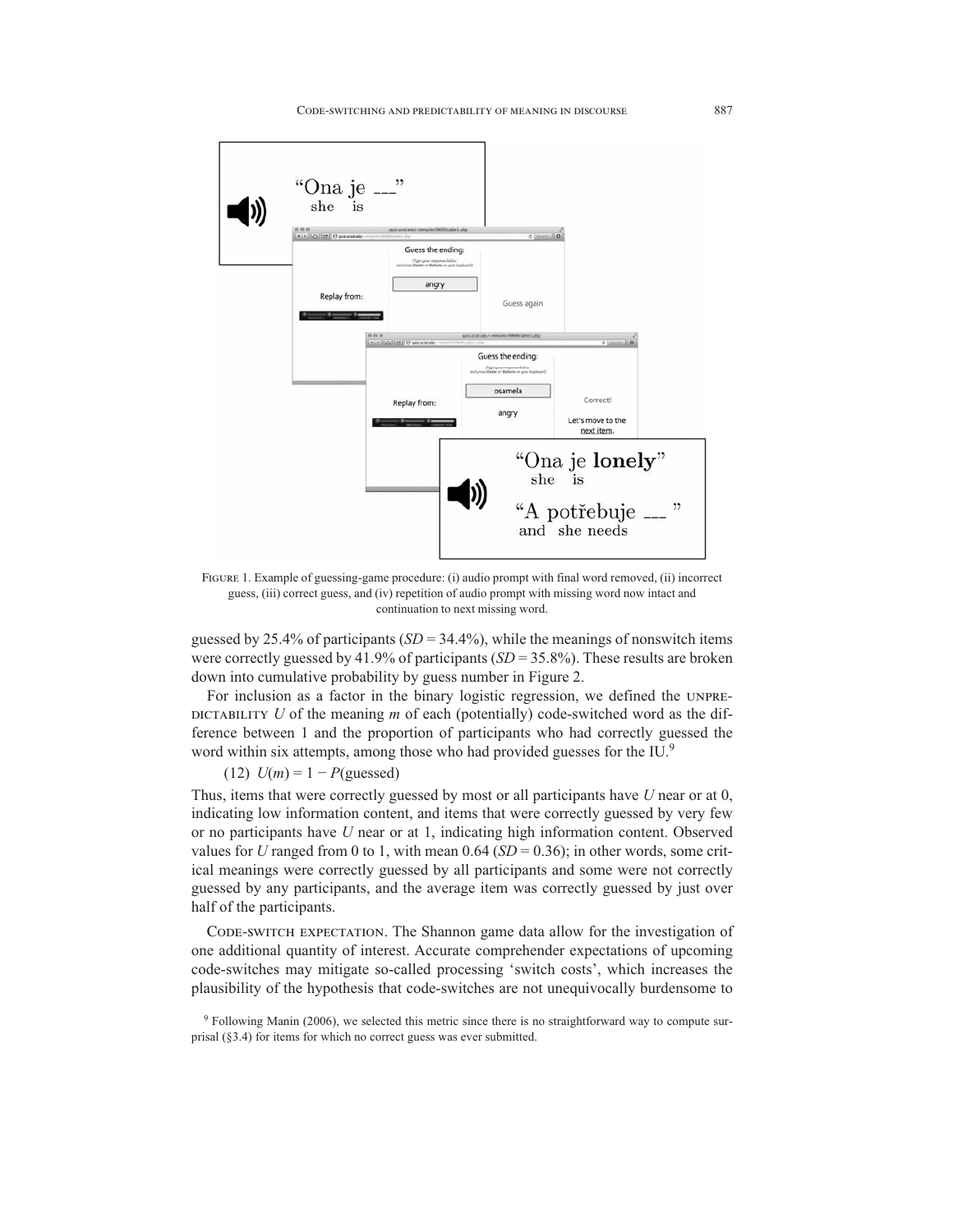

FIGURE 2. Cumulative probability of correct guess (as proportion of participants correctly guessing item) by guess number, conditionalized on original language of mention of each item.

process and may indeed serve as a useful comprehension cue (§4). The language in which a guesser expects the next word to occur may be inferred through the language of her first guess: if she expects an English word, she may be more likely to submit her first guess in English. Consequently, if comprehenders are correctly anticipating language choice, IUs that indeed ended with a switch to English should have higher proportions (across participants) of first guesses submitted in English. The percentage of English first guesses for items that were spoken in English was 38.4 (*SD* = 25.7), and the proportion of English first guesses for items that were spoken in Czech was 23.6  $(SD = 23.2)$ , a significant difference according to a *t*-test:  $t(473) = 7.7$ ,  $p < 0.0001$ . That is, although there was an overall baseline trend for guesses to be given in Czech (71%), there was a reliable pattern above and beyond this baseline for guesses to be given in the language in which the item was spoken.

**7.** MULTIFACTORIAL RESULTS. We tested effects of predictability of meaning on language choice through a procedure similar to that used in other research on predictability effects on speaker choice (Jaeger 2006, 2010), first developing a parsimonious logistic regression model (Agresti 2002) of the effects of control factors and then assessing the predictive value of meaning predictability on code-switching behavior above and beyond the effects of the control predictors. We describe our modeling procedure in more detail  $(\S7.1)$  and then report results of the control factors  $(\S7.2)$ . We test meaning-predictability effects separately for each individual speaker  $(87.3)$  and then investigate the strength of evidence for generalizability of these effects beyond the speakers studied here (§7.4).

**7.1.** MODELING PROCEDURE. We first provide a brief overview of our modeling procedure; full details are given in Appendix B. All predictors were centered and standard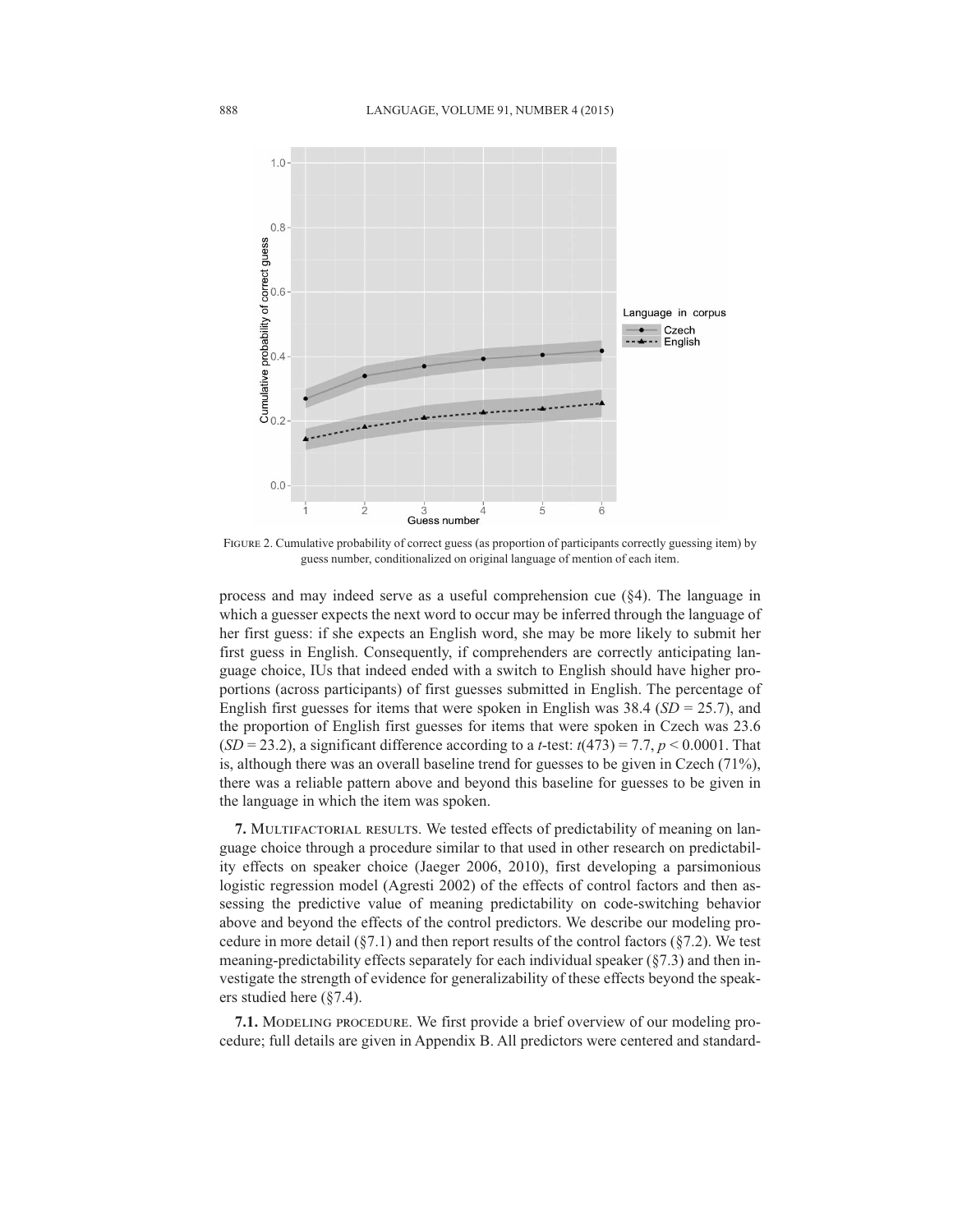ized so that categorical variables had a mean of 0 and a difference of 1 between levels, and continuous variables had a mean of 0 and a standard deviation of 0.5. Because values for two of our control factors, imageability and concreteness, were not available for roughly 20% of cases, we estimated these values on the basis of the other factors in the data set using multiple imputation (Harrell 2001).<sup>10</sup>

We first developed a parsimonious model of our control factors against which to subsequently evaluate the effect of meaning predictability. To develop this model, we used a genetic algorithm (Calcagno & de Mazancourt 2010) to search efficiently through the space of possible models including up to two-factor interactions, optimizing for the bayesian information criterion (BIC). Since both the genetic algorithm and multiple imputation are stochastic processes, we repeated the entire modeling routine ten times, and in the sections below report results from the final iteration. We observed no qualitative differences over these ten runs in results relating to meaning predictability.

This model-selection process allowed us to explore a large space of possible interaction terms among the base predictors, checking for any effects that could explain away the meaning-predictability effect in our data. As Harrell (2001) and others have described, however, model selection can have negative consequences for type I error and for interpretation of the coefficients associated with predictors operated upon by model selection. While this concern does not apply to meaning predictability, since it was not included in the model-selection process, it could warrant caution in interpreting the results of the control predictors. However, in this case we are reasonably confident in the general pattern of control factor results: a model including all base control predictors, plus the significant interactions identified by the model-selection process, resulted in virtually the same set of significant control factors as did model selection. Results of this model are reported in Appendix C.

In §§7.2 and 7.3, we investigate meaning-predictability effects separately for each speaker by fitting a model with control factors selected by the genetic algorithm, and an individual meaning-predictability parameter for each speaker (but no random effects). A result summary for this model (reflecting the last of ten iterations of the entire routine) is reported in Table 5. No signs of substantial collinearity were present in the final model; all correlations between fixed effects were very low (all  $|r| < 0.25$ ). We address the issue of generalizability across speakers in §7.4.

**7.2.** CONTROL FACTOR RESULTS. The results of each of the control factors are discussed in turn below. The response variable was coded as 0 for Czech/nonswitch, and 1 for English/switch.

PARTICIPANT CONSTELLATION. Consistent with sociolinguistic accounts of codeswitching as a tool to modulate social affiliation and accommodate interlocutor preferences, the older speakers code-switched to English less often when the younger, and less Czech-dominant, speakers were not present  $(\beta = -1.06, z = -4.0, p < 0.0001$  in the final model).

Frequency. The relative-frequency ratio between Czech words and their English equivalents was not selected by the genetic algorithm for inclusion in the final model; thus there is no evidence that speakers choose the language in which a word is more frequent. This result provides a first empirical test of this hypothesis (Heredia & Altarriba

<sup>&</sup>lt;sup>10</sup> To ensure that none of our modeling results depend crucially on our decision to impute missing values for imageability and concreteness, we also fit a version of the model discussed in this section omitting these two factors completely; no qualitative results relating to the remaining factors changed.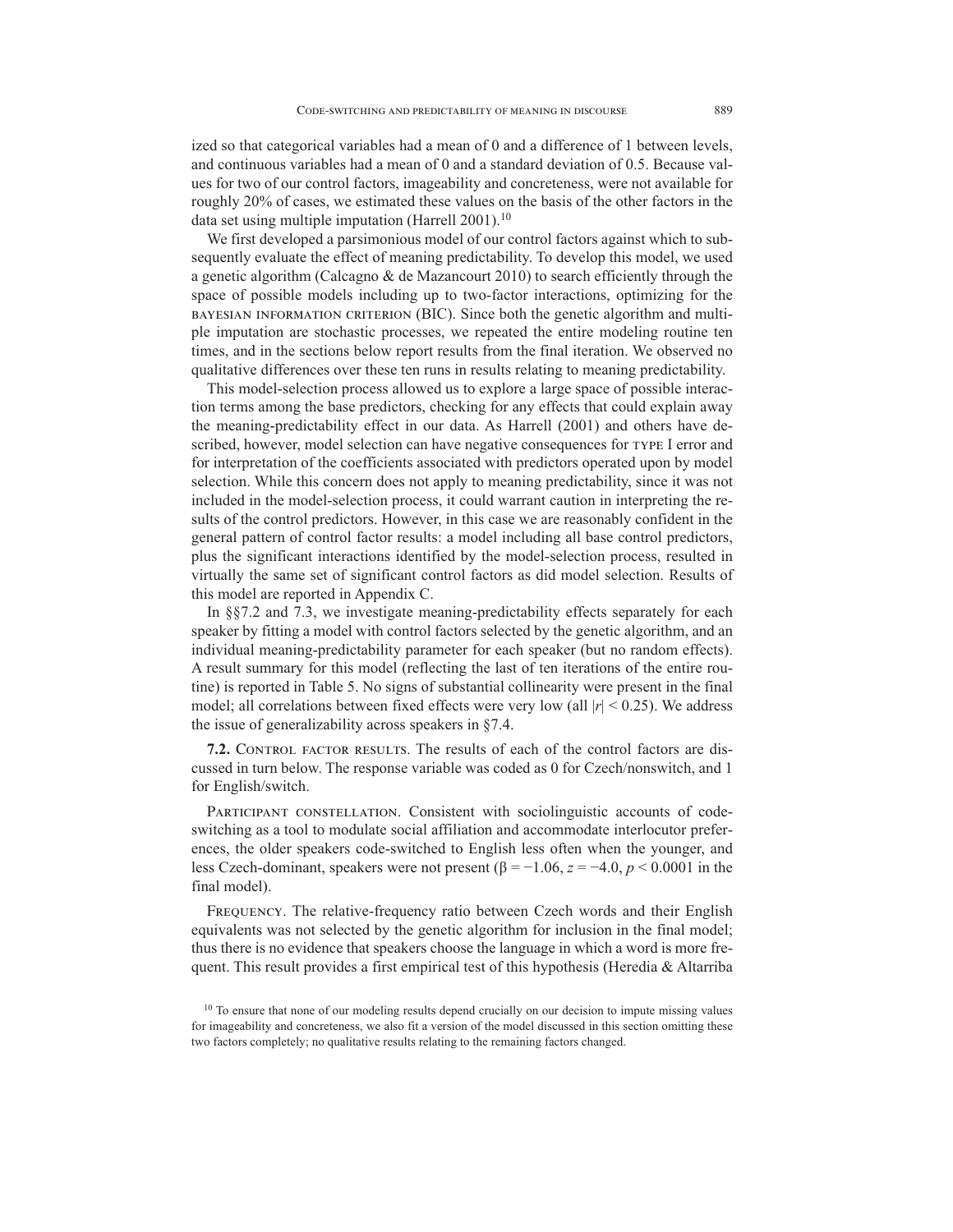|                                    | <b>PARAMETER</b> |             | WALD'S TEST |               | LIKELIHOOD RATIO |               |
|------------------------------------|------------------|-------------|-------------|---------------|------------------|---------------|
|                                    | <b>ESTIMATES</b> |             |             |               | <b>TEST</b>      |               |
| <b>PREDICTOR</b>                   | Coef. $\beta$    | $SE(\beta)$ | Ζ           | $p_z$         | $\chi^2$         | p             |
| Participant constellation          |                  |             |             |               |                  |               |
| =older.speakers.only               | $-1.06$          | 0.27        | $-4.0$      | ${}_{0.0001}$ | 16.9             | ${}_{0.0001}$ |
| Length                             | $-0.76$          | 0.21        | $-3.6$      | ${}_{0.01}$   | 13.5             | ${}_{0.01}$   |
| Concreteness                       | 0.90             | 0.26        | 3.5         | ${}_{0.001}$  | 6.0              | ${}< 0.05$    |
| Part of speech=verb                | $-2.30$          | 0.34        | $-6.8$      | ${}_{0.0001}$ | 109.9            | ${}_{0.0001}$ |
| $=$ noun                           | 0.53             | 0.26        | 2.0         | ${}_{0.05}$   |                  |               |
| Lexical cohesion=prev. English     | 0.92             | 0.28        | 3.3         | ${}_{0.0001}$ | 28.9             | ${}_{0.0001}$ |
| $=$ prev.Czech                     | $-1.12$          | 0.28        | $-3.2$      | ${}_{0.01}$   |                  |               |
| Length : Syntactic governor        | 2.23             | 0.82        | 2.7         | ${}_{0.01}$   | 7.7              | ${}_{0.01}$   |
| Participant constellation          |                  |             |             |               |                  |               |
| =older.speakers.only: Concreteness | $-1.47$          | 0.47        | $-3.1$      | ${}_{0.01}$   | 9.5              | ${}_{0.01}$   |
| Unpredictability: Speaker          |                  |             |             |               |                  |               |
| $=$ speaker.1                      | 0.61             | 0.33        | 1.9         | 0.06          | 45.7             | ${}_{0.001}$  |
| $=$ speaker. $2$                   | 1.76             | 0.30        | 5.8         | ${}_{0.0001}$ |                  |               |
| Speaker=speaker.1                  | 0.38             | 0.21        | 1.8         | 0.07          | 12.3             | ${}_{0.05}$   |

2001). Interestingly, it is consistent with studies of the effect of frequency on optional *that-*mention, where the effect is weak or absent (Ferreira & Dell 2000, Jaeger 2010).

Table 5. Result summary for the final model (for the last of ten iterations of the multiple imputation process): coefficient estimates β, standard errors *SE*(β), Wald's *z*-score and its significance level, contribution to likelihood  $\chi^2$  and its significance level. The response variable was coded as Czech/nonswitch = 0 and English/switch = 1. Predictors were centered and standardized so that numeric variables had a mean of 0 and

*SD* of 0.5, and categorical variables had a mean of 0 and a difference of 1 between levels. Baselines are Participant constellation=all.participants, Part of speech=other, Lexical cohesion=no.prev.mention, and Speaker=speaker.2.

WORD LENGTH. The difference in number of syllables between the English and Czech equivalents of a word was a reliable predictor of language choice, with speakers generally opting for the shorter alternative ( $\beta = -0.76$ ,  $z = -3.6$ ,  $p < 0.01$ ). This is consistent with an account in which shorter words are more accessible (D'Amico et al. 2001) and thus more likely to be selected for production.

Imageability. Imageability was not selected for inclusion by the genetic algorithm. This result reflects a first empirical test of another largely untested hypothesis—in this case, that the role of imageability in transfer of structures between languages is equivalently relevant in CODE-SWITCHING (Marian 2009).

Concreteness. Consistent with the hypothesis (Marian 2009) that concrete words' semantic representations are more tightly linked across languages, leading to easier switching, more concrete words were more likely to be code-switched (β = 0.90,  $z = 3.5$ ,  $p < 0.001$ ).

PART OF SPEECH. We replicate a robust finding: nouns are the most likely words to be switched (e.g. Marian 2009, Muysken 2000, Myers-Scotton 1993a). With words that are neither nouns nor verbs as the baseline level of Part of speech, nouns are more likely to be code-switched (β = 0.53, *z* = 2.0, *p* < 0.05), and verbs less (β = -2.30, *z* = -6.8,  $p \leq 0.0001$ ).

Lexical cohesion. Consistent with findings that referents continue to occur in the same language throughout a discourse episode (Angermeyer 2002, Munoa 1997), prior mention of a referent in English strongly predicted subsequent mention in English  $(\beta = 0.92, z = 3.3, p < 0.0001)$ , while a prior Czech mention predicted subsequent Czech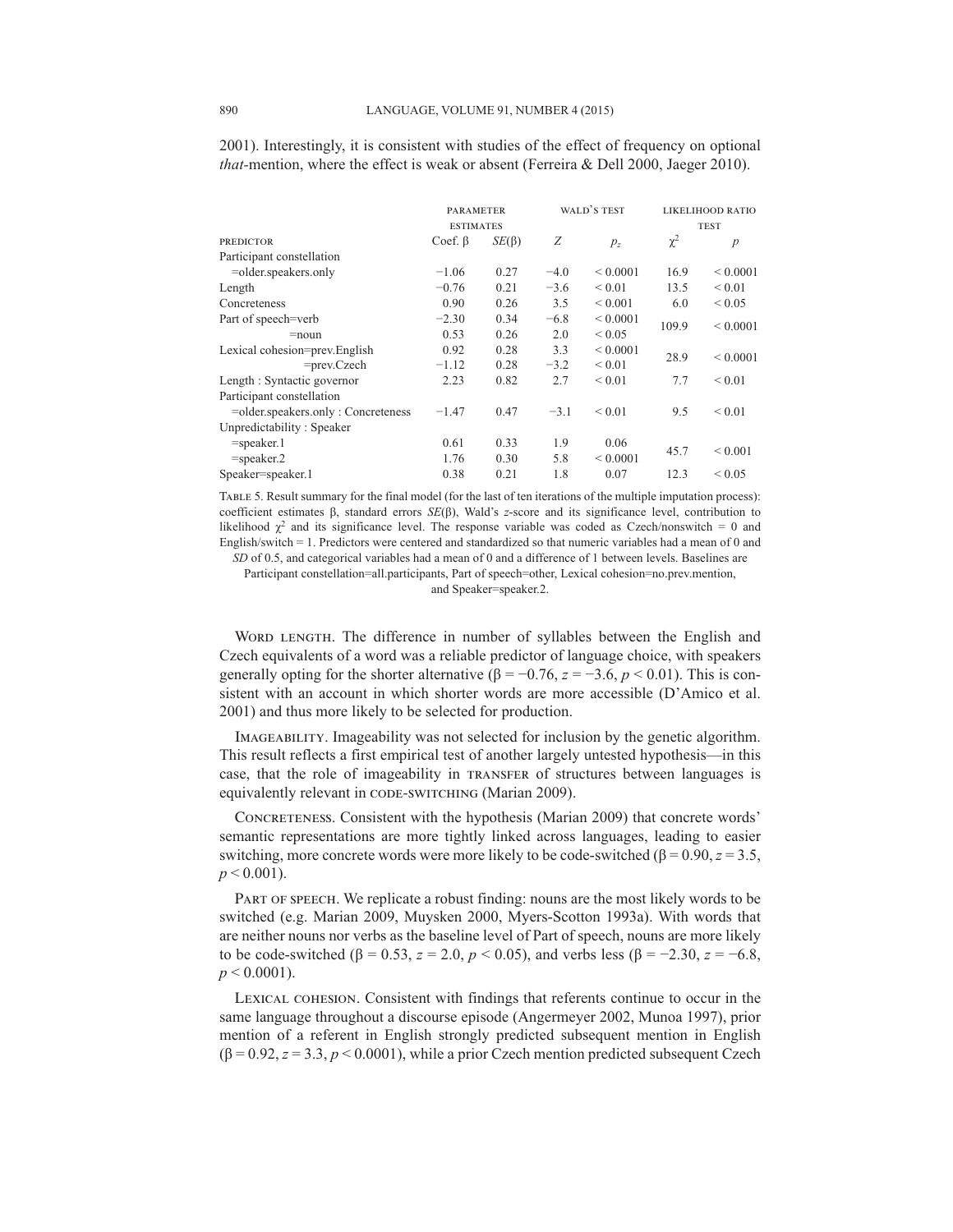mention ( $\beta = -1.12$ ,  $z = 2.7$ ,  $p < 0.01$ ), relative to a baseline where there is no prior mention of the referent.

TRIGGERING. Triggers (proper nouns, phonologically unintegrated loanwords, and bilingual homophones) are claimed to be stored in shared representations across language systems, which increase the activation of the second language. Consequently, words immediately following a trigger, or following a trigger within a single clause, were predicted to be code-switch sites (Broersma 2009, Broersma & de Bot 2006, Clyne 1991). However, this factor did not reach significance. One potential explanation is the low variability in the data for this factor, making statistical power difficult to achieve (see Table 3 for summary statistics).

Dependency distance. Dependency distance to a word's syntactic governor was not a significant factor in language choice. The hypothesis has elsewhere been tested on only a single German-English data set so far (Eppler 2011), and its nonsignificance here may reflect its specificity to a particular speech community or language pair. As in the case of triggering, however, this could also be the result of the low variability in the data for this factor.

Collocational strength. Finally, collocational strength was also not a significant predictor: code-switches are no less likely given strong collocational association with the preceding word, with either rightward or maximum ∆*P*. This result thus reflects the first quantitative test of the hypothesis. Once more, however, variability in the data is low for this factor.

LENGTH : SYNTACTIC GOVERNOR. Two unpredicted interactions emerged from model selection by the genetic algorithm. First, Syntactic governor interacted with Length: when the potentially switched word was its own syntactic governor, the tendency to choose the language with the shorter variant was weaker ( $\beta = 2.23$ ,  $z = 2.7$ ,  $p < 0.01$ ). We investigated this interaction by reparameterizing the model with separate length parameters for self-governors and non-self-governors. For non-self-governors, the tendency to choose the language with the shorter word was significant ( $\beta = -0.76$ ,  $z = -3.60, p \le 0.001$ , whereas for self-governors, the trend was in the opposite direction and was only marginally significant ( $\beta$  = 1.50, *z* = 1.86, *p* = 0.06). This result was not predicted, but it is consistent with uniform information density, which holds that speakers encode less predictable material with longer forms (§3.4). If we assume that governors contain more information than nongovernors, it is reasonable not to prefer short encodings (assuming also that this information is independent of what is captured by our unpredictability metric). Note also that we neither predicted nor observed a main effect of Syntactic governor: language choice was not directly affected by whether a word was its own governor.

PARTICIPANTS : CONCRETENESS. In the second unpredicted interaction, speakers are especially likely to code-switch concrete words when the younger speakers are present  $(\beta = -1.47, z = -3.1, p < 0.01)$ . The direction of this interaction is not surprising: the presence of English speakers magnifies the older Czech speakers' existing tendencies to switch to English.

In summary, well-established effects were replicated in the current statistical model (Part of speech and Lexical cohesion), as well as Participant constellation, Word length, and Concreteness, despite their simultaneous inclusion for the first time in a multifactorial analysis of naturalistic data. Those factors that were not statistically significant were either previously untested in code-switched discourse (Frequency, Imageability) or statistically less well supported in the code-switching literature and low in variability in the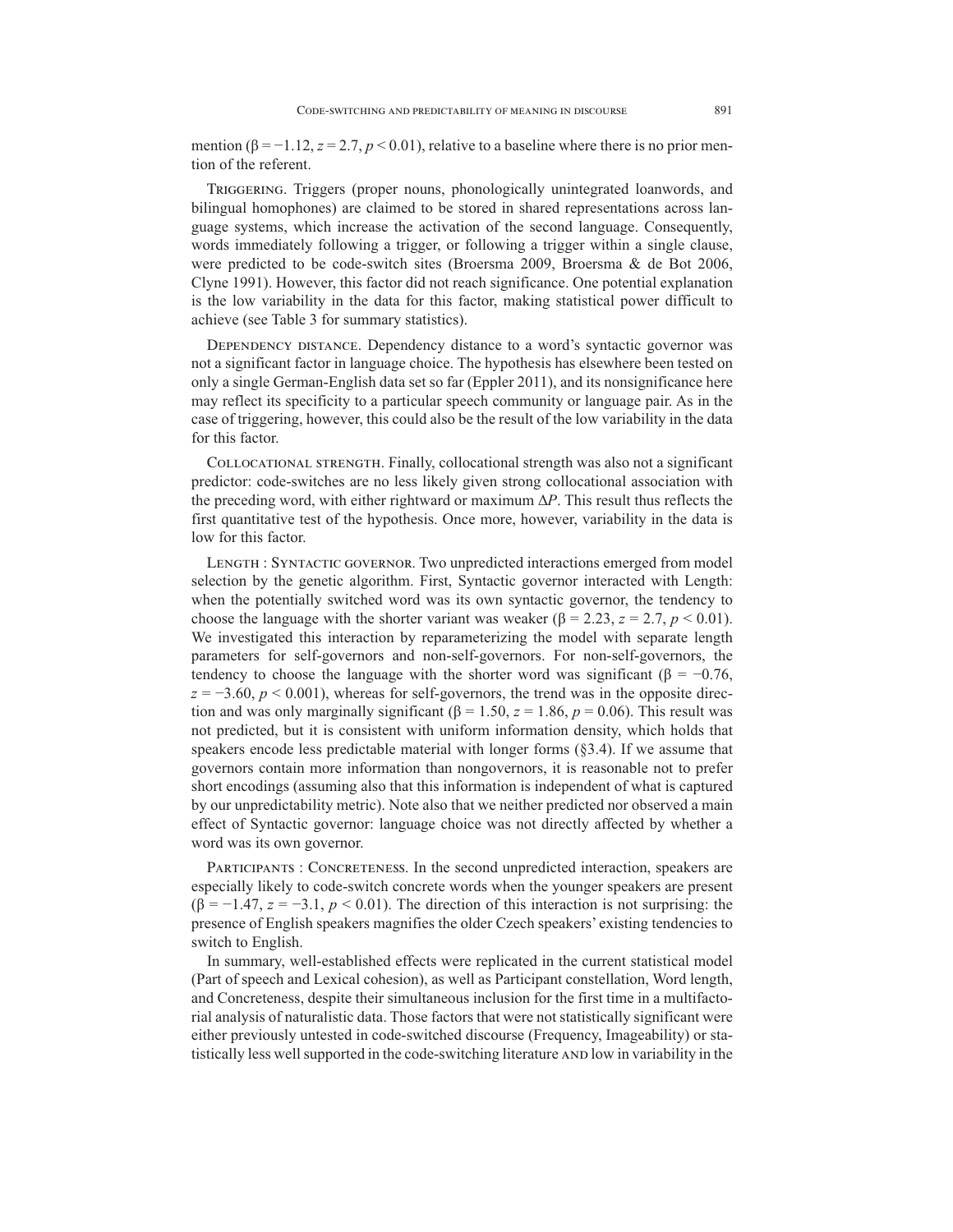current data set, limiting statistical power (Triggering, Dependency distance, Collocational strength). Given this general validation of previous code-switching research as well as the current data and model, we now turn to the variable of primary theoretical interest: UNPREDICTABILITY of the meanings of potentially code-switched words.

7.3. MEANING-PREDICTABILITY EFFECTS. As predicted, for each speaker Unpredictability emerged as a significant factor in language choice: greater unpredictability of meaning was associated with increased probability of code-switching (speaker 1: β = 0.61, *z* = 1.9, *p* = 0.06; speaker 2: β = 1.76, *z* = 5.8, *p* < 0.0001). This tendency is stronger for one speaker than the other; a likelihood ratio test justifies the current model's speaker-specific Unpredictability parameters rather than a single Unpredictability parameter plus a Speaker parameter  $(\chi^2_{\Delta(\Lambda)}(1) = 5.1, p < 0.05)$ . Relative to a model with no Unpredictability factor, both a model with a single Unpredictability factor and a model with a Speaker parameter and speaker-specific Unpredictability parameters are more explanatory  $(\chi^2_{\Delta(\Lambda)}(1) = 37.2, p < 0.0001; \chi^2_{\Delta(\Lambda)}(3) = 45.7, p < 0.0001,$ respectively); in either case, Unpredictability makes the second-largest contribution to the model's overall likelihood, surpassed only by Part of speech  $(\chi^2_{\Delta(\Lambda)}(1) = 148.8,$  $p \leq 0.0001$ ). Thus, not only does each speaker in this data set tend to code-switch at points of high meaning unpredictability, but, on the basis of model likelihood, this is actually one of the most highly explanatory predictors of switching behavior.

**7.4.** Speaker-specific effects and generalizability. Section 7.3 shows that our data set contains evidence for our hypothesized effect of meaning predictability on code-switching in each individual speaker—this evidence was highly significant for speaker 2 and, at  $p = 0.06$ , marginally significant for speaker 1. To the extent that our central research question is viewed as whether these particular speakers in this particular speech community show evidence for this effect—an interpretation that would be natural in, for example, some research traditions in sociolinguistics—our result is relatively strong. However, an alternative interpretation of our research question is equally natural. Suppose that we view these speakers as a random sample of the overall population of all Czech-English bilingual code-switchers and assume that individuals in this larger overall population vary idiosyncratically in the relationship between meaning predictability and code-switching behavior. Under these assumptions, what is the strength of evidence in our data set that the average effect of meaning predictability on code-switching is in the direction we hypothesized—that is, how strong is our evidence that the effect we observe in our two speakers generalizes to the wider population of Czech-English bilingual code-switchers?

Clark (1973) and Barr and colleagues (2013) have argued that this type of question needs to be addressed by a statistical test in which idiosyncratic variability in sensitivity to the theoretically critical predictor, here meaning predictability, must be included in the null hypothesis. Such a test can be carried out by using a mixed-effects logistic regression model (Baayen et al. 2008, Jaeger 2008) with a random by-speaker slope for the effect of meaning predictability on code-switching behavior.<sup>11</sup> Following Barr and

<sup>&</sup>lt;sup>11</sup> Another potential source of idiosyncratic variability is at the ITEM level: in our case, certain meanings may have different code-switching behaviors. Jaeger (2006, 2010) addressed by-item variability in corpus studies using random by-item slopes. In our case, such models on our full data set failed to converge, but a model that was fit only to the subset of our data containing items (meanings) that occurred exactly once (i.e. a data set in which item variability is not a concern since observations are independent from each other at the item level) yielded the same qualitative results as models fit to the full data set. This partial data set included 488 of the 725 total critical utterances in the full data set, and in the resulting model, the significant control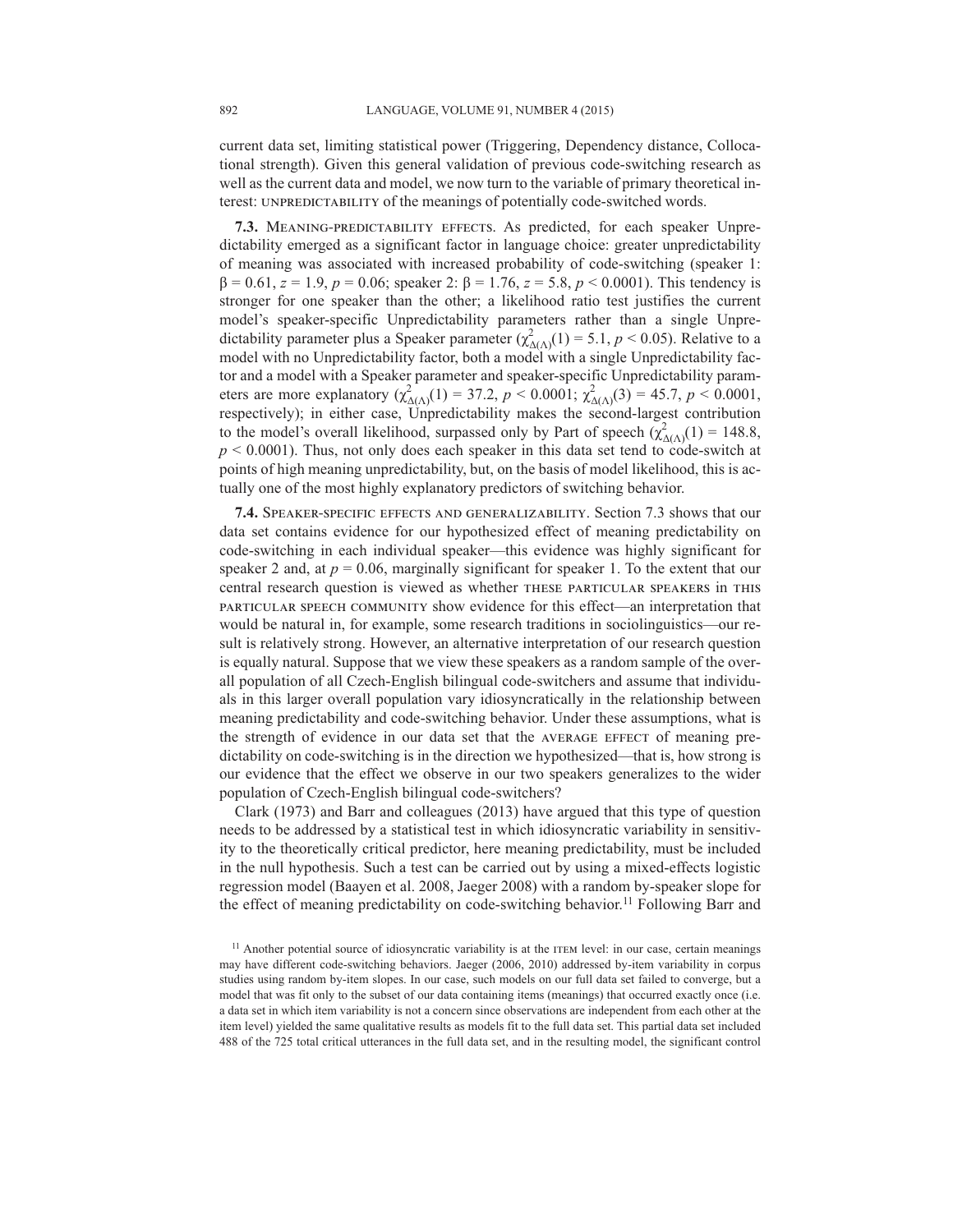colleagues (2013), we use a likelihood ratio test comparing models differing only in the presence versus absence of a FIXED effect of meaning predictability; both the null- and alternative-hypothesis models contain by-speaker random intercepts and random slopes for meaning predictability ( jointly normally distributed with unconstrained covariance matrix) and all control factors used in the single-level logistic regression model reported in §§7.2 and 7.3.<sup>12</sup> In the two models, results of control factors were virtually identical, but the magnitude of random by-speaker effects were larger in the null-hypothesis model (Table 6). The likelihood ratio test found the alternative-hypothesis model (fixed effect AND by-speaker slopes) to be significantly more explanatory than the null-hypothesis (by-speaker slopes only) model in seven of the ten iterations of our overall modeling routine (see §7.1;  $\chi^2_{\Delta(\Lambda)}(1) = 4.54$ ,  $p = 0.03$  in the final iteration, and  $p \le 0.07$  in all ten iterations).<sup>13</sup> These results suggest that the effect of meaning predictability on code-switching generalizes beyond the current speakers; we return to this issue in the general discussion.

| <b>MODEL</b>                             | <b>RANDOM EFFECT</b> | <b>VARIANCE</b> | SD   | <b>CORRELATION</b> |
|------------------------------------------|----------------------|-----------------|------|--------------------|
| With fixed effect of unpredictability    | (intercept)          | 0.30            | 0.55 |                    |
|                                          | Unpredictability     | 0.53            | 0.73 | $-0.61$            |
| Without fixed effect of unpredictability | (intercept)          | 0.79            | 0.89 |                    |
|                                          | Unpredictability     | 0.73            | 0.86 | $-0.79$            |

Table 6. Random speaker-effects results for two versions of the model in the final iteration of the modeling routine: one with a fixed effect of unpredictability, and one without (see §7.4).

7.5. SUMMARY OF MULTIFACTORIAL RESULTS. A wide variety of monofactorial explanations of code-switching behavior were operationalized and included in the logistic regression model, and previously reported results were largely replicated for the first time in a multifactorial analysis. Even taking these control factors into account, unpredictability of meaning emerged as a significant predictor of code-switching and was indeed the second most explanatory variable in the model, following part of speech. This correlation was reliable within individual speakers, and there is also evidence that it generalizes to other speakers. A separate analysis revealed that comprehenders correctly anticipate language choice in code-switched discourse.

**8.** GENERAL DISCUSSION. Our primary objective was to test the hypothesis that multilingual speakers code-switch words that carry a high amount of information in discourse, based on the predictability of these words' meanings. On the basis of a corpus of spontaneous Czech-English conversation, this pattern was indeed reliably observed and in fact emerged as a key explanatory factor in code-switching behavior. This is consistent with the claim that code-switches to a speaker's less frequent, and hence more

factors as well as the fixed effect of meaning unpredictability remained significant according to likelihood ratio tests  $(\chi^2_{\Delta(\Lambda)}(1) = 4.89, p = 0.03$  for meaning unpredictability).

An alternative method pursued by Jaeger (2006, 2010) presents bootstrapping with random replacement of speaker clusters to adjust for anti-conservativity with regard to speaker intercepts and slopes for all predictors.

<sup>&</sup>lt;sup>12</sup> In our case it is important not to use the Wald *z* statistic often used to assess statistical significance in generalized mixed-effects models. The *z* statistic is computed conditional on a point estimate of the randomeffects covariance matrix, without taking into account the uncertainty in the true value of this matrix (Baayen et al. 2008:396). Because our data are categorical and we have a small number of speakers, this uncertainty is considerable and would lead to anti-conservative inference; the likelihood ratio test is not susceptible in the same way.

<sup>&</sup>lt;sup>13</sup> Adding both the fixed-effect and by-speaker slopes SIMULTANEOUSLY also resulted in a significantly more explanatory model than one with no effects of unpredictability and by-speaker random intercepts:  $\chi^2_{\Delta(\Lambda)}(1) = 39.22, p \le 0.0001$  in the final iteration, and  $p \le 0.0001$  in all ten iterations.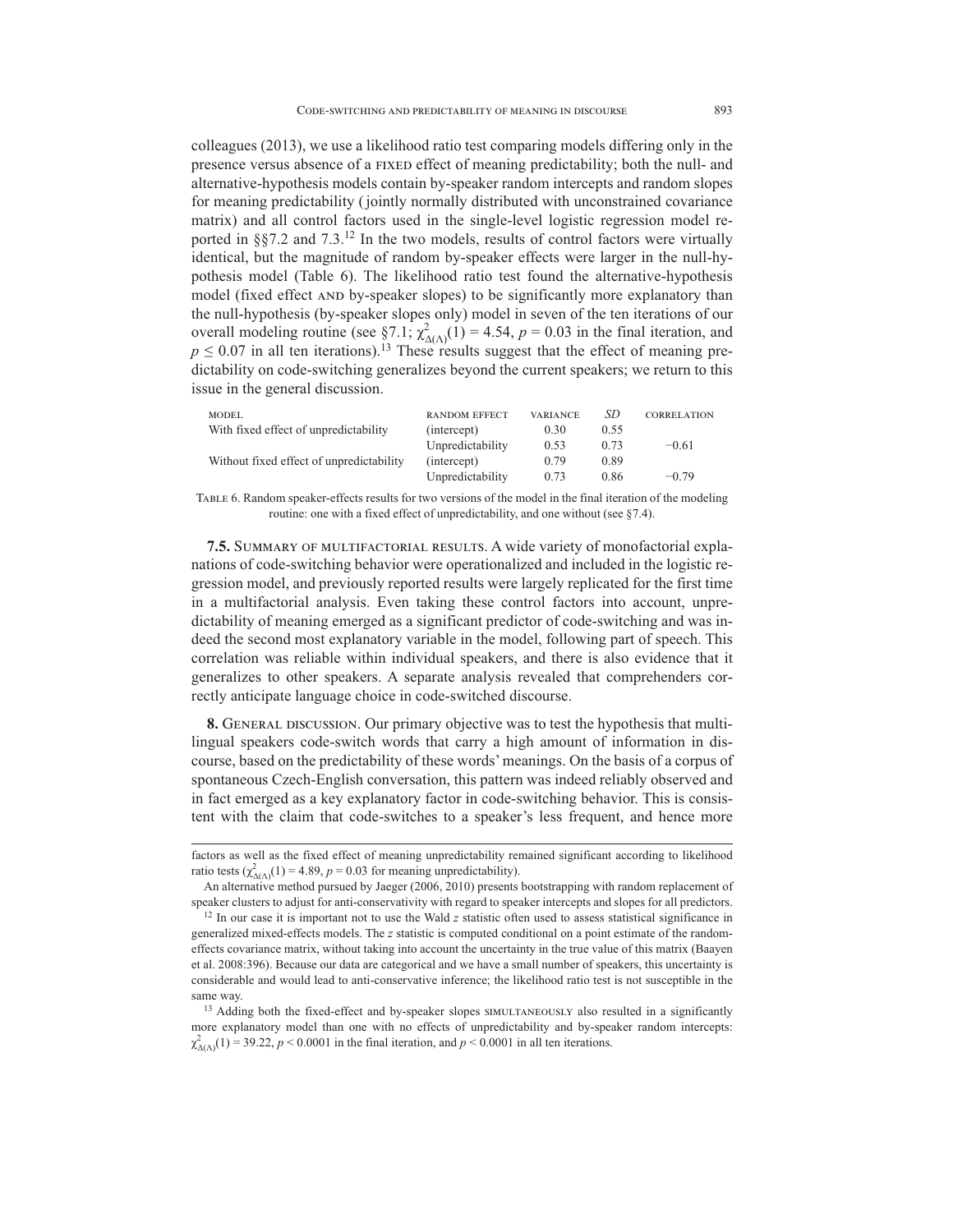salient, language offer a distinct encoding that serves to highlight meanings of low predictability in discourse.

The article had three subsidiary objectives. The first was to relate this account to discourse-functional accounts of code-switching and to other speaker-choice phenomena predicated on information and predictability. The second goal was to investigate for the first time the relationships between a cross-disciplinarily motivated set of hypothesized factors in language choice. The third objective was to bridge a methodological gap in code-switching research by analyzing spontaneous natural data with rigorous statistical modeling. We discuss each of these objectives in turn.

**8.1.** Meaning predictability and language choice. On the discourse-functional accounts of code-switching described in §3.3, language choice serves to highlight important information in conversation (de Rooij 2000, Gumperz 1982, Karrebaek 2003, Romaine 1989). We showed that language choice is indeed correlated with one formal operationalization of importance or information content, namely the predictability of meaning in context. This underscores the status of code-switching as a speaker choice, since not only is it essentially independent of truth-conditional meaning in the cases we consider  $(\S 2)$ , but its correlation with predictability of meanings also is similar to that of other speaker choices such as, for example, optional complementizer mentioning or referring expression type (§3.4).

In this sense, the code-switching patterns described here add to a long-observed correlation between marked forms and marked meanings. In the current case of codeswitching, the markedness of the form comes not from its complexity, but from its frequency: less expected meanings are conveyed in the less frequently used language. The pattern is analogous to other cases in which an equally complex but less frequent form is selected for a marked meaning, such as word-order freezing in languages with free word order (e.g. Lee 2003, Tomlin 1986) or topicalization in English-like languages (e.g. Chafe 1976, Halliday 1967, Prince 1984).

Why should marked forms correlate with marked meanings? More specifically, why would the choice to code-switch be sensitive to meaning predictability? Our explanation is in line with audience-design accounts of production, in which speakers take their interlocutors' knowledge state into consideration and make choices that minimize risk of miscommunication or processing burden. Switching to the less frequent, and therefore more salient, language encoding functions to highlight new or important information that comprehenders must attend to especially carefully. In other words, the change in linguistic form is a comprehension cue alerting comprehenders to allocate more attentional resources to the current word since its information content is high, a strategy that may facilitate processing or reduce risk of miscommunication. The formal properties of the switch itself may not be especially difficult to process in real-world circumstances: studies of code-switching using auditory and discourse contexts find few or no switch costs (§4), and we find that comprehender expectations of switch sites are accurate, easing processing (§§4 and 6.4).

One critique of audience-design accounts, however, is that their predictions are sometimes indistinguishable from speaker-centric accessibility accounts. For example, Fukumura and van Gompel (2012) argue that speakers do not use their addressee's discourse model when choosing between producing a pronoun or a definite noun phrase, and instead choose on the basis of the referent's accessibility in their own memory or discourse model (which is often nevertheless highly correlated with their interlocutor's model). The case of code-switching, however, bears on this debate without being straightforwardly subject to this critique. Unlike with phenomena such as referring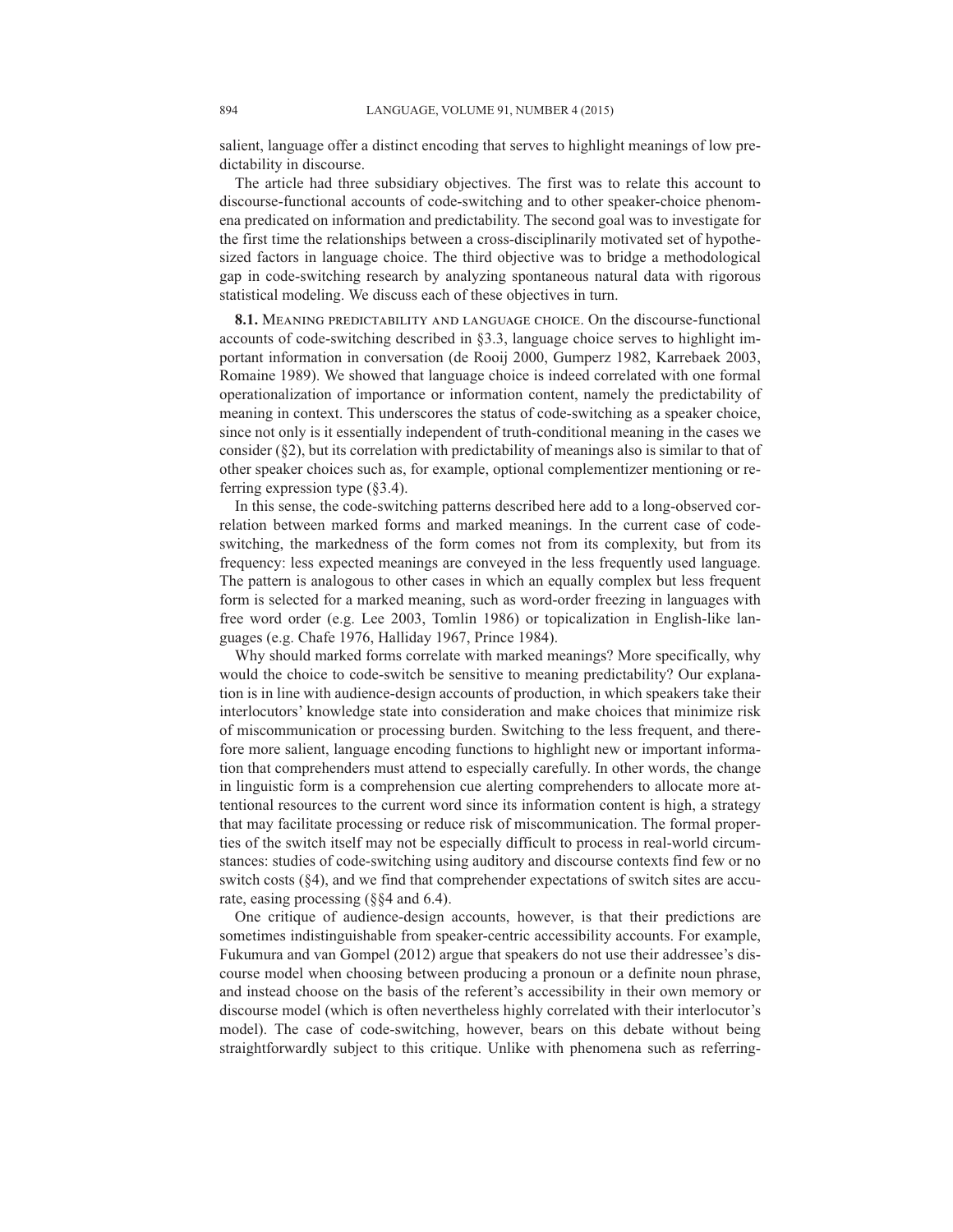expression choice, *that*-mentioning, and others in which speakers ultimately REDUCE THEIR OWN EFFORT  $(83.4)$ , switching languages may not, all things being equal, be LESS costly for a speaker than staying in the same language (although see e.g. Gollan et al. 2014 for factors that mitigate switch costs in production). In other words, on average, it may not be efficient from a speaker-centric perspective to switch languages for unpredictable meanings. But further work is needed to explicitly investigate potential interactions of audience design and speaker-internal factors in code-switching.

Of course, for speakers' tendency to code-switch for unpredictable meanings to benefit listeners, listeners must know that this tendency exists. This knowledge could be acquired in several ways. First, a comprehender could rapidly learn the correlation for the current speaker, even if they are members of different speech communities. Consistent with this hypothesis, although a majority of participants in the guessing game had not previously interacted with the speakers, in the exit survey several of them did spontaneously suggest that code-switched English words were the hardest to guess, and no guesser suggested that nonswitched Czech words were the hardest to guess. Second, this knowledge could be tacitly shared among members of a particular speech community. A final possibility is that the correlation is general across all code-switching behavior, and comprehenders are unlikely to encounter speakers who do not exhibit it. In our study, we provide evidence that the correlation between language choice and predictability is consistent within individual speakers, lending plausibility to at least the first scenario above. We also provide some evidence that the tendency may be a general property of a larger population from which our speakers were drawn, suggesting that the correlation may indeed extend within or beyond speech communities (a hypothesis also supported by the wide range of languages for which similar phenomena have been reported; §3.3); more work is necessary to investigate this possibility.

Other questions of generalizability concern the particular mapping of languages to information content. We have suggested that it is the less frequent language that encodes less predictable meanings, consistent with a related argument by de Rooij (2000). In principle, however, it is possible that other factors underlie the particular mapping of language to meaning predictability, or that no specific mapping is necessary, if it is simply distinctiveness of encoding that is relevant to comprehension (as suggested by Karrebaek (2003)). However, this distinctiveness may hold only when there is a substantial asymmetry between the frequency of use of languages; it is an empirical question whether code-switching can become 'too unmarked' to function in the way argued here.<sup>14</sup> This motivates future work on prevalence and exchangeability of languages in the correlation with meaning predictability.

**8.2.** MULTIPLE FACTORS IN CODE-SWITCHING. The second objective of this article was to test the meaning-predictability account of code-switching against control factors from multiple disciplines, as well as to investigate the interrelationships among these factors. This approach allows for an expanded view of why multilinguals code-switch: since previous studies did not involve multifactorial statistical analysis, little could be said about relative effect sizes, potential interactions, and epiphenominality. Reassuringly, most previously proposed factors in code-switching were replicated in the current study, and indeed, one of the most widely cited constraints on code-switching, part of speech, made the largest contribution to the model's likelihood.

The multifactorial approach does, however, reveal an interesting split between discourse-related and speaker-internal motivations for code-switching. Factors explicitly

<sup>&</sup>lt;sup>14</sup> We thank a referee for pointing this possibility out to us.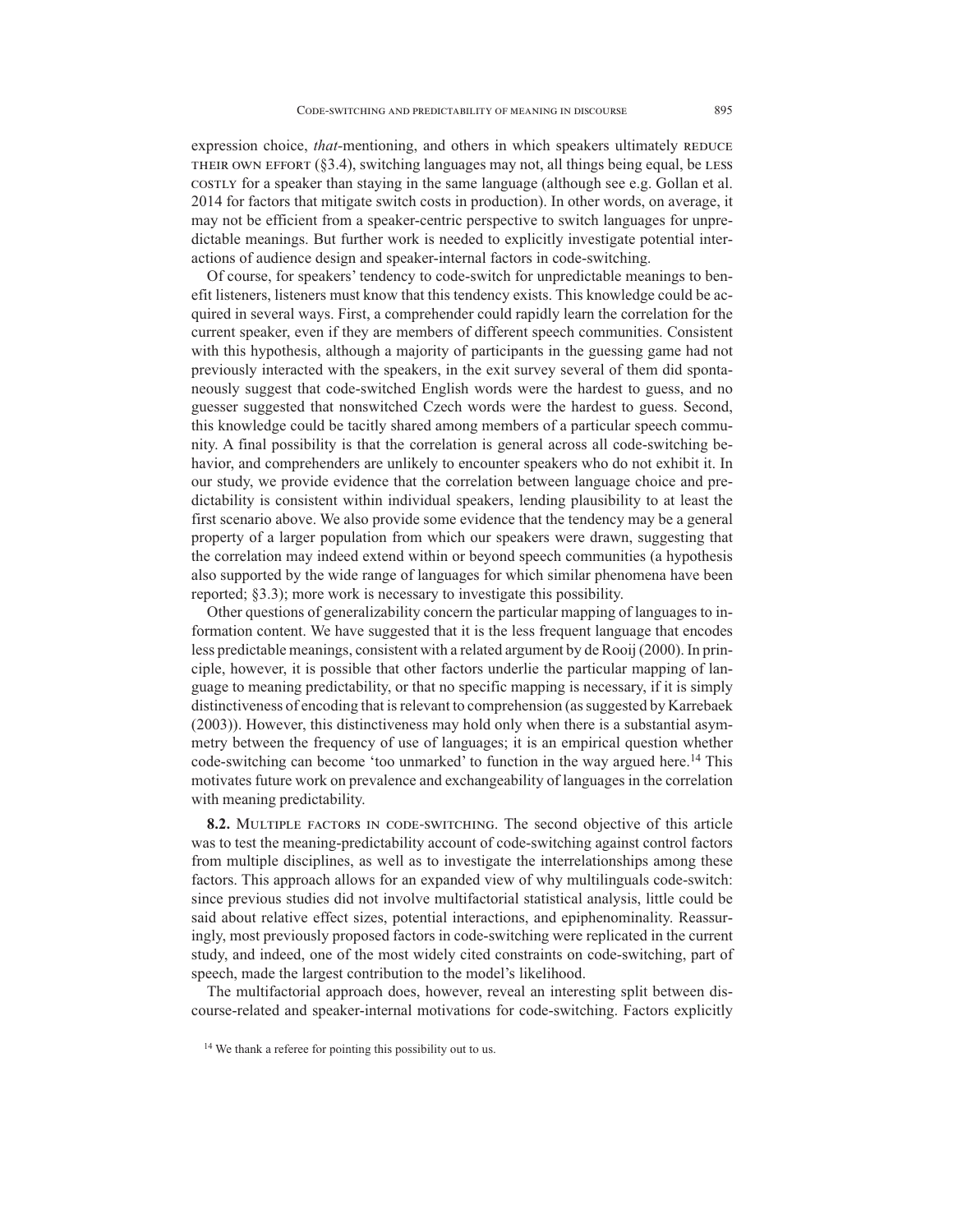focusing on internal lexical accessibility, such as frequency, imageability, concreteness, and triggering, were in general less explanatory than discourse-related factors such as lexical cohesion, participant constellation, and meaning predictability. Since these most explanatory factors are inherently tied to conversational context, this result underscores the importance of attention to context-specific production circumstances and thus the utility of rich discourse data in understanding code-switching in its natural habitat.

This result also highlights a more far-reaching theoretical consequence of current methodological practice in psycholinguistics. Evidence for the effects of inherent properties of linguistic forms (frequency, animacy, and so on) on language production primarily comes from decontextualized tasks such as isolated word production. However, in naturally occurring, contextualized speech, these factors have a markedly weaker, if at all significant, effect (Jaeger 2006, 2010). As we discuss in the next section, therefore, a shift toward more sophisticated methodologies is needed in order to understand the critical influence of linguistic context on speakers' preferences during language production.

**8.3.** RIGOROUS APPROACHES TO NATURAL DISCOURSE. The third objective of this article was to combine the ecological validity of naturalistic discourse data with a rigorous quantitative methodology. This is especially important given that code-switching behavior differs in crucial ways between laboratory paradigms and spoken discourse, the natural locus of code-switching (§4). We believe the approaches developed in the article are useful in two ways. First, the specific problem of estimating meaning predictability in natural conversation is not straightforward, and it is our hope that the auditory conversational Shannon game developed here will inspire other rigorous yet ecologically valid approaches. Second and more generally, we hope the combination of methodologies applied here advances the use of CONVERGING EVIDENCE in psycholinguistic research; Gries and colleagues (2005) and Wulff and colleagues (2009), among others, argue for the value of this practice in correctly interpreting evidence from any individual methodology.

**9.** Conclusions. This study investigated a central question in code-switching research: what motivates speakers to switch languages when truth-conditional meaning is equivalent in both languages? Based on a corpus of spontaneous Czech-English conversation, we tested accounts from sociolinguistic, discourse-functional, and psycholinguistic research traditions simultaneously using mixed-effects logistic regression. Most of these previously reported monofactorial effects were replicated in the model, although support was in general stronger for factors of code-switching related to higherorder discourse contexts than speaker-internal production circumstances. The key exception was the part of speech of potentially switched words, a widely cited constraint on code-switching that made the largest contribution to our model's likelihood.

Novel evidence was provided in support of the predictability of a word's meaning as a determinant of code-switching, such that speakers code-switch at points of high information content. Meaning predictability, as estimated through a Shannon guessing game developed for our Czech-English corpus, made the second largest contribution to the model's likelihood. These results are consistent with an audience-design view of codeswitching: switches to a speaker's less frequent language offer a distinct and potentially more salient encoding for meanings of low predictability; thus one reason speakers alternate between meaning-equivalent forms may be to highlight certain material as particularly important or informative. In this way, along similar lines as other speakerchoice phenomena such as prosody and word order, code-switching may be understood as a formal linguistic marker of information content in discourse.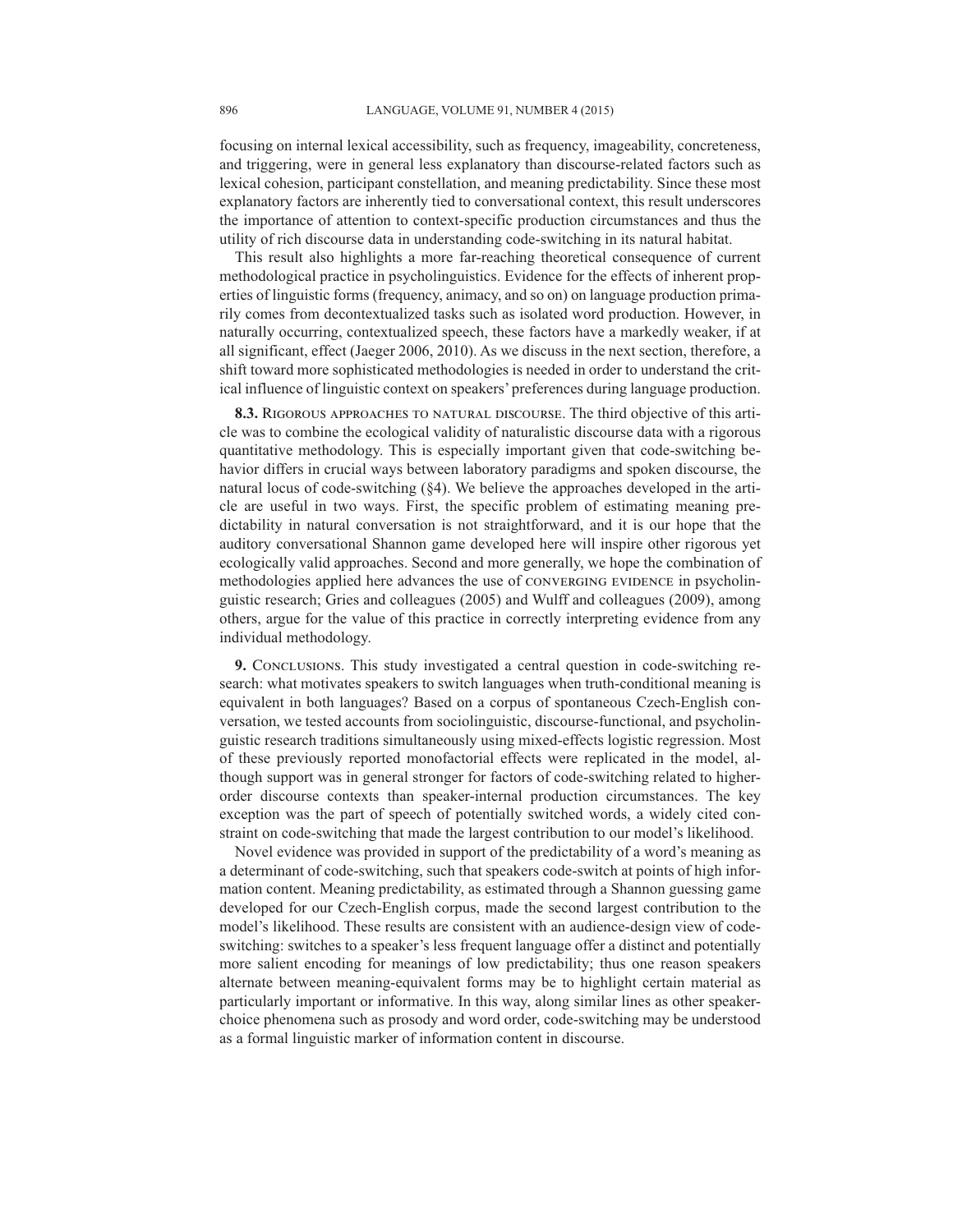#### APPENDIX A: TRIGGER WORDS

Trigger words (§§3.2 and 6.1) were coded manually by the first author. All proper nouns were coded as trigger words; these (anonymized) were *Nick*, *Huckabee*, *Vista*, *Simba*, *Van Nostrand*, *Vincent*, *Jack*, *Michael*, *Chip*, *Valley West*, and *Nováková*. Phonologically unintegrated loanwords were also coded as triggers and included *trolleycar* and *bar*. Finally, all tokens of the single bilingual homophone in the corpus, the discourse marker *no* 'well', were also coded as triggers.

#### APPENDIX B: DETAILS ON MODELING PROCEDURES

In this appendix, we provide details on the logistic regression models presented in §7. We first discuss our missing-value imputation procedures, then turn to our model-selection routine, and finally discuss how we tested the critical meaning-predictability factor against these factors and investigated its generalizability beyond the speakers included in this study. The complete process is summarized in Figure A1. Note that statistics from the final iteration of these procedures are presented in §7.

**B1.** Multiple imputation. Because imageability and concreteness ratings were not available for 155 and 192 items, respectively, of the 725 items in our data set, we estimate these values from the other predictors and the response variable using MULTIPLE IMPUTATION (Harrell 2001). We use the aregImpute() function in the R package Hmisc for multiple imputation (Harrell & Dupont 2012, R Development Core Team 2012). This function imputes missing values of predictors  $X_1 \ldots X_m$  by first estimating via multiple regression the conditional distribution of a given predictor  $X_i$  given the remaining predictors  $X_1, \ldots, X_{i-1}, X_{i+1}, \ldots, X_m, Y$ (where *Y* is the dependent variable), and then drawing values of  $X_i$  observed elsewhere in the data set that have high conditional probability based on the regression model. The function cycles through the set of predictors so that each predictor is successively used as the response variable in the regression-based imputation process, akin to the Markov chain Monte Carlo method of Gibbs sampling. We use the aregImpute() default of three 'burn-in' cycles through our predictor set, and then cycle through our predictor set *j* more times, each cycle producing a set of imputed values for missing observations in our data. We set  $j = 10$ , resulting in ten 'complete' versions of our data set  $D_1 \dots D_{10}$ , each with potentially different values imputed for missing imageability and concreteness ratings.

There are two 'top-level' settings that govern the behavior of aregImpute(). The nk setting determines the number of knots used for the spline basis for continuous predictors in the imputation process, with  $nk = 0$  forcing linearity and nk = 3 allowing restricted cubic splines. The match setting determines how imputed values of *X<sub>i</sub>* are selected from the conditional distribution given  $X_1, \ldots, X_{i-1}, X_{i+1}, \ldots, X_m$ , *Y*: weighted draws from previously observed values with multinomial probabilities monotonically descending in distance from the predicted mean of the regression, whereas closest deterministically selects the previously observed value closest to the predicted mean. To determine which combination of settings to use, we tried the four logically possible combinations of values for these two arguments and found that nk = 3 and match = "weighted" yielded the lowest squared error in prediction of nonmissing values within our data set. We therefore used these settings to impute missing values as described in the preceding paragraph.

**B2.** Selecting control factors. We now turn to selecting significant control factors against which to test unpredictability of meaning. Since multiple imputation as implemented in aregImpute() (see §B1 above) is a stochastic process, it gives us multiple (in our case, ten) 'complete' versions of our data set, each with a unique set of estimates of missing values. This means that for each data set, a different linear model may be selected as best by a model-selection routine, and there is currently no general consensus on variable selection with multiply imputed data (for discussion, see Wood et al. 2008). We therefore follow the heuristic developed in this section.

For each of the data sets  $D_1 \ldots D_{10}$ , we used a model-selection routine to determine the best set of control factors. We used a genetic algorithm (R package glmulti; Calcagno & de Mazancourt 2010) to search efficiently through the space of possible logit models that include some subset of base control predictors (including Speaker) and their pair-wise interactions, optimizing for BIC.<sup>15</sup> For each of the ten data sets, the algorithm was run three times, and of the three resulting 'best' models, the one with the lowest BIC was selected as the final model for that data set. The most frequent of these models, selected for six of the ten data sets, was as follows.

(A1) response ∼ Lexical cohesion + Participants + Part of speech + Length + Concreteness + Length : Syntactic governor + Participants : Concreteness

<sup>15</sup> The entire routine described in this appendix was also performed with the Akaike information criterion, with no qualitative change in results for the relationship between meaning predictability and code-switching.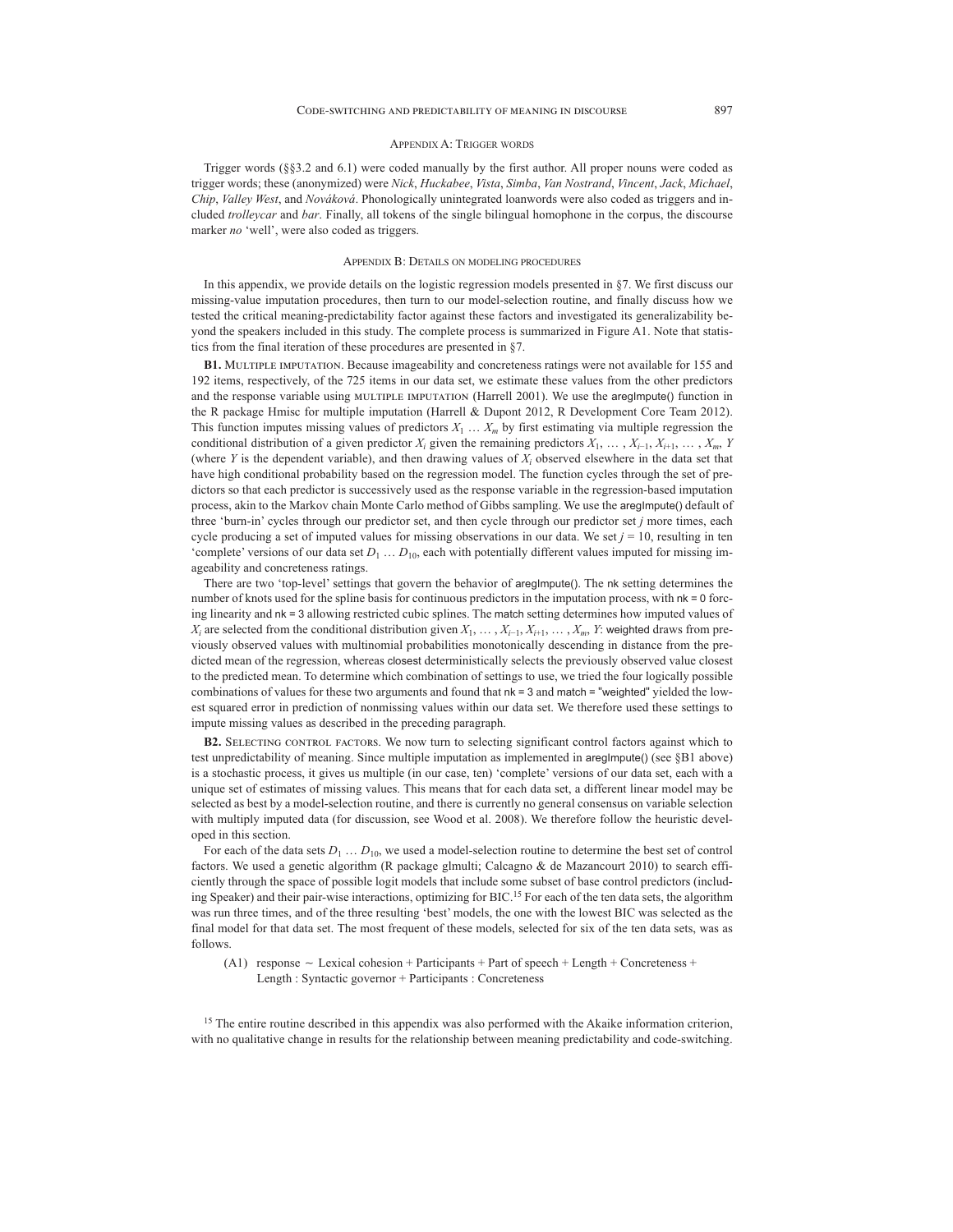

Figure A1. Modeling workflow. Procedures within the *j* plate are repeated ten times.

An identical model, but without Concreteness and the two interactions, was selected for the remaining four data sets.

B3. TESTING MEANING-PREDICTABILITY EFFECTS. With the set of control factors now finalized for each data set, we proceeded to test effects of meaning predictability by comparing the best control model to one including the Unpredictability factor using a likelihood ratio test. For all ten data sets, this factor significantly improved explanatory power.

We also investigated individual speaker effects of meaning predictability. First, we test whether the speakers in our data set differ from each other in how strongly meaning predictability affects language choice: in each data set, on the basis of a likelihood ratio test, including separate speaker parameters for meaning unpredictability significantly increases explanatory power over including a single unpredictability parameter and a speaker parameter, suggesting that these speakers do indeed differ in their preferences.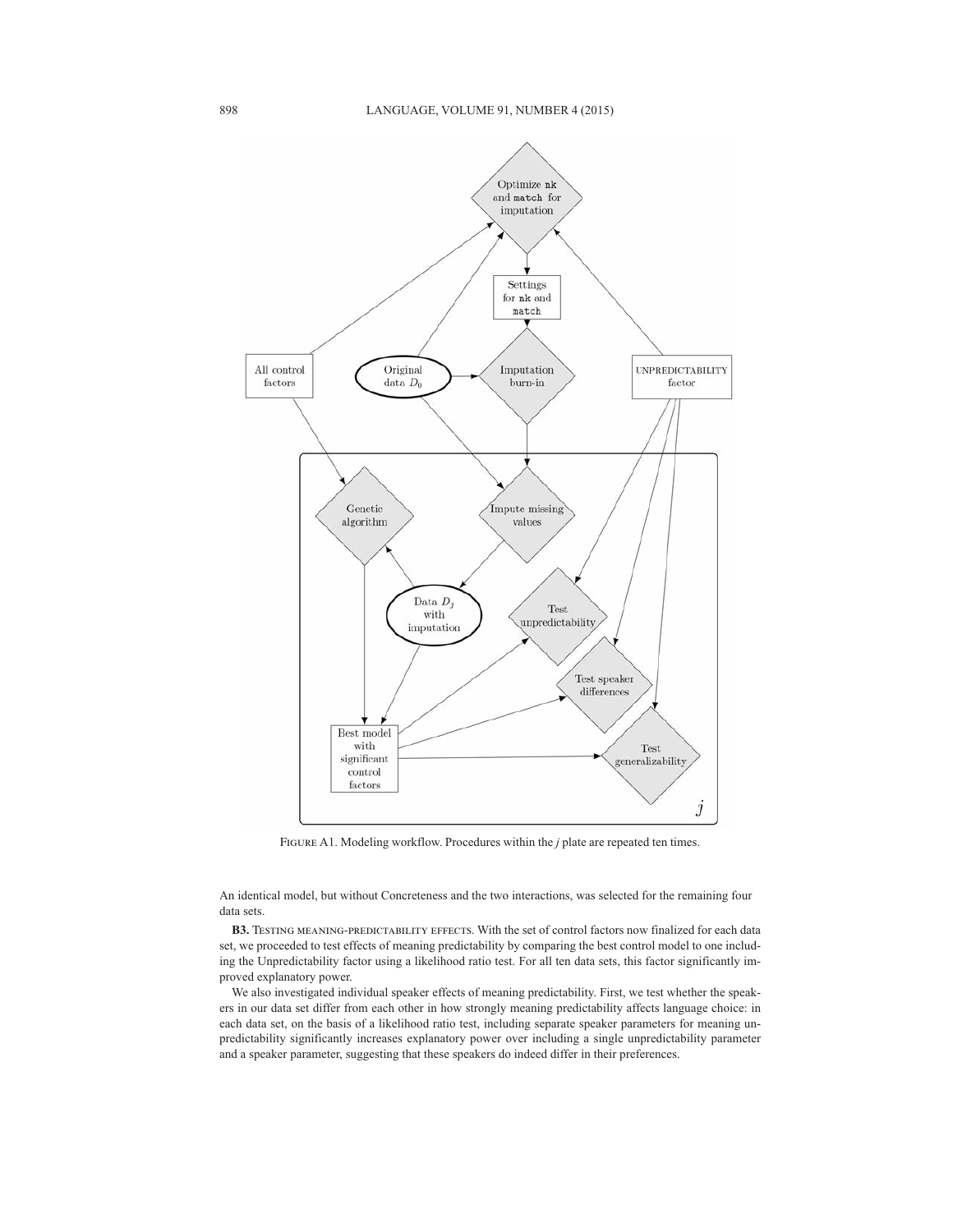Finally, we investigate the generalizability of the meaning-predictability effect beyond the individual speakers in this data set by comparing, for each data set, (i) a mixed-effects model with by-speaker random slopes AND a fixed effect of meaning predictability, and (ii) the same model without this fixed effect (§7.4) using the lme4 package in R (Bates et al. 2012). The complete set of *p*-values over all ten replicates for the fixed effect of meaning predictability was: 0.06, 0.07, 0.03, 0.03, 0.03, 0.07, 0.03, 0.03, 0.03, 0.03.

|                                    | <b>PARAMETER</b><br><b>ESTIMATES</b> |             | WALD'S TEST |              | LIKELIHOOD RATIO<br><b>TEST</b> |                  |
|------------------------------------|--------------------------------------|-------------|-------------|--------------|---------------------------------|------------------|
| <b>PREDICTOR</b>                   | Coef. $\beta$                        | $SE(\beta)$ | Ζ           | $p_z$        | $\chi^2$                        | $\boldsymbol{p}$ |
| Participant constellation          |                                      |             |             |              |                                 |                  |
| =older.speakers.only               | $-0.99$                              | 0.27        | $-3.60$     | ${}_{0.001}$ | 14.50                           | ${}< 0.001$      |
| Frequency                          | 0.02                                 | 0.19        | 0.09        | 0.93         | 0.10                            | 0.93             |
| Length                             | $-0.69$                              | 0.21        | $-3.30$     | ${}_{0.001}$ | 11.50                           | ${}_{0.001}$     |
| Imageability                       | $-0.01$                              | 0.48        | $-0.03$     | 0.98         | 0.00                            | 0.98             |
| Concreteness                       | 0.58                                 | 0.49        | 1.19        | 0.23         | 4.50                            | 0.11             |
| Part of speech=verb                | $-1.57$                              | 0.37        | $-4.17$     | ${}< 0.0001$ | 45.70                           | ${}< 0.0001$     |
| $=$ noun                           | 0.62                                 | 0.26        | 2.45        | ${}_{0.05}$  |                                 |                  |
| Trigger=immediate                  | $-0.95$                              | 1.16        | $-0.82$     | 0.41         | 1.87                            | 0.39             |
| $=$ in.clause                      | 0.48                                 | 0.47        | 1.02        | 0.31         |                                 |                  |
| Lexical cohesion=prev. English     | 0.67                                 | 0.26        | 2.57        | ${}_{0.05}$  |                                 |                  |
| $=$ prev.Czech                     | $-1.28$                              | 0.34        | $-3.72$     | ${}< 0.001$  | 26.95                           | ${}< 0.0001$     |
| Rightward collocation              | 1.74                                 | 2.26        | 0.77        | 0.44         | 2.11                            | 0.15             |
| Maximum collocation                | $-1.98$                              | 2.59        | $-0.76$     | 0.44         | 2.33                            | 0.13             |
| Dependency distance                | $-0.33$                              | 0.25        | $-1.30$     | 0.19         | 1.78                            | 0.18             |
| Syntactic governor                 | $-2.10$                              | 0.81        | $-3.60$     | ${}_{0.01}$  | 7.69                            | ${}_{0.01}$      |
| Length: Syntactic governor         | 3.13                                 | 1.21        | 2.60        | ${}_{0.01}$  | 3.88                            | ${}_{0.05}$      |
| Participant constellation          |                                      |             |             |              |                                 |                  |
| =older.speakers.only: Concreteness | $-0.95$                              | 0.47        | $-1.99$     | ${}_{0.05}$  | 9.50                            | ${}_{0.01}$      |
| Speaker=speaker.1                  | 0.36                                 | 0.20        | 1.80        | 0.07         | 3.20                            | 0.07             |

Table A1. Result summary for a model including all base control factors and the two interactions selected during the model-selection process (for the last of ten iterations of the multiple imputation process): coefficient estimates β, standard errors *SE*(β), Wald's *z*-score and its significance level, contribution to likelihood  $\chi^2$  and its significance level. The response variable was coded as Czech/nonswitch = 0 and English/ switch = 1. Predictors were centered and standardized so that numeric variables had a mean of 0 and a standard deviation of 0.5, and categorical variables had a mean of 0 and a difference of 1 between levels. Baselines are Participant constellation=all.participants, Part of speech=other, Trigger=none,

Lexical cohesion=no.prev.mention, and Speaker=speaker.2.

## **REFERENCES**

- Agresti, Alan. 2002. *Categorical data analysis*. Hoboken, NJ: John Wiley and Sons.
- Altarriba, Jeanette; Lisa M. Bauer; and Claudia Benvenuto. 1999. Concreteness, context availability, and imageability ratings and word associations for abstract, concrete, and emotion words. *Behavior Research Methods* 31.578–602. DOI: 10.3758/BF0 3200738.
- Angermeyer, Philipp Sebastian. 2002. Lexical cohesion in multilingual conversation. *International Journal of Bilingualism* 6.361–93. DOI: 10.1177/13670069020060040101.
- Auer, Peter. 1995. The pragmatics of code-switching: A sequential approach. *One speaker, two languages*, ed. by Lesley Milroy and Pieter Muysken, 115–36. Cambridge: Cambridge University Press.
- AYLETT, MATTHEW, and ALICE TURK. 2004. The smooth signal redundancy hypothesis: A functional explanation for relationships between redundancy, prosodic prominence, and duration in spontaneous speech. *Language and Speech* 47.31–56. DOI: 10.1177/00238 309040470010201.
- BAAYEN, R. HARALD; DOUG DAVIDSON; and DOUGLAS BATES, 2008. Mixed-effects modeling with crossed random effects for subjects and items. *Journal of Memory and Language* 59.390–412. DOI: 10.1016/j.jml.2007.12.005.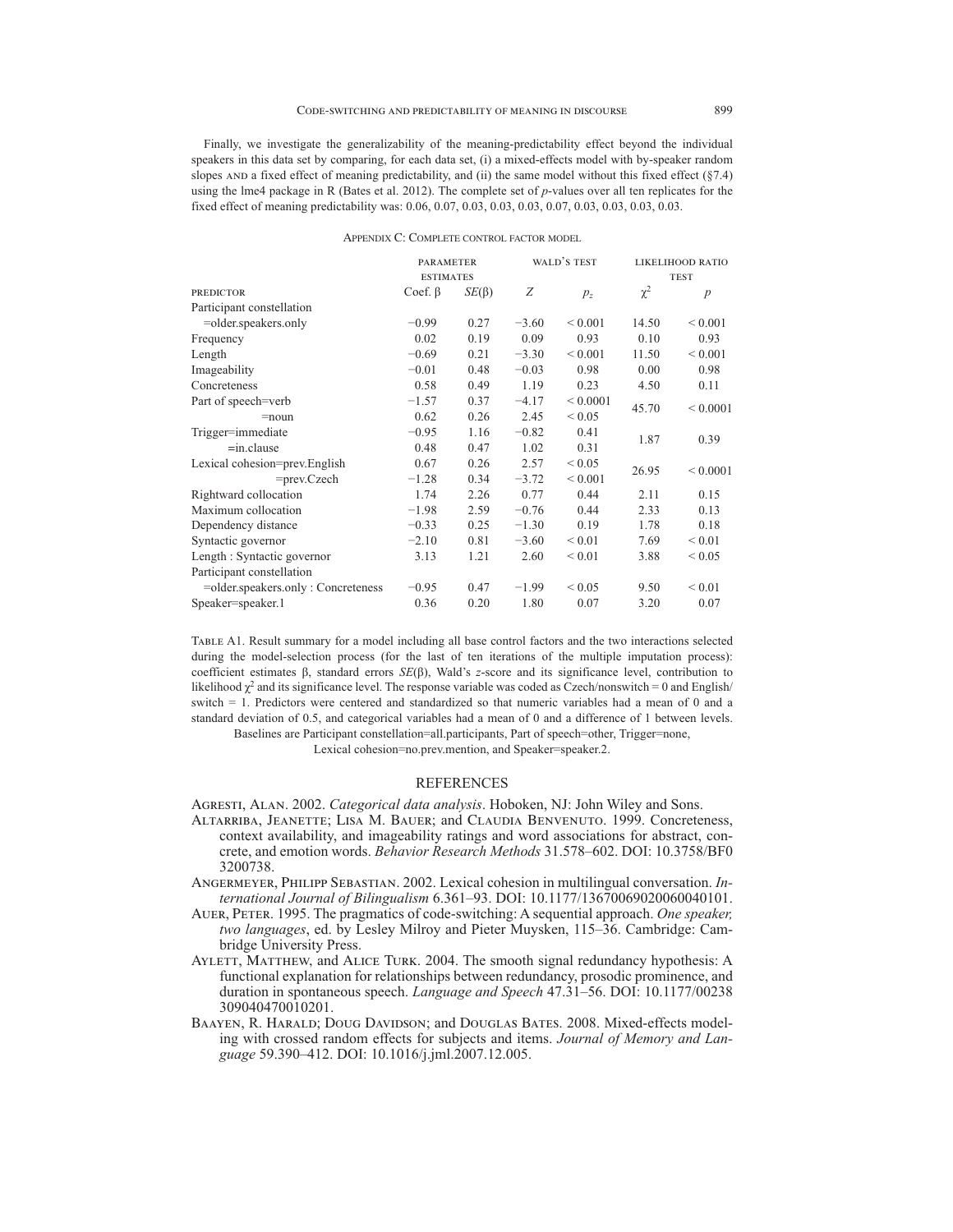- Baayen, R. Harald; Richard Piepenbrock; and Leon Gulikers. 1995. The CELEX lexical database [CD-ROM]. Philadelphia: Linguistic Data Consortium.
- BACKUS, AD. 2003. Units in code switching: Evidence for multimorphemic elements in the lexicon. *Linguistics* 41.83–132. DOI: 10.1515/ling.2003.005.
- BAILEY, BENJAMIN. 2000. Social/interactional functions of code switching among Dominican Americans. *Pragmatics* 10.165–93. DOI: 10.1075/prag.10.2.01bai.
- BARR, DALE J.; ROGER LEVY; CHRISTOPH SCHEEPERS; and HARRY J. TILY. 2013. Random effects structure for confirmatory hypothesis testing: Keep it maximal. *Journal of Memory and Language* 68.255–78. DOI: 10.1016/j.jml.2012.11.001.
- Bates, Douglas; Martin Maechler; and Bin Dai. 2012. lme4: Linear mixed-effects models using s4 classes R package version 0.999999-0. Online: http://cran.r-project.org /package=lme4.
- BEEBE, LESLIE, and HOWARD GILES. 1984. Speech-accommodation theories: A discussion in terms of second-language acquisition. *International Journal of the Sociology of Language* 46.5–42. DOI: 10.1515/ijsl.1984.46.5.
- Bell, Alan; Daniel Jurafsky; Eric Fosler-Lussier; Cynthia Girand; Michelle GREGORY; and DANIEL GILDEA. 2003. Effects of disfluencies, predictability, and utterance position on word form variation in English conversation. *The Journal of the Acoustical Society of America* 113.1001. DOI: 10.1121/1.1534836.
- BROERSMA, MIRJAM. 2009. Triggered codeswitching between cognate languages. *Bilingualism: Language and Cognition* 12.447–62. DOI: 10.1017/S1366728909990204.
- Broersma, Mirjam, and Kees de Bot. 2006. Triggered codeswitching: A corpus-based evaluation of the original triggering hypothesis and a new alternative. *Bilingualism: Language and Cognition* 9.1–13. DOI: 10.1017/S1366728905002348.
- Calcagno, Vincent, and Claire de Mazancourt. 2010. glmulti: An R package for easy automated model selection with (generalized) linear models. *Journal of Statistical Software* 34.1–29. DOI: 10.18637/jss.v034.i12.
- Chafe, Wallace. 1976. Givenness, contrastiveness, definiteness, subjects, topics, and point of view. *Subject and topic*, ed. by Charles N. Li, 25–55. New York: Academic Press.
- Chafe, Wallace. 1987. Cognitive constraints on information flow. *Coherence and grounding in discourse*, ed. by Russell Tomlin, 21–51. Amsterdam: John Benjamins.
- Chafe, Wallace. 1994. *Discourse, consciousness, and time: The flow and displacement of conscious experience in speaking and writing*. Chicago: University of Chicago Press.
- Chan, Mun-Chee; Helen Chau; and Rumjahn Hoosain. 1983. Input/output switch in bilingual code switching. *Journal of Psycholinguistic Research* 12.407–16. DOI: 10 .1007/BF01067622.
- Clark, Herbert H. 1973. The language-as-fixed-effect fallacy: A critique of language statistics in psychological research. *Journal of Verbal Learning and Verbal Behavior* 12.335–59. DOI: 10.1016/S0022-5371(73)80014-3.
- Clyne, Michael. 1991. *Community languages: The Australian experience*. Cambridge: Cambridge University Press.
- Clyne, Michael. 2003. *Dynamics of language contact*. Cambridge: Cambridge University Press.
- Coltheart, Max. 1981. The MRC Psycholinguistic Database. *Quarterly Journal of Experimental Psychology* 33A.497–505. DOI: 10.1080/14640748108400805.
- Costa, Albert, and Mikel Santesteban. 2004. Lexical access in bilingual speech production: Evidence from language switching in highly proficient bilinguals and L2 learners. *Journal of Memory and Language* 50.491–511. DOI: 10.1016/j.jml.2004.02 .002.
- DAMERAU, FRED. 1993. Generating and evaluating domain-oriented multi-word terms from texts. *Information Processing & Management* 29.433–47. DOI: 10.1016/0306-4573 (93)90039-G.
- D'Amico, Simonetta; Antonella Devescovi; and Elizabeth Bates. 2001. Picture naming and lexical access in Italian children and adults. *Journal of Cognition and Development* 2.71–105. DOI: 10.1207/S15327647JCD0201\_4.
- DE ROOIJ, VINCENT A. 2000. French discourse markers in Shaba Swahili conversations. *International Journal of Bilingualism* 4.447–66. DOI: 10.1177/13670069000040040401.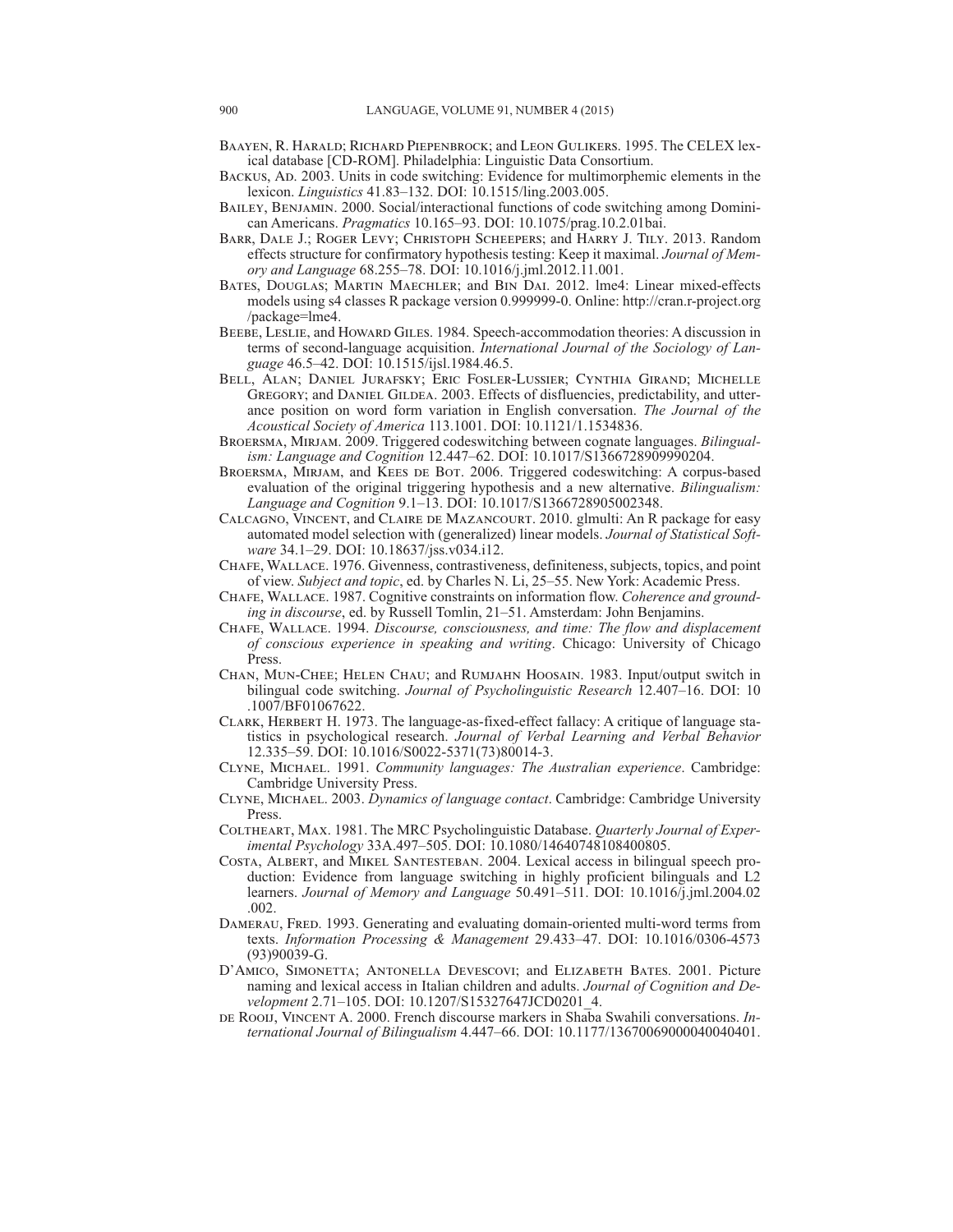- Demberg, Vera, and Frank Keller. 2008. Data from eye-tracking corpora as evidence for theories of syntactic processing complexity. *Cognition* 109.193–210. DOI: 10.1016 /j.cognition.2008.07.008.
- Doron, Epr. 1983. On a formal model for code-switching. *Proceedings of the Texas Linguistic Forum*, 35–59.
- Du Bois, John W.; Stephan Schuetze-Coburn; Susanna Cumming; and Danae Paolino. 1993. Outline of discourse transcription. *Talking data: Transcription and coding in discourse research*, ed. by Jane A. Edwards and Martin D. Lampert, 45–89. Hillsdale, NJ: Lawrence Erlbaum.
- Eppler, Eva Duran. 2011. The dependency distance hypothesis for bilingual code-switching. *Proceedings of the International Conference on Dependency Linguistics*, Barcelona.
- Ferreira, Victor S. 2010. Language production. *Wiley Interdisciplinary Reviews: Cognitive Science* 1.834–44. DOI: 10.1002/wcs.70.
- FERREIRA, VICTOR S., and GARY S. DELL. 2000. Effect of ambiguity and lexical availability on syntactic and lexical production. *Cognitive Psychology* 40.296–340. DOI: 10.1006 /cogp.1999.0730.
- Ferreira, Victor S., and L. Robert Slevc. 2007. Grammatical encoding. *The Oxford handbook of psycholinguistics*, ed. by M. Gareth Gaskell, 453–70. Oxford: Oxford University Press. DOI: 10.1093/oxfordhb/9780198568971.013.0027.
- FORSTER, KENNETH I., and SUSAN M. CHAMBERS. 1973. Lexical access and naming time. *Journal of Verbal Learning and Verbal Behavior* 12.627–35. DOI: 10.1016/S0022 -5371(73)80042-8.
- FOX, BARBARA A., and SANDRA A. THOMPSON. 2010. Responses to *wh*-questions in English conversation. *Research on Language & Social Interaction* 43.133–56. DOI: 10.1080 /08351811003751680.
- Franceschini, Rita. 1998. Code-switching and the notion of code in linguistics: Proposals for a dual focus model. *Code-switching in conversation: Linguistic perspectives on bilingualism*, ed. by Peter Auer, 51–75. London: Routledge.
- Frank, Austin, and T. Florian Jaeger. 2008. Speaking rationally: Uniform information density as an optimal strategy for language production. *Proceedings of the 30th annual conference of the Cognitive Science Society (CogSci08)*, 939–44.
- Friendly, Michael; Patricia Franklin; David Hoffman; and David Rubin. 1982. The Toronto Word Pool: Norms for imagery, concreteness, orthographic variables, and grammatical usage for 1,080 words. *Behavior Research Methods* 14.375–99. DOI: 10.3758/BF03203275.
- Fukumura, Kumiko, and Roger P. G. van Gompel. 2012. Producing pronouns and definite noun phrases: Do speakers use the addressee's discourse model? *Cognitive Science* 36.1289–1311. DOI: 10.1111/j.1551-6709.2012.01255.x.
- Gahl, Susanne. 2008. *Time* and *thyme* are not homophones: The effect of lemma frequency on word durations in spontaneous speech. *Language* 84.474–96. DOI: 10.1353 /lan.0.0035.
- Genzel,Dmitriy, andEugeneCharniak. 2002. Entropy rate constancyintext.*Proceedings of the 40th annual meeting of the Association for Computational Linguistics*, 199–206.
- GIBSON, EDWARD. 1998. Linguistic complexity: Locality of syntactic dependencies. *Cognition* 68.1–76. DOI: 10.1016/S0010-0277(98)00034-1.
- GIBSON, EDWARD. 2000. The dependency locality theory: A distance-based theory of linguistic complexity. *Image, language, brain*, ed. by Alec Marantz, Yasushi Miyashita, and Wayne O'Neil, 95–126. Cambridge, MA: MIT Press.
- Givón, Talmy. 1985. Iconicity, isomophism, and non-arbitrary coding in syntax. *Iconicity in syntax*, ed. by John Haiman, 187–220. Amsterdam: John Benjamins.
- Gollan, Tamar H.; Daniel Kleinman; and Christine E. Wierenga. 2014. What's easier: Doing what you want, or being told what to do? Cued versus voluntary language and task switching. *Journal of Experimental Psychology: General* 143.2167–95. DOI: 10.1037/a0038006.
- Gollan, Tamar H., and Victor S. Ferreira. 2009. Should I stay or should I switch? A cost-benefit analysis of voluntary language switching in young and aging bilinguals. *Journal of Experimental Psychology: Learning, Memory, and Cognition* 35.640–65. DOI: 10.1037/a0014981.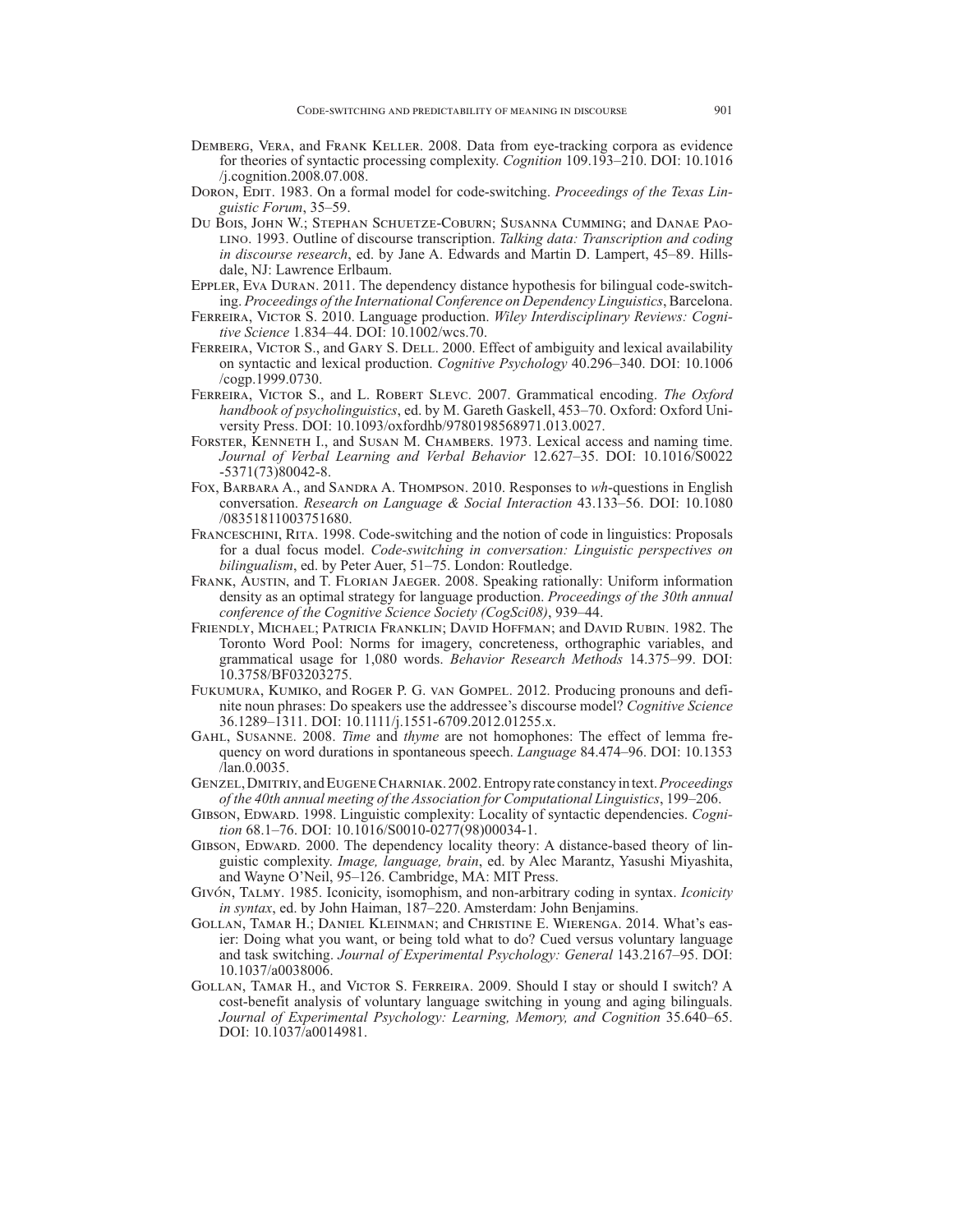- GRIES, STEFAN TH.; BEATE HAMPE; and DORIS SCHNEFELD. 2005. Converging evidence: Bringing together experimental and corpus data on the association of verbs and constructions. *Cognitive Linguistics* 16.635–76. DOI: 10.1515/cogl.2005.16.4.635.
- Grosjean, François. 1997. Processing mixed language: Issues, findings and models. *Tutorials in bilingualism: Psycholinguistic perspectives*, ed. by Annette de Groot and Judith Kroll, 225–54. Mahwah, NJ: Lawrence Erlbaum.
- Grosjean, François, and Joanne Miller. 1994. Going in and out of languages: An example of bilingual flexibility. *Psychological Science* 5.201–6. DOI: 10.1111/j.1467 -9280.1994.tb00501.x.
- Gumperz, John. 1982. *Discourse strategies*. Cambridge: Cambridge University Press.
- Gumperz, John, and Dell Hymes. 1986. *Directions in sociolinguistics: The ethnography of communication*. Oxford: Basil Blackwell.
- HajiČ, Jan. 2004. *Disambiguation of rich inflection: Computational morphology of Czech*, vol. 1. Prague: Karolinum Charles University Press.
- Hale, John. 2001. A probabilistic Earley parser as a psycholinguistic model. *Proceedings of the 2nd meeting of the North American Chapter of the Association for Computational Linguistics (NAACL)*, 1–8. Online: http://www.aclweb.org/anthology/N/N01/N01-1021 .pdf.
- Halliday, M. A. K. 1967. Notes on transitivity and theme in English: Part 2. *Journal of Linguistics* 3.199–244. DOI: 10.1017/S0022226700016613.
- Halliday, M. A. K., and Ruqaiya Hasan. 1976. *Cohesion in English*. London: Longman.
- Harrell, Frank. 2001. *Regression modeling strategies: With applications to linear models, logistic regression, and survival analysis*. New York: Springer.
- Harrell, Frank, and Charles Dupont. 2012. Hmisc: Harrell miscellaneous. R package version 3.9-3. Online: http://cran.r-project.org/web/packages/Hmisc/index.html.
- HEREDIA, ROBERTO, and JEANETTE ALTARRIBA. 2001. Bilingual language mixing: Why do bilinguals code-switch? *Current Directions in Psychological Science* 10.164–68. DOI: 10.1111/1467-8721.00140.
- Jaeger, T. Florian. 2006. *Redundancy and syntactic reduction in spontaneous speech*. Stanford, CA: Stanford University dissertation.
- Jaeger, T. Florian. 2008. Categorical data analysis: Away from ANOVAs (transformation or not) and towards logit mixed models. *Journal of Memory and Language* 59.434–46. DOI: 10.1016/j.jml.2007.11.007.
- Jaeger, T. Florian. 2010. Redundancy and reduction: Speakers manage syntactic information density. *Cognitive Psychology* 61.23–62. DOI: 10.1016/j.cogpsych.2010.02.002.
- Jelinek, Tomas. 2008. Nové značkování v Českém národním korpusu. *Naše řeč* 91.13– 20.
- Joshi, Aravind. 1982. Processing of sentences with intra-sentential code-switching. *Proceedings of the International Conference on Computational Linguistics (COLING '82)* 9.145–50. Online: http://www.aclweb.org/anthology/C82-1023.
- Karrebaek, Martha. 2003. Iconicity and structure in codeswitching. *International Journal of Bilingualism* 7.407–41. DOI: 10.1177/13670069030070040401.
- Komagata, Nobo. 2003. Contextual effects on word order: Information structure and information theory. *Modeling and using context*, ed. by Varol Akman, Paolo Bouquet, Richmond Thomason, and Roger Young, 190–203. Dundee: Springer.
- KOOTSTRA, GERRIT; JANET VAN HELL; and TON DIJKSTRA. 2009. Two speakers, one dialogue: An interactive alignment perspective. *Multidisciplinary approaches to code switching*, ed. by Ludmila Isurin, Donald Winford, and Kees de Bot, 129–60. Amsterdam: John Benjamins.
- Kuno, Susumu. 1972. Functional sentence perspective. *Linguistic Inquiry* 3.269–320.
- Kuno, Susumu. 1978. Generative discourse analysis in America. *Current trends in textlinguistics*, ed. by Wolfgang U. Dressler, 275–94. Berlin: De Gruyter.
- Kuno, Susumu. 1979. Lexical and contextual meaning. *Linguistic Inquiry* 5.469–77.
- LAMBRECHT, KNUD. 1994. *Information structure and sentence form: Topic, focus, and the mental representation of discourse referents*. Cambridge: Cambridge University Press.
- Lee, Hanjung. 2003. Prominence mismatch and markedness reduction in word order. *Natural Language and Linguistic Theory* 21.617–80. DOI: 10.1023/A:1024198104514.
- Levelt, Willem J. M. 1999. Models of word production. *Trends in Cognitive Sciences* 3.223–32. DOI: 10.1016/S1364-6613(99)01319-4.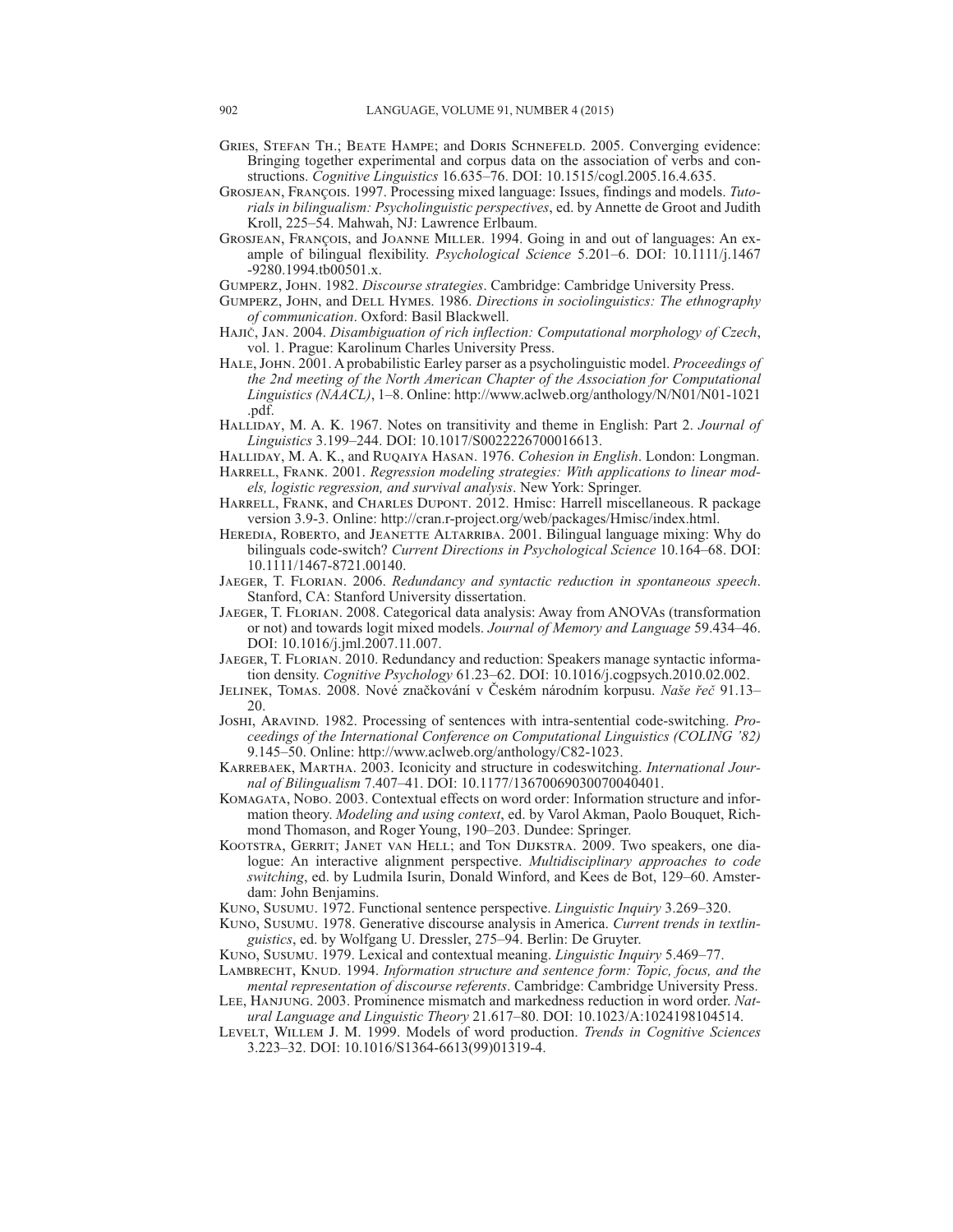- Levy, Roger. 2008. Expectation-based syntactic comprehension. *Cognition* 106.1126–77. DOI: 10.1016/j.cognition.2007.05.006.
- Levy, Roger, and T. Florian Jaeger. 2007. Speakers optimize information density through syntactic reduction. *Advances in Neural Information Processing Systems 19 (NIPS 2006)*. Online: http://papers.nips.cc/paper/3129-speakers-optimize-information -density-through-syntactic-reduction.
- Li, Ping. 1996. Spoken word recognition of code-switched words by Chinese-English bilinguals. *Journal of Memory and Language* 35.757–74. DOI: 10.1006/jmla.1996.0039.
- Mahowald, Kyle; Evelina Fedorenko; Steven T. Piantadosi; and Edward Gibson. 2013. Info/information theory: Speakers choose shorter words in predictive contexts. *Cognition* 126.313–18. DOI: 10.1016/j.cognition.2012.09.010.
- Manin, Dmitrii. 2006. Experiments on predictability of word in context and information rate in natural language. *Journal of Information Processes* 6.229–36.
- Marian, Viorica. 2009. Language interaction as a window into bilingual cognitive architecture. *Multidisciplinary approaches to code switching*, ed. by Ludmila Isurin, Donald Winford, and Kees de Bot, 161–88. Amsterdam: John Benjamins.
- Martinet, André. 1953. Preface. *Languages in contact*, by Uriel Weinreich. The Hague: Mouton.
- Matras, Yaron. 2009. *Language contact*. Cambridge: Cambridge University Press.
- Moreno, Eva; Kara Federmeier; and Marta Kutas. 2002. Switching languages, switching *palabras* (words): An electrophysiological study of code switching. *Brain and Language* 80.188–207. DOI: 10.1006/brln.2001.2588.
- MUNOA, INMA BARREDO. 1997. Pragmatic functions of code-switching among Basque-Spanish bilinguals. *Proceedings of Actas do i Simposio Internacional sobre o Bilingismo*, Vigo, Spain, 528–41.
- Muysken, Pieter. 2000. *Bilingual speech: A typology of code-mixing*. Cambridge: Cambridge University Press.
- Myers-Scotton, Carol. 1993a. *Duelling languages*. Oxford: Clarendon.
- Myers-Scotton, Carol. 1993b. *Social motivations for codeswitching: Evidence from Africa*. Oxford: Clarendon.
- Myers-Scotton, Carol. 2002. *Contact linguistics: Bilingual encounters and grammatical outcomes*. New York: Oxford University Press.
- Nishimura, Miwa. 1989. The topic-comment construction in Japanese-English codeswitching. *World Englishes* 8.365–77. DOI: 10.1111/j.1467-971X.1989.tb00675.x.
- PETKEVIČ, VLADIMÍR. 2006. Reliable morphological disambiguation of Czech: Rule-based approach is necessary. *Insight into the Slovak and Czech corpus linguistics*, ed. by Maria Simkova, 26–44. Bratislava: Veda.
- PIANTADOSI, STEVEN; HARRY TILY; and EDWARD GIBSON. 2011. Word lengths are optimized for efficient communication. *Proceedings of the National Academy of Sciences* 108. 3526–29. DOI: 10.1073/pnas.1012551108.
- Piccinini, Page. 2012. The gradient production of Spanish-English code-switching. Paper presented at the 68th annual meeting of the Linguistic Society of America, Portland, OR.
- Poplack, Shana. 1980. 'Sometimes I'll start a sentence in Spanish Y TERMINO EN ES-PAÑOL': Toward a typology of code-switching. *Linguistics* 18.581–618. DOI: 10.1515 /ling-2013-0039.
- Prince, Ellen F. 1981. Toward a taxonomy of given-new information. *Radical pragmatics*, ed. by Peter Cole, 223–56. New York: Academic Press.
- Prince, Ellen F. 1984. Topicalization and left-dislocation: A functional analysis. *Annals of the New York Academy of Sciences* 433.213–25. DOI: 10.1111/j.1749-6632.1984 .tb14769.x.
- PROVERBIO, ALICE; GIULIANA LEONI; and ALBERTO ZANI. 2004. Language switching mechanisms in simultaneous interpreters: An ERP study. *Neuropsychologia* 42.1636– 56. DOI: 10.1016/j.neuropsychologia.2004.04.013.
- Qian, Ting, and T. Florian Jaeger. 2012. Cue effectiveness in communicatively efficient discourse production. *Cognitive Science* 36.1312–36. DOI: 10.1111/j.1551-6709.2012 .01256.x.
- R Development Core Team. 2012. R: A language and environment for statistical computing. Vienna: R Foundation for Statistical Computing. Online: http://www.R-project .org/.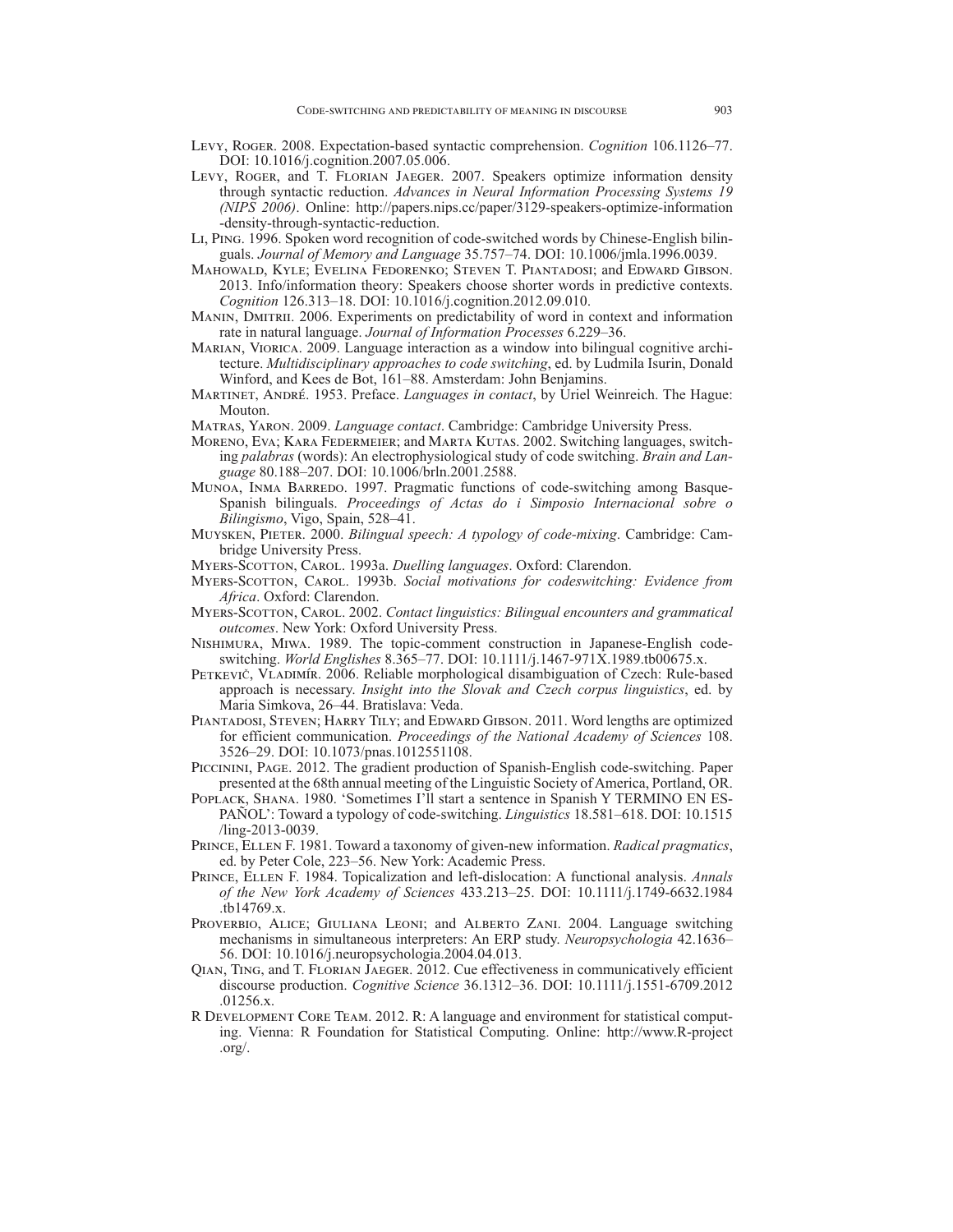- Riehl, Claudia Maria. 2005. Cognitive processes in bilinguals: Impacts of mental processes and language awareness. *Proceedings of the Fourth International Symposium on Bilingualism*, 1945–57.
- RITCHIE, WILLIAM C., and TEJ K. BHATIA. 2004. Social and psychological factors in language mixing. *The handbook of bilingualism and multilingualism*, 2nd edn., ed. by Tej K. Bhatia and William C. Ritchie, 336–52. Chichester: John Wiley & Sons. DOI: 10 .1002/9781118332382.ch15.
- Romaine, Suzanne. 1989. *Bilingualism*. Oxford: Blackwell.
- SANKOFF, DAVID, and SHANA POPLACK. 1981. A formal grammar for code-switching. *Research on Language and Social Interaction* 14.3–45. DOI: 10.1080/0835181810937 0523.
- Shannon, Claude. 1948. A mathematical theory of communication. *Bell System Technical Journal* 27.379–423.
- Shannon, Claude. 1951. Prediction and entropy of printed English. *Bell System Technical Journal* 30.50–64.
- SHENK, PETRA SCOTT. 2006. The interactional and syntactic importance of prosody in Spanish-English bilingual discourse. *International Journal of Bilingualism* 10.179–205. DOI: 10.1177/13670069060100020401.
- SMITH, NATHANIEL J., and ROGER LEVY. 2013. The effect of word predictability on reading time is logarithmic. *Cognition* 128.302–19. DOI: 10.1016/j.cognition.2013.02.013.
- Spoustová, Drahomíra; Jan Hajič; Jan Votrubec; Jan Krbec; and Pavel Květoň. 2007. The best of two worlds: Cooperation of statistical and rule-based taggers for Czech. *Workshop on Balto-Slavonic Natural Language Processing*, 67–74. Online: http://www.aclweb.org/anthology/W07-1709.
- Sridhar, Shikaripur N., and Kamal K. Sridhar. 1980. The syntax and psycholinguistics of bilingual code mixing. *Canadian Journal of Psychology* 34.407–16. DOI: 10.1037 /h0081105.
- Stadthagen-Gonzalez, Hans, and Colin Davis. 2006. The Bristol norms for age of acquisition, imageability, and familiarity. *Behavior Research Methods* 38.598–605. DOI: 10.3758/BF03193891.
- SZMRECSANYI, BENEDIKT. 2005. Language users as creatures of habit: A corpus-based analysis of persistence in spoken English. *Corpus Linguistics and Linguistic Theory* 1.113–50. DOI: 10.1515/cllt.2005.1.1.113.
- Tagliamonte, Sali. 2006. 'So cool, right?': Canadian English entering the 21st century. *The Canadian Journal of Linguistics/La revue canadienne de linguistique* 51.309–31. DOI: 10.1353/cjl.2008.0018.
- Taylor, Wilson. 1953. Cloze procedure: A new tool for measuring readability. *Journalism Quarterly* 30.415–33.
- Tily, Harry; Susanne Gahl; Inbal Arnon; Neal Snider; Anubha Kothari; and Joan Bresnan. 2009. Syntactic probabilities affect pronunciation variation in spontaneous speech. *Language and Cognition* 1.147–65. DOI: 10.1515/LANGCOG.2009.008.
- Tily, Harry, and Steven Piantadosi. 2009. Refer efficiently: Use less informative expressions for more predictable meanings. *Proceedings of the Workshop on the Production of Referring Expressions (PRE-CogSci 2009): Bridging the gap between computational and empirical approaches to reference*. Online: http://pre2009.uvt.nl /pdf/tilypiantadosi.pdf.
- Timm, Lenora. 1978. Code-switching in *War and peace*. *Aspects of bilingualism*, ed. by Michel Paradis, 302–15. Columbia, SC: Hornbeam.
- Tomlin, Russell. 1986. *Basic word order: Functional principles*. Wolfeboro, NH: Croom Helm.
- VAN HELL, JANET, and ANNETTE M. B. DE GROOT. 1998. Disentangling context availability and concreteness in lexical decision and word translation. *The Quarterly Journal of Experimental Psychology* 51.41–63. DOI: 10.1080/713755752.

Wasow, Thomas. 2002. *Postverbal behavior*. Stanford, CA: CSLI Publications.

Wasow, Thomas; T. Florian Jaeger; and David Orr. 2011. Lexical variation in relativizer frequency. *Expecting the unexpected: Exceptions in grammar*, ed. by Simon Horst and Wiese Heike, 175–96. Berlin: De Gruyter.